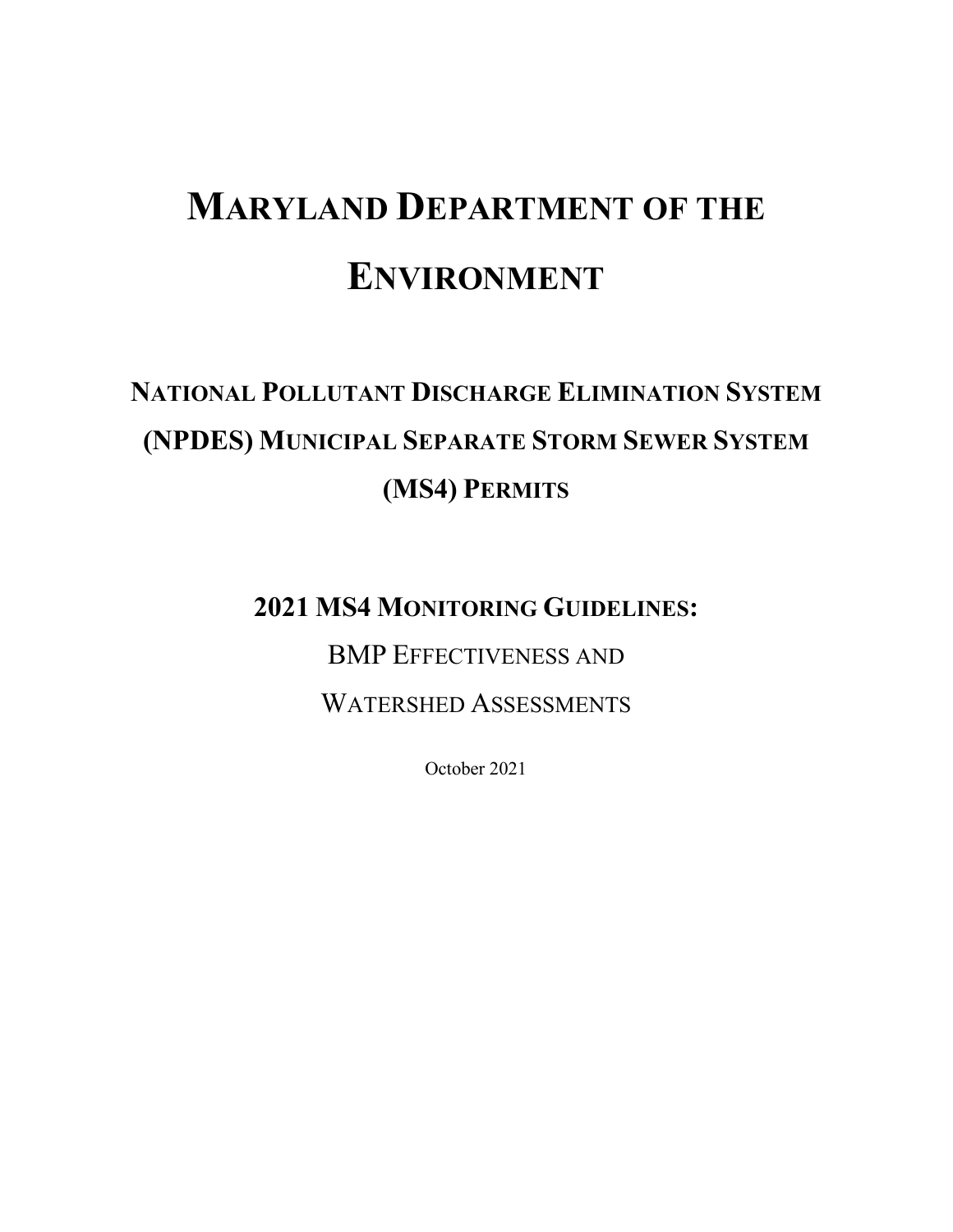## **CONTENTS**

|    | List of Tables                                                                               | $\ddot{i}$     |  |
|----|----------------------------------------------------------------------------------------------|----------------|--|
|    | Introduction                                                                                 | $\mathbf{1}$   |  |
|    | <b>BMP</b> Effectiveness Monitoring                                                          | 3              |  |
| I. | <b>Chemical Monitoring</b>                                                                   | $\overline{4}$ |  |
| П. | Biological, Habitat, and Physical Monitoring                                                 | $\overline{7}$ |  |
|    | Watershed Assessment and Trends Monitoring                                                   | 8              |  |
| I. | <b>Biological Monitoring</b>                                                                 | 8              |  |
| П. | <b>Bacteria Monitoring</b>                                                                   | 13             |  |
|    | III. Chloride Monitoring                                                                     | 16             |  |
|    | References                                                                                   | 19             |  |
|    | Appendix I. MOU For The BMP Effectiveness Pool Monitoring                                    | 22             |  |
|    | Appendix II. MOU For The Watershed Assessment Pool Monitoring                                | 33             |  |
|    | Appendix III. Jurisdiction-Specific Cost Breakdown For Participating In The Pooled Watershed |                |  |
|    | Monitoring                                                                                   | 41             |  |
|    | Appendix IV: The Department's Response to Montgomery County Comments                         | 43             |  |
|    | Appendix V: Revisions Made Since August 2020<br>47                                           |                |  |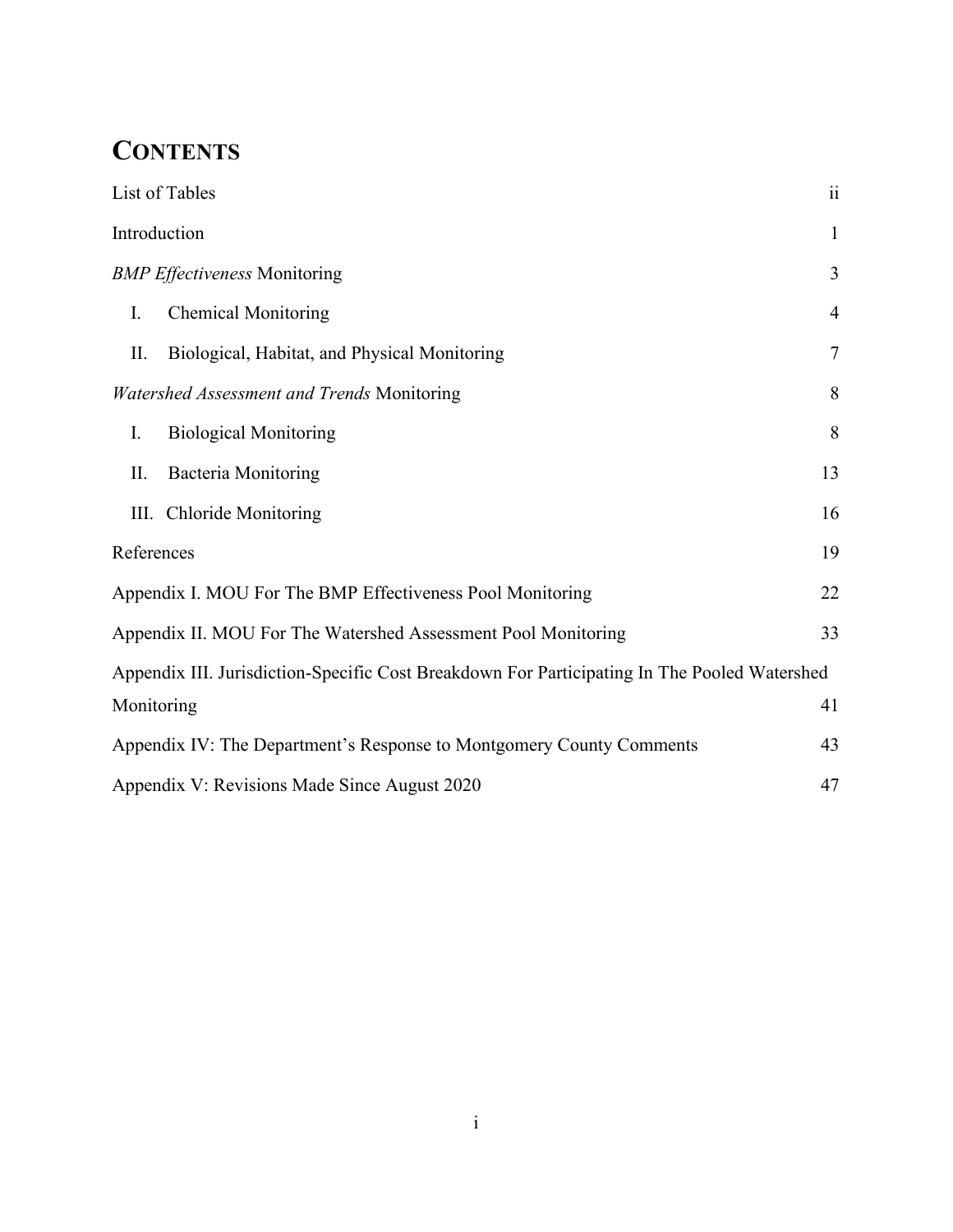## <span id="page-2-0"></span>**LIST OF TABLES**

| Table 1. The recommended lab methods and detection limits for stormwater monitoring            | $\overline{\mathcal{L}}$ |
|------------------------------------------------------------------------------------------------|--------------------------|
| Table 2. Sample size per year for biological watershed monitoring to achieve 5% precision with |                          |
| different sampling design                                                                      | 12.                      |
| Table 3. The minimum sample size for watershed monitoring pool: biological monitoring          | 41                       |
| Table 4. The minimum bacteria monitoring sites, which is equal to the numbers of bacteria      |                          |
| TMDL watershed                                                                                 | 41                       |
| <b>Table 5.</b> Minimum sample size for watershed monitoring pool: chloride monitoring         | 42                       |
| Table 6. The estimated total price for participating the watershed monitoring pool             | 42                       |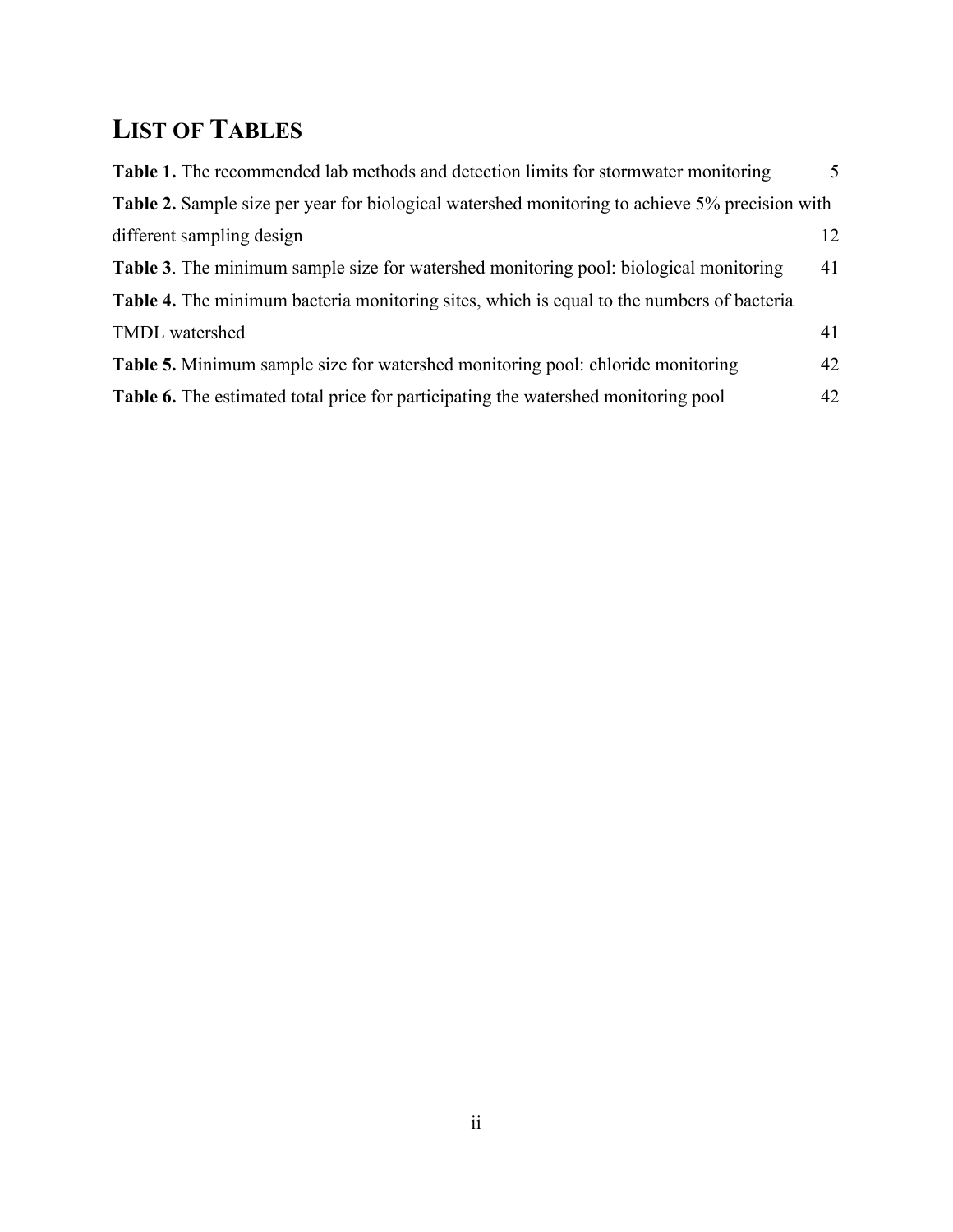### <span id="page-3-0"></span>**INTRODUCTION**

The Maryland Department of the Environment (the Department, or MDE) is updating the monitoring requirements outlined in the *Assessment of Controls* portion of National Pollutant Discharge Elimination System (NPDES) municipal separate storm sewer system (MS4) permits issued to Phase I jurisdictions within the State. The overall goal is to evaluate the effects of best management practice (BMP) implementation and other management strategies on local water quality. The requirements include *BMP Effectiveness* monitoring and *Watershed Assessment*  monitoring.

*BMP Effectiveness* monitoring requires permittees to conduct chemical, biological, and physical monitoring at a stream of choice in a subwatershed within their jurisdiction. The permittee must choose an outfall and an in-stream location along that stream to collect samples. A monitoring location is chosen where the density of proposed restoration BMPs is comparatively high relative to the watershed size. *Watershed Assessment* monitoring requires permittees to conduct biological, bacteria, and conductivity monitoring throughout the jurisdiction. Results of both monitoring programs will be used to evaluate the effects of BMP implementation, salt management practices, and bacteria control strategies to assess the overall health of biological communities in these watersheds.

Permittees also have the option to participate in a pooled monitoring program ("pool") coordinated through the Chesapeake Bay Trust (CBT) to meet the *BMP Effectiveness* and/or the *Watershed Assessment* monitoring requirements. Permittees participating in the pool to meet either or both monitoring requirements must establish a Memorandum of Understanding (MOU) with CBT and collaborate with other State-wide funding partners. A copy of the MOU between the CBT and the individual jurisdiction is available in Appendix I for the *BMP Effectiveness* monitoring and in Appendix II for the *Watershed Assessment* monitoring requirements. A jurisdiction may elect to participate in either or both MOUs. In addition, the MOU for the Watershed Assessment monitoring allows a jurisdiction to participate in the pool for either the biological/habitat monitoring, or the bacteria monitoring, or the chloride monitoring, or all 3 requirements. These agreements function similarly to a contract with CBT to perform specific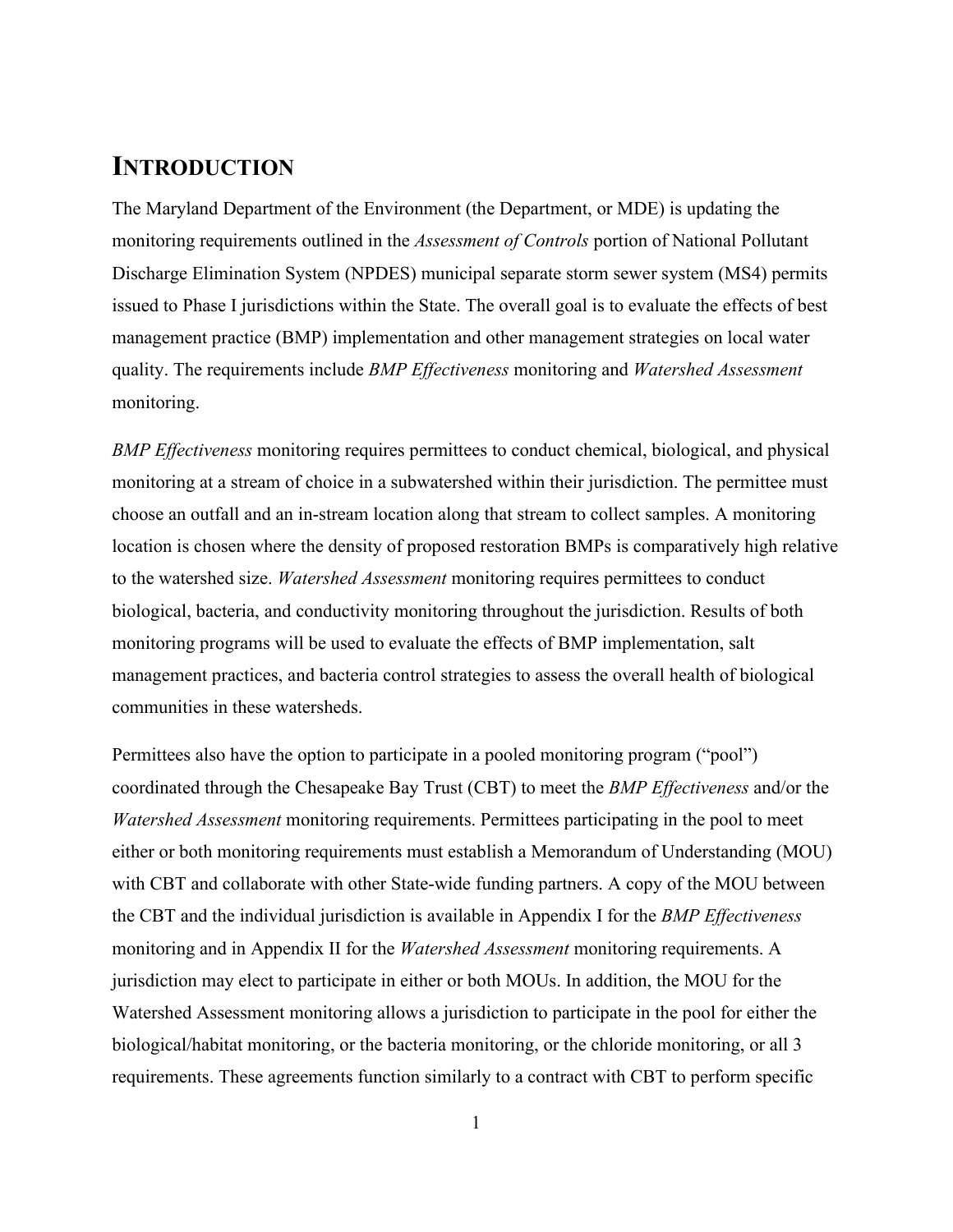work for a given jurisdiction. The pooled funds will contribute to the CBT Restoration Research Program which is intended to support scientific research and answer key questions to expand the knowledge of watershed restoration efforts across the State. Participation in the pool will offer permittees an efficient process for meeting permit requirements by collaborating monetary resources and decreasing the burden of overall monitoring expenses at the local level. However, permittees may choose to conduct their own monitoring as outlined in the permit based on local priorities and resources.

This document will provide technical guidelines and criteria for performing the required monitoring in accordance with the Assessment of Controls section of the MS4 permit. The Department requests that each jurisdiction develop a Quality Assurance Project Plan (QAPP) for all monitoring requirements. QAPP development will allow for smoother incorporation of the data into State regulatory analyses and programs. Jurisdictions should consult the United States Environmental Protection Agency's (EPA) guidance documents and informational materials when developing their monitoring QAPPs. This information can be found on EPA's website here: [https://www.epa.gov/quality/epa-region-3-quality-assurance-project-plans.](https://www.epa.gov/quality/epa-region-3-quality-assurance-project-plans)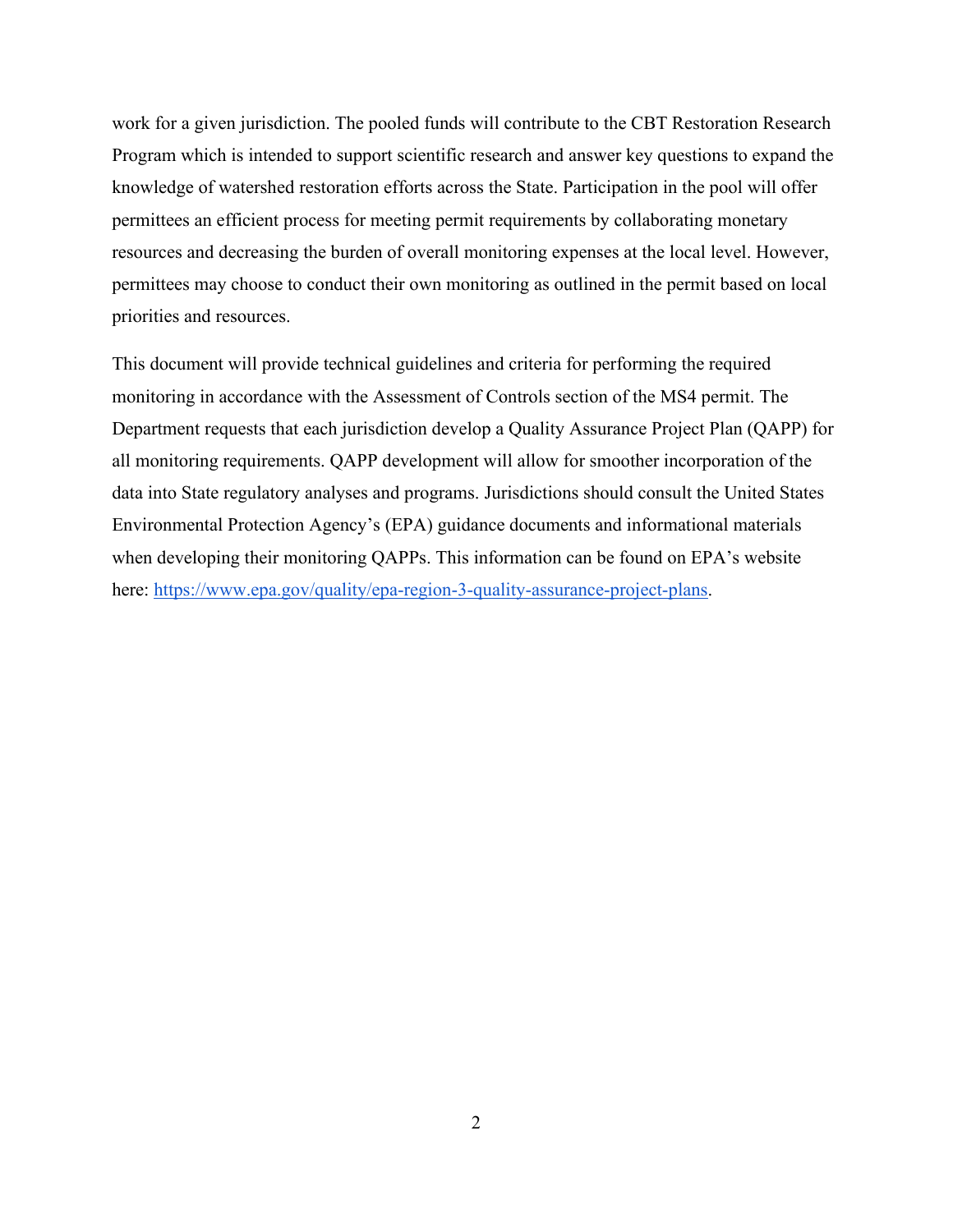### <span id="page-5-0"></span>*BMP EFFECTIVENESS* **MONITORING**

#### *OBJECTIVES*

The objective of *BMP Effectiveness* monitoring is to evaluate the cumulative effects of urban stormwater retrofits and alternative urban BMPs on a subwatershed scale. Monthly event mean concentrations (EMC) and flow measurements from two monitoring stations, in-stream and outfall, should be collected in a headwater watershed to estimate pollutant loadings.

#### *MONITORING GUIDELINES*

An acceptable location for this monitoring shall take place in a headwater region ( $1<sup>st</sup>$  or  $2<sup>nd</sup>$  order on a 1:24,000 scale map) with a comparatively high density of planned restoration BMPs. In addition, watershed size and the number of planned BMPs, years of observation, sampling regularity, and data quality are all critical for detecting changes or trends in analysis. Based on a recent report published by the Interstate Commission on the Potomac River Basin (ICPRB) and Center for Watershed Protection (CWP), on behalf of the Department, to increase the probability of detecting changes in water quality from restoration, ideal monitoring study designs should include the following:

1) one or a few larger BMPs;

2) data from before and after watershed restoration practices are implemented (the longer the period of record for each time period the better); and

3) limited development over time.

In addition, to enhance the probability of detecting changes, data should maximize periods of record with minimal gaps or sample clustering during a portion of the year (Jepsen and Caraco 2019).

More detailed guidance of stormwater monitoring can be found in EPA's manual of *Urban Stormwater BMP Performance Monitoring* (EPA, 2002).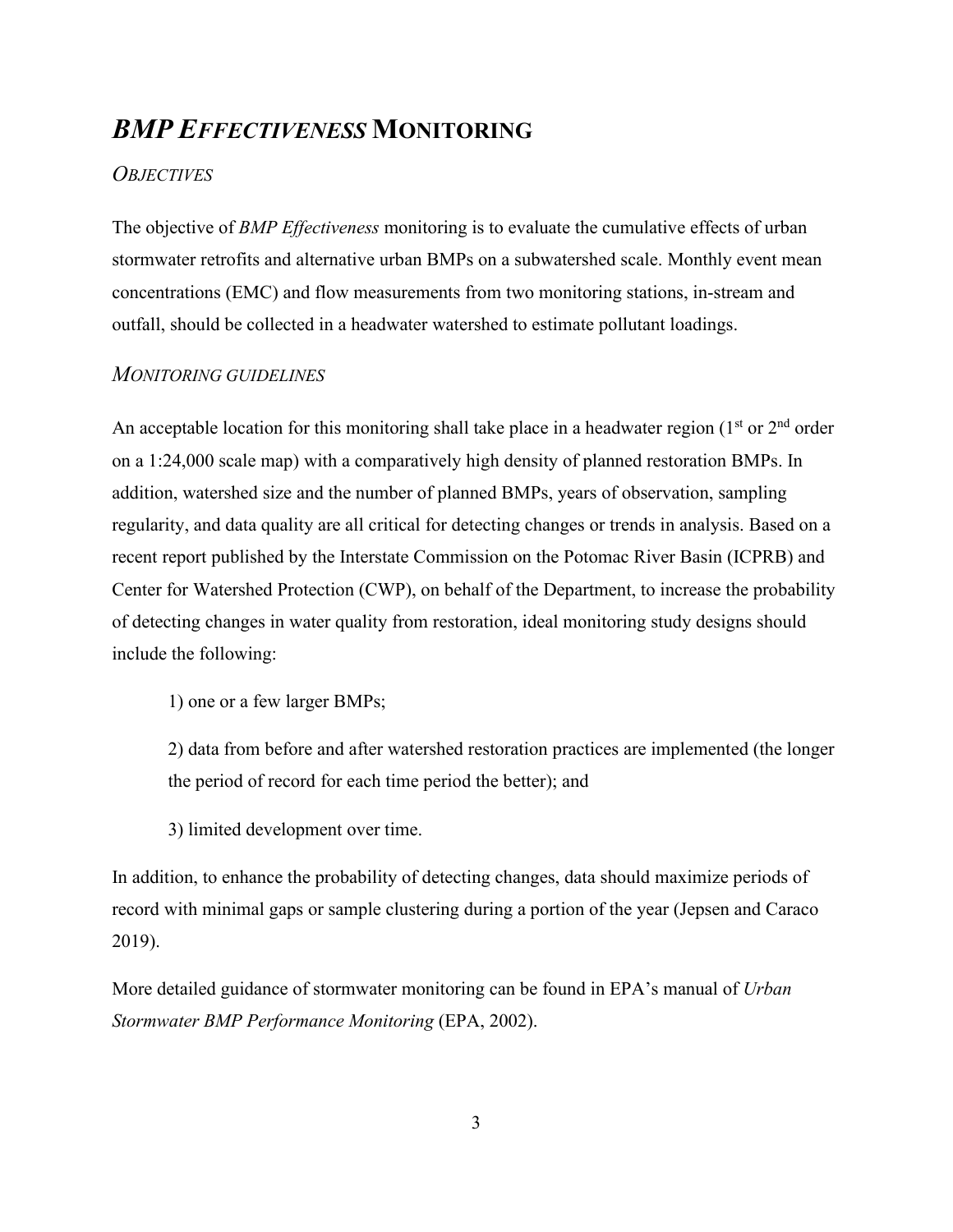#### <span id="page-6-0"></span>I. CHEMICAL MONITORING

#### a) Baseflow and Stormflow Monitoring

A minimum of 12 storm events (8 for medium Phase I jurisdictions) and 4 quarterly baseflow samples shall be monitored each year at both an in-stream and an outfall location. The permit requires collecting stormflow and baseflow measurements for total suspended solids (TSS), bacteria (*E. coli* or *Enterococcus* spp.), chloride, discharge, biochemical oxygen demand (BOD5) or total organic carbon (TOC), orthophosphate, total nitrogen (TN), nitrate & nitrite, total ammonia, and total phosphorus (TP). A qualifying storm is an event that produces enough runoff where the rising, falling, and peak limbs of a storm hydrograph can be identified. Generally, this corresponds to at least 0.25 inches of rainfall. Recommended lab methods and detection limits listed by EPA are shown in Table 1.

| <b>Stormwater and Baseflow</b>                                        |
|-----------------------------------------------------------------------|
| <b>Representative Samples</b>                                         |
| (Parameters)                                                          |
| Total Suspended Solids (TSS)                                          |
| Bacteria (E. coli or Enterococcus spp.)                               |
| Chloride                                                              |
| Discharge (flow)                                                      |
| Biochemical Oxygen Demand (BOD <sub>5</sub> ) or Total Organic Carbon |
| (TOC)                                                                 |
| Orthophosphate                                                        |
| Total Nitrogen (TN)                                                   |
| Nitrate + Nitrite                                                     |
| Total ammonia (sewer signal)                                          |
| Total Phosphorus (TP)                                                 |

Based on recommendations from Jepsen and Caraco 2019, jurisdictions should attempt to capture storm events throughout all seasons of the year, with at least two occurring per quarter, as required in the permit. This will reduce any bias introduced by seasonal fluctuations in parameters, thereby enhancing future statistical change detection analyses. If extreme weather conditions (e.g., drought) persist, and or in the event of equipment failure or malfunction, these variables should be noted when the data are reported to the Department. On these occasions, a baseflow measurement shall be captured in lieu of a missing storm sample.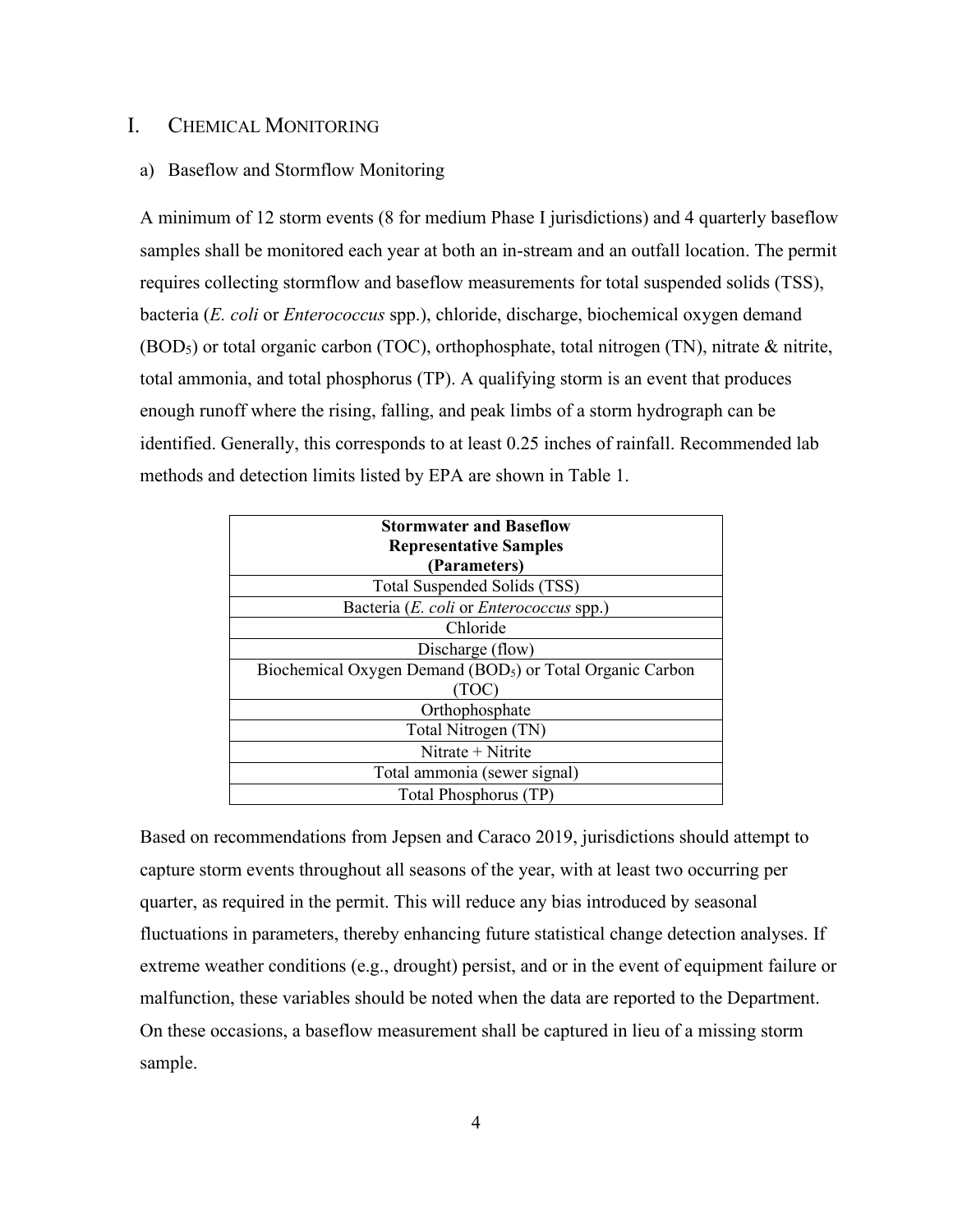While not a permit requirement, jurisdictions are encouraged to employ flow paced sampling during storm events to allow for a more accurate flow weighted EMC calculation. If a jurisdiction employs flow paced sampling, this should be noted in its QAPP. During baseflow sampling, when an outfall does not have flow, it should be recorded that there was no observed flow on the sampling date. There is no need to go back and resample on a date when there is flow. It is of greater importance to have a data point paired with an in-stream baseflow measurement, whether that measurement is zero or greater.

Total ammonia has been added as a new monitoring parameter while requirements for monitoring metals (lead, copper, zinc) have been removed in the new MS4 permits. Total ammonia and pH can be used to estimate  $NH_3$  or  $NH_4^+$ . Metals were removed from the monitoring requirements because initial trend analyses indicate that metal concentrations are decreasing among jurisdictions. Furthermore, the State has relatively few water quality impairments due to heavy metal concentrations. Elevated metal concentrations in the water column are generally isolated to specific geographies, i.e., largely those associated with historic industrial activity. The Department consulted with scientists performing restoration research in Maryland, who recommended the removal of metals from permit requirements to offset the cost of some of the new requirements in the updated monitoring programs.

| <b>Parameter</b>        | <b>Method</b> | <b>Recommended Detection Limit (mg/l)</b> |  |
|-------------------------|---------------|-------------------------------------------|--|
| <b>TSS</b>              | EPA 160.2     | 2.45                                      |  |
| $E.$ Coli <sup>2</sup>  | Colilert      | $1 \text{ org}/100 \text{ ml}$            |  |
| $Enterococcus$ spp. $2$ | Enterolert    | $1 \text{ org}/100 \text{ ml}$            |  |
| Chloride                | SM4110B       | 0.08                                      |  |
| <b>BOD</b>              | EPA 405.1     | 2                                         |  |
| <b>TOC</b>              | EPA 415.1     | 0.16                                      |  |
| Phosphate               | EPA 365.1     | 0.0034                                    |  |
| TN                      | EPA 353.2     | 0.05                                      |  |
| Nitrate/Nitrite         | EPA 353.2     | 0.0015                                    |  |
| Ammonium (ammonia)      | SM 4500       | 0.009                                     |  |
| TP                      | EPA 365.1     | 0.0015                                    |  |

<span id="page-7-0"></span>**Table 11.** The recommended lab methods and detection limits of stormwater monitoring.

 $1$  (UMCES 2020).

 $^{2}$  (MDE 2020).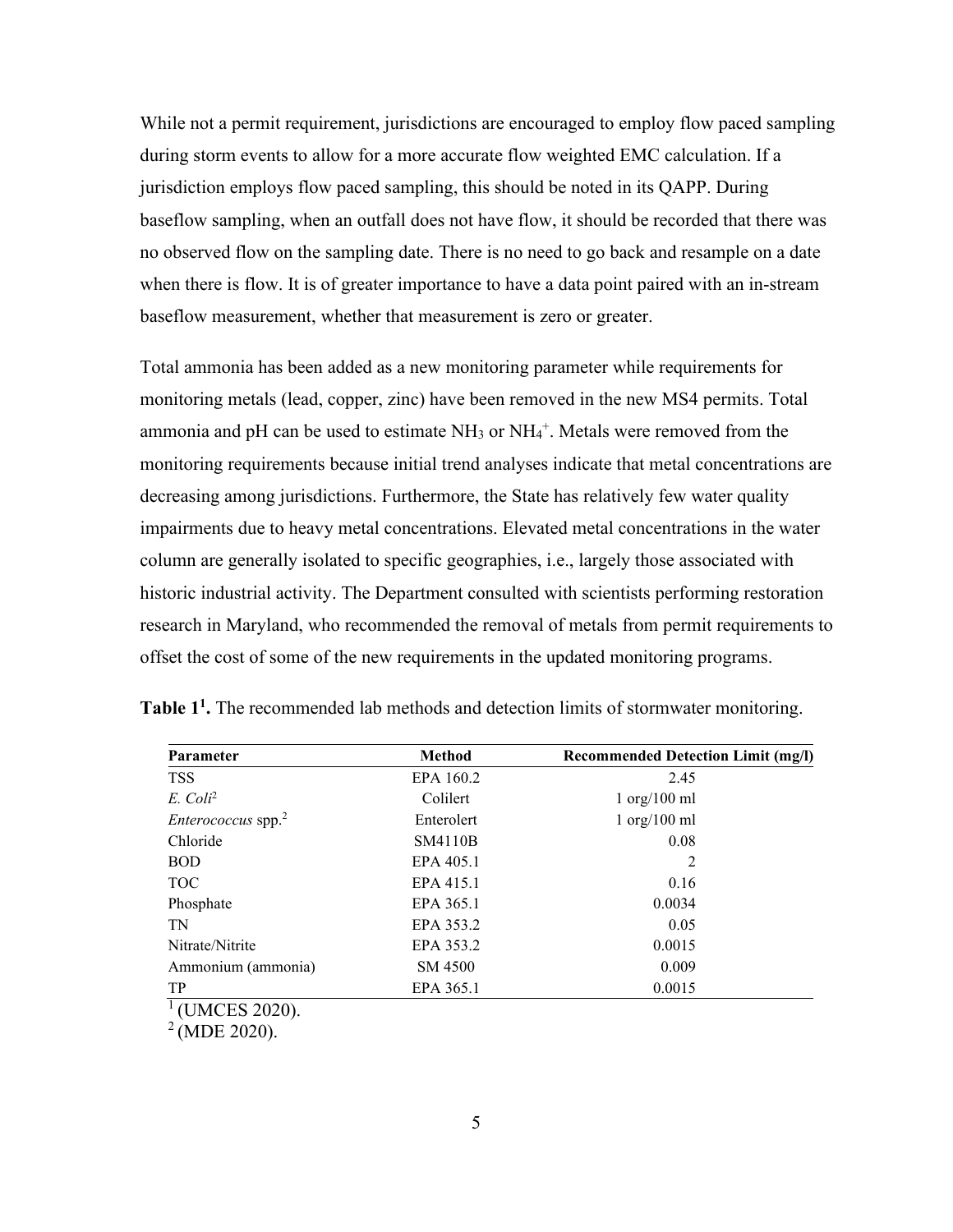#### b) Continuous Measurements

Permittees are required to continuously record temperature, pH, discharge (flow) and conductivity at the in-stream monitoring station. The monitoring of conductivity is a new requirement in the MS4 permits. These measurements will allow for better estimates of annual and seasonal pollutant loads and reductions to calibrate watershed assessment models. The recommended interval of continuous monitoring for each parameter is outlined below:

| <b>Continuous Measurements</b><br>(Parameters) | <b>Recommended Frequency</b> |
|------------------------------------------------|------------------------------|
| Temperature                                    | $20 \text{ min}$             |
| pΗ                                             | hourly                       |
| Discharge (flow)                               | $15 \text{ min}$             |
| Conductivity                                   | $30 \text{ min}$             |
| Turbidity <sup>1</sup>                         | 2, 5, or 15 min              |

<sup>1</sup>Frequency depends on device and how a particular location responds to precipitation events

Continuous conductivity monitoring is also recommended as an added parameter by the research community with the goal of using this data to establish a relationship between chloride and conductivity. If a surrogate relationship is developed, permittees may realize a cost savings when performing monitoring in future permits. Chloride is currently identified as a primary stressor to impaired biological communities in many of Maryland's waterways. Performing conductivity monitoring to establish a surrogate relationship with chloride will provide useful data regarding the health of watersheds in the future.

Turbidity monitoring is optional but recommended by scientists because sediment is one of the primary stressors to impaired biological communities in many watersheds. Furthermore, results from continuous turbidity measurements can be used to establish a relationship between turbidity and sediment in urban stormwater. The U.S. Geological Survey's (USGS) *Proceedings of the Federal Interagency Workshop on Turbidity and Other Sediment Surrogates* [\(Gray & Glysson, 2003\)](https://pubs.usgs.gov/circ/2003/circ1250/pdf/circ1250.book_web.pdf) is a useful resource for establishing a sediment and turbidity relationship. Further guidance on turbidity monitoring is forthcoming.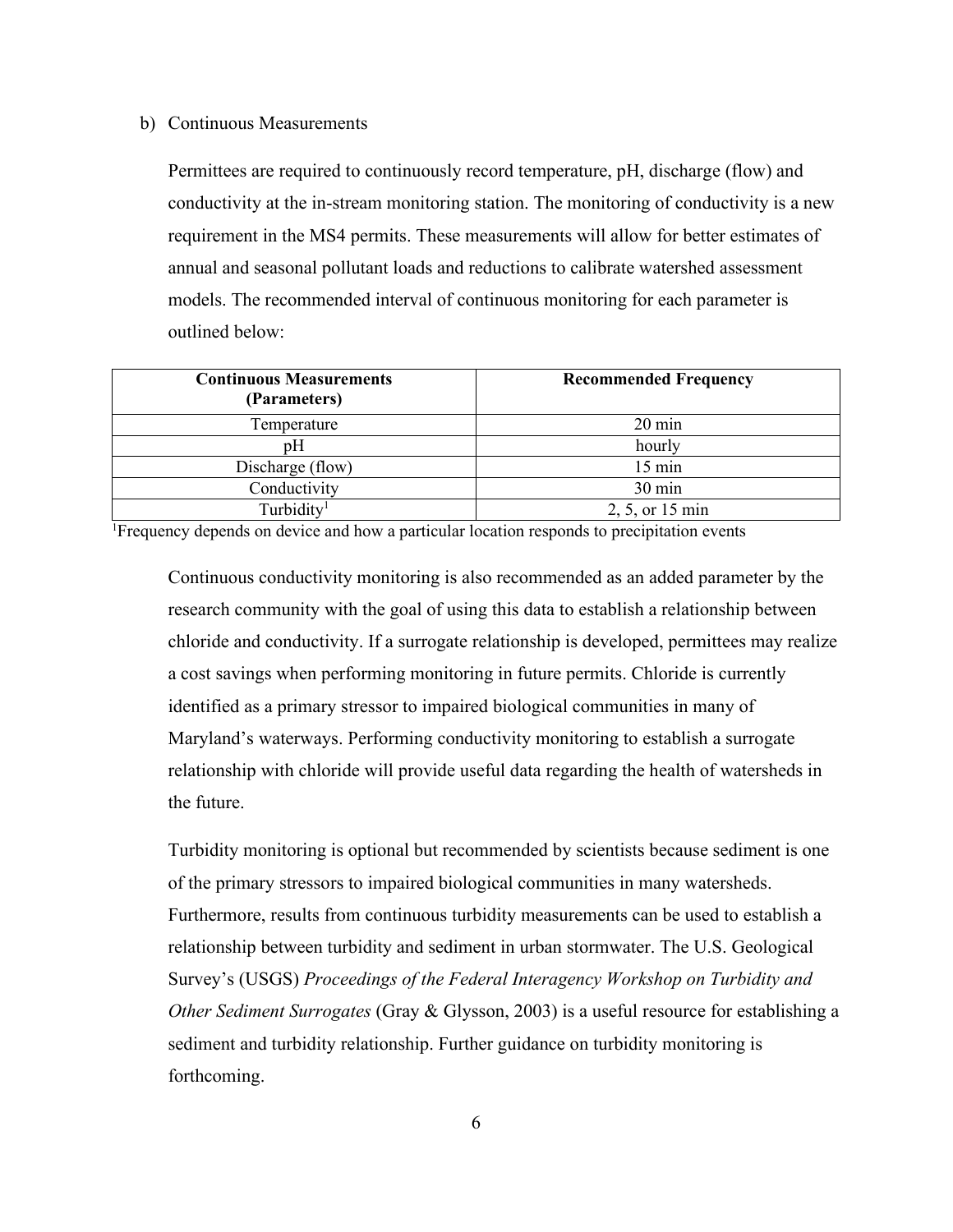The USGS sediment monitoring procedures typically use a sonde that has a wiper and turbidity sensor. The USGS has estimated "fixed" costs for the operation of sensors at \$5,000 per year for operation and maintenance and data QA/QC if a sensor is installed at an existing stream gage. The first year of monitoring will incur installation and upgrade costs of several thousand dollars, depending on the site. Installation of a logger at a gage station may not be feasible for first or second order streams. In these cases, permittees may consider installing a weir to allow continuous flow measurements as a surrogate to having a gage. Jurisdictions are encouraged to contact the Department with any questions regarding monitoring equipment.

#### <span id="page-9-0"></span>II. BIOLOGICAL, HABITAT, AND PHYSICAL MONITORING

Benthic macroinvertebrate and habitat assessment should be conducted in the spring between the outfall and in-stream stations with Maryland Biological Stream Survey (MBSS) sampling protocols. Field personnel conducting the field sampling and lab work should participate in MBSS training and maintain valid certifications for Benthic Macroinvertebrate Sampling, Benthic Macroinvertebrate Laboratory Processing and Subsampling, Benthic Macroinvertebrate Taxonomy, and Physical Habitat Assessment.

Annual geomorphologic stream assessments will include a comparison of permanently monumented stream channel cross-sections and the stream profile at both the outfall and in-stream stations. It is recommended that cross sections be established every 200 - 500 linear feet along the reach where feasible in between the outfall and in-stream stations based on the site-specific conditions in order to obtain a representative dataset (Wood 2020). In addition, a hydrologic and/or hydraulic model (e.g., TR-20, HEC-2, HEC-RAS, HSPF, SWMM, etc.) shall be used in the fourth year of the permit to analyze the effects of rainfall, discharge rates, and stage.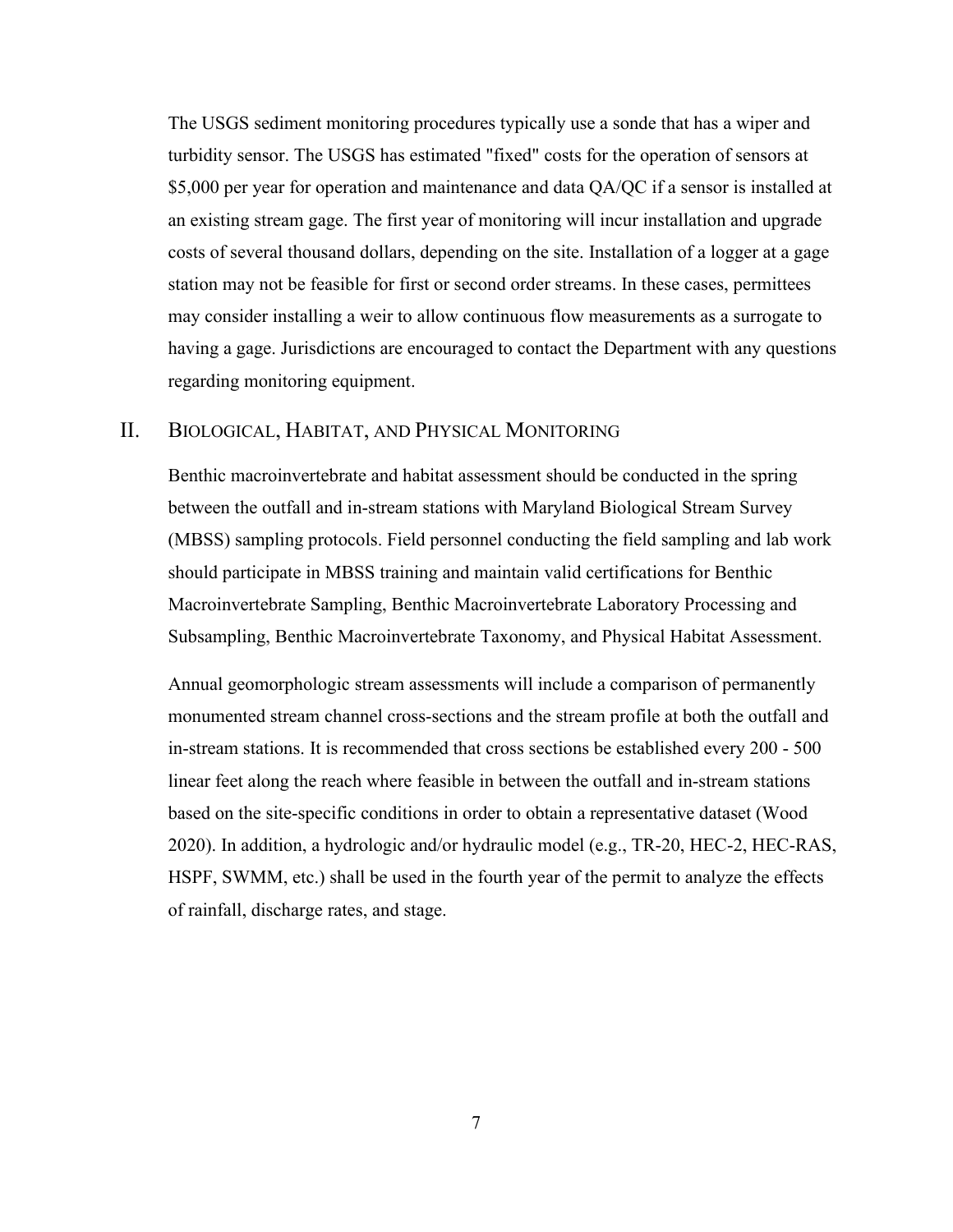### <span id="page-10-0"></span>*WATERSHED ASSESSMENT AND TRENDS* **MONITORING**

#### <span id="page-10-1"></span>I. BIOLOGICAL MONITORING

#### *OBJECTIVES*

A streamlined field survey is required as part of the Phase I MS4 permit monitoring requirements so that the Department can compile results and evaluate the effectiveness of BMP implementation. As part of this effort, permittees are required to use the MBSS methodology to assess the community of benthic macroinvertebrates and their habitats at the watershed level. The results will be compiled with other MS4 monitoring data to allow comprehensive analyses and cross-jurisdiction comparison in the future. The objective is to understand the population dynamics of key macroinvertebrates and their relationships with habitat conditions and water quality. The resulting dataset can be used by the Department to narrow data gaps and inform future State level Integrated Report of Surface Water Quality (IR, MDE & DNR, 2014 & MDE, 2013) and biological stressor identification analyses (BSID; MDE, 2014). Ultimately this data will allow the Department to evaluate the overall water quality and aquatic life conditions of MS4 watersheds, facilitate delisting TMDLs, and inform county and State regulation and management.

#### *SAMPLING DESIGN*

To ensure data consistency and enable cross-jurisdiction analysis, a random sampling approach using MBSS protocols is required. The field sampling protocols must be based on the *Maryland Biological Stream Survey: Round Four Field Sampling Manual (Round 4: 2014-2018)* (Stranko et al, 2019). In addition, collecting *in situ* dissolved oxygen, temperature, pH, turbidity, and conductivity data using guidance found in the MBSS Round 3 manual will be required (DNR, 2007). To meet the minimum permit requirements, all permittees must follow the MBSS protocol and utilize random sampling to ensure the collected data could be used in the IR and BSID analyses.

Additional recommendations are detailed below and include choosing the random sampling sites with Generalized Random Tessellation Stratified (GTRS), adopting a "no rotation" sampling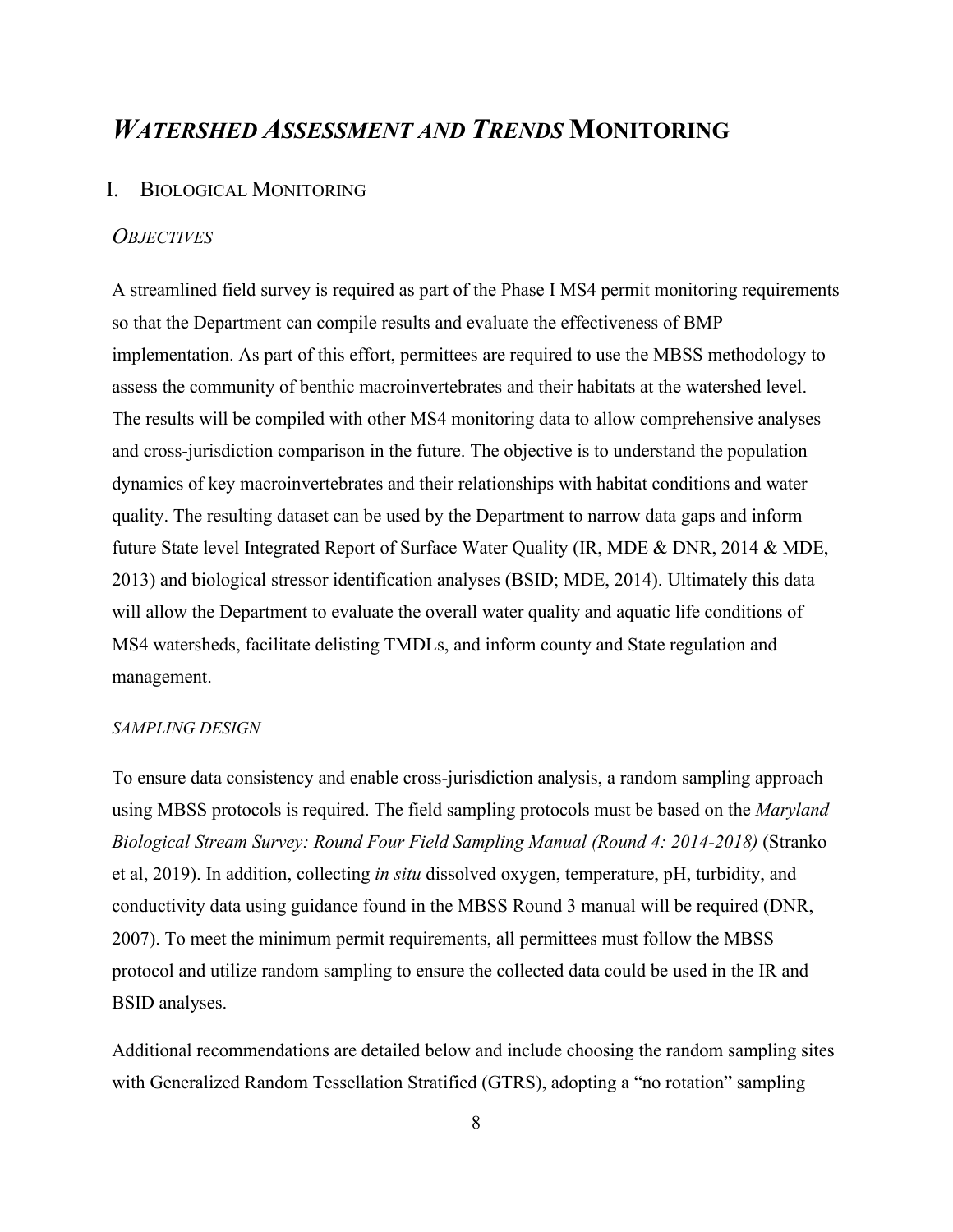approach (see Table 2), stratifying by at least Maryland 8-digit watershed, and adopting a 1:24,000 scale map. Incorporating these recommendations into the study design will allow the Department to use more advanced statistical analysis across jurisdictional boundaries and link the results with other Statewide restoration efforts. This will significantly enhance the temporal and spatial resolution of the data and its usefulness in data analysis. More specific information on the required field sampling protocols and recommendations are discussed below.

#### *SUMMARY OF SAMPLING DESIGN GUIDELINE:*

#### A. Mandatory:

#### **1. Probability sampling design**.

The Department requires random sampling design to ensure unbiased results.

#### **2. Adopt MBSS protocol**.

In the field, collect:

a) benthic macroinvertebrates,

b) *in situ* environmental data, including temperature, dissolved oxygen, pH, turbidity, and conductivity with a multi-parameter probe, and

c) habitat information, including bar formation, channel alteration, embeddedness, epifaunal substrate condition, erosion severity, observe channelization, instream habitat condition, pool/glide/eddy quality, riffle/run quality, velocity depth diversity, check presence or absence of concrete/gabion and beaver dam, and shading.

Field personnel conducting the sampling should participate in MBSS training and acquire MBSS Benthic Macroinvertebrate and Physical Habitat Assessment Certification to ensure data quality and consistency (Stranko et al., 2019; DNR, 2017 - for measuring in situ dissolved oxygen).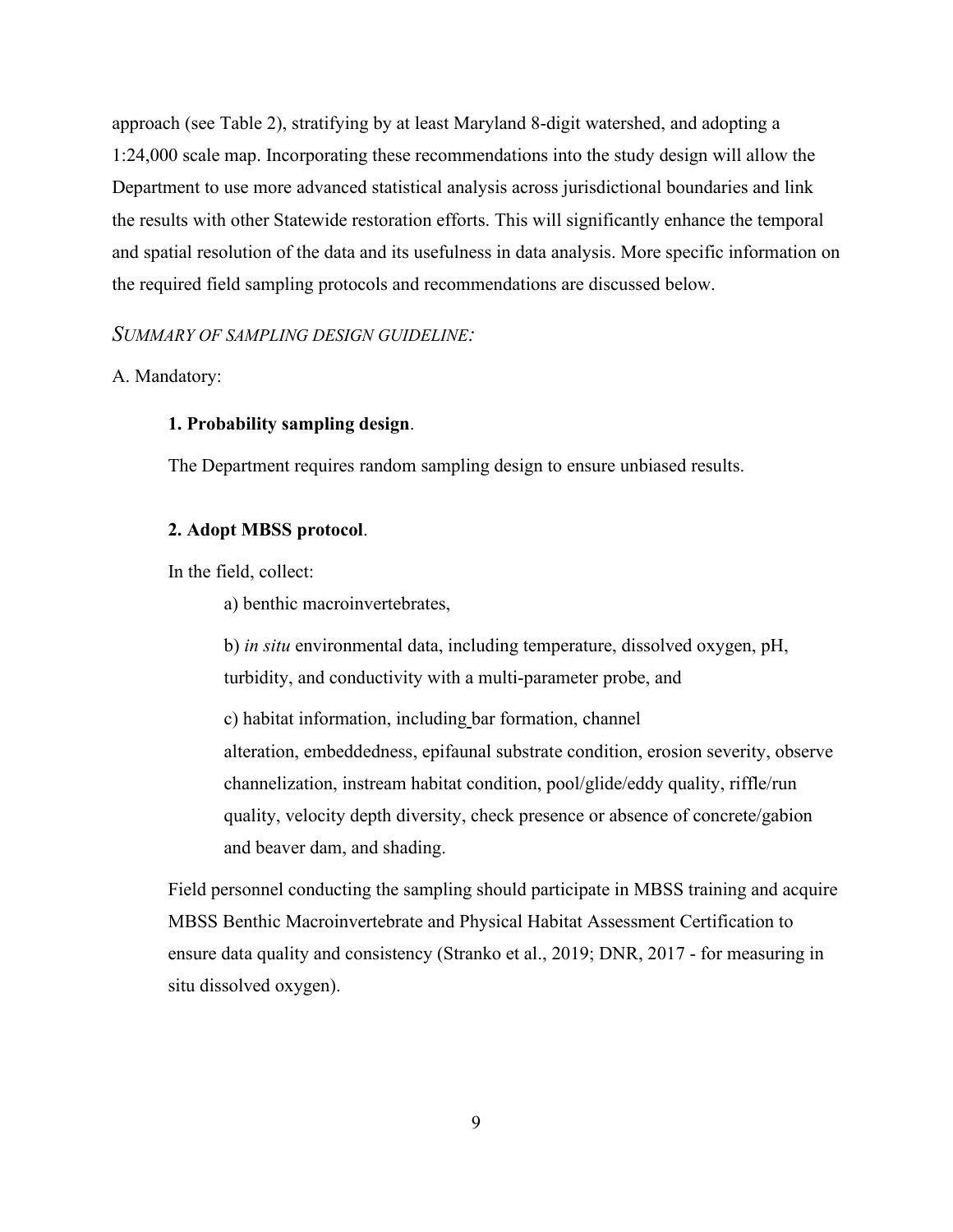#### B. Recommended Study Design Considerations

#### 3. GRTS sampling.

To ensure unbiased and spatially-balanced sampling, the Department recommends using EPA's *Spatially Balanced Sampling of Natural Resources* with the package "spsurvey" in R (Thomas et al., 2011; Stevens and Olsen, 2004). "Oversampling" by five times is recommended to avoid land access issues and other field site issues without losing spatial balance. There is also a graphical user interface available for GRTS sampling ("*SDrawNPS*" in R) developed by the National Park Service (Starcevich et al., 2016). Once installed, a user could easily import their stream map, choose stratification, choose sampling size (either a set number or proportion in the watershed), set up oversampling size, and output a GIS file without any code writing. It is free and user friendly to ensure spatially-balanced sampling, and it decreases the chance of concentrating sampling in one area and leaving others unaddressed, which could be common in regular random sampling procedures with ArcGIS.

#### 4. Non-rotation sampling.

All 8-digit watersheds in each jurisdiction are recommended for sampling at least once every year. This design will address annual variability, which is likely to increase as climate change progresses. A rotational design means different regions are surveyed in different years, whereas non-rotational surveys will allow better compatibility among years and allow greater opportunity for statistical analysis when the same regions are sampled every year. The minimal recommended sample size for each jurisdiction is identified in Table 2. The Table shows that the "no-rotation" sampling design will require the least number of samples to achieve the same precision.

#### 5. Stratified with at least 8-digit watersheds.

Stratifying with at least 8-digit watersheds along with the non-rotational study design will ensure the greatest consistency with updates to the IR, BSID, and TMDLs, which are at the 8-digit scale. However, many jurisdictions have self-defined watersheds that are smaller than a Maryland 8-digit watershed. In this case, the jurisdiction may choose to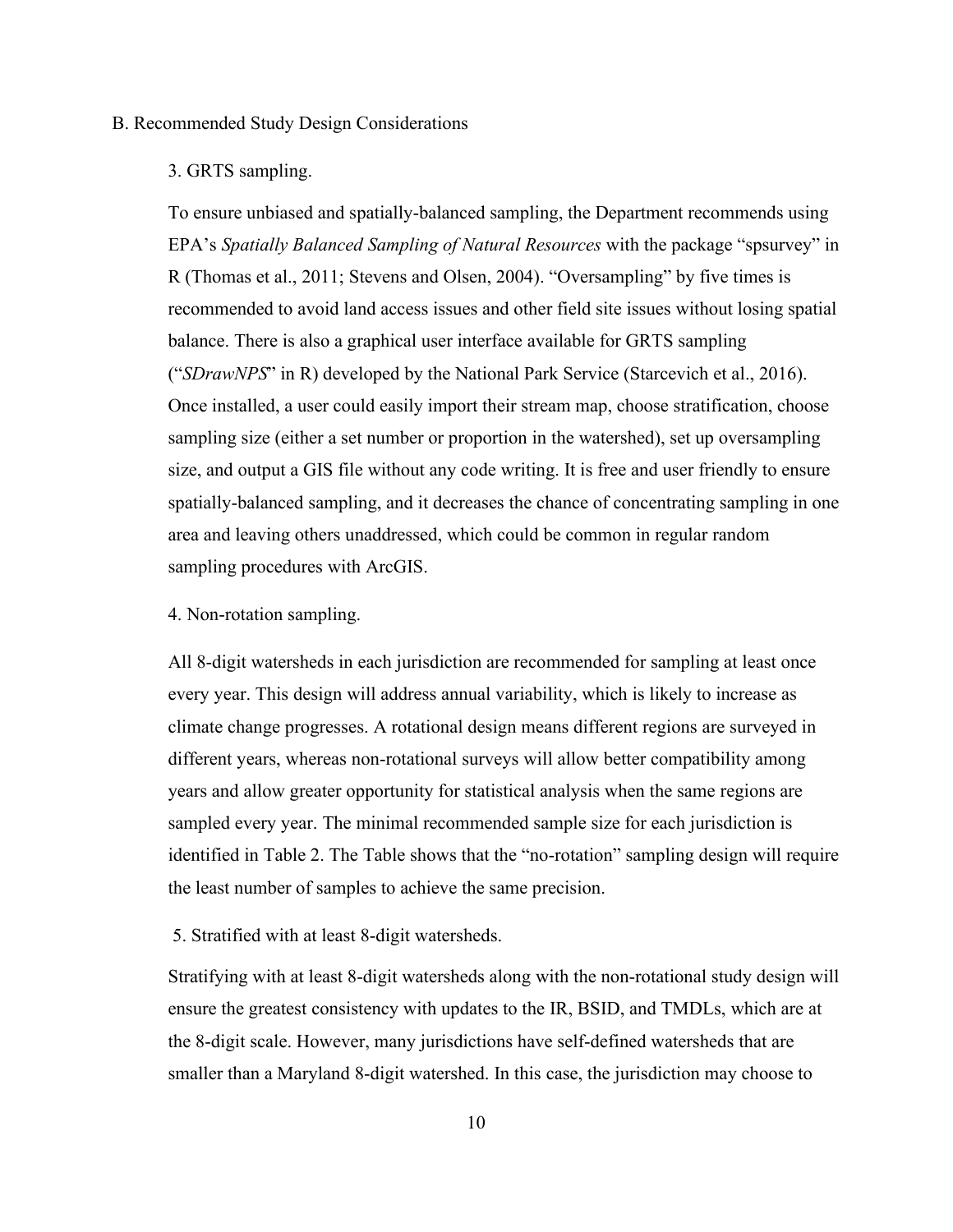stratify by its self-defined watersheds and the Department will aggregate this data back to the 8-digit scale.

#### 6. Use a 1:24,000 map.

USGS's 1:24,000 National Hydrography Dataset (NHD) is the most up-to-date and detailed hydrograph dataset for the nation. Adopting this map scale will increase total stream miles and include smaller streams, closer to most restoration sites, and will be on the same map scale with the other stormwater monitoring. This will allow for more ecosystem study and cross analysis among different types of restorations and monitoring.

#### 7. Additional *in situ* data.

While this is not a permit requirement, datasets can be enhanced by collecting data for chlorophyll, dissolved organic matter, and nitrate. This will allow real-time, highly accurate, measurements in the field with comparatively low cost.

8. Chemical grabs.

If budget allows (~\$145 per grab), a chemical grab is recommended when collecting biological data followed by lab analysis for major nutrients including nitrate, nitrite, ammonia, phosphate, total nitrogen, total phosphate, and some anions (particularly chloride).

#### 9. Fixed sites for trend analyses

While not a permit requirement, it is recommended that jurisdictions compliment random biological and habitat monitoring with fixed sites for the purpose of assessing trends over time. Fixed sites can be established by revisiting some of the original, randomly selected stations within a watershed. The Department is currently working on power analyses to determine the ideal revisiting ratio of randomly selected sites within a watershed, and this information will be shared with the jurisdictions once finalized.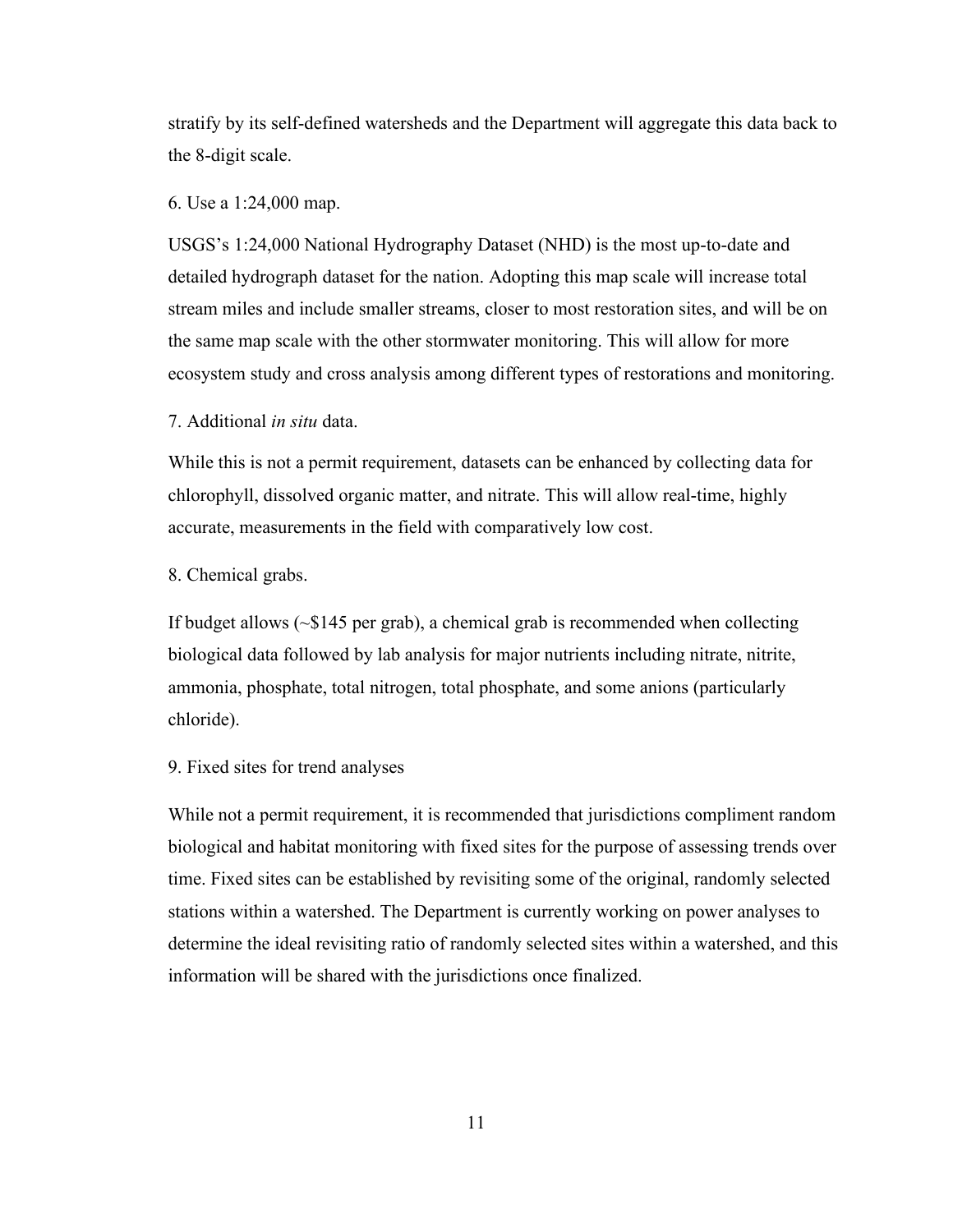10. Continuous trace study.

Collect 5-10 weekly discrete water quality samples beginning in late winter or early spring but no later than March 1 of each year, leading up to the date of biological data collection. Water quality parameters to be collected include temperature, dissolved oxygen, conductivity, major nutrients and anions, and catch data from road-salt applications the previous winter. This data will capture antecedent conditions of a biological community, increase comparability between sites, and significantly help understanding the relationships between the biological community and their surroundings in a watershed. Consider adding this informative benefit to the fixed stations.

#### D. QA/QC plan

To ensure data usability for further analysis and allow for compilation with other datasets, the MBSS Sampling Manual (p7-11, Stranko et al., 2019) and the Department's Biological Data Quality Guidelines (MDE, 2013) shall be followed to enhance data quality.

**Table 2.** Sample size per year for biological watershed monitoring to achieve 5% precision with non-rotation sampling design

<span id="page-14-0"></span>

| <b>County/City</b>    | Minimum sample size |
|-----------------------|---------------------|
| Anne Arundel          | 25                  |
| Baltimore             | 33                  |
| <b>Baltimore City</b> | 20                  |
| Carroll               | 25                  |
| Charles               | 25                  |
| Frederick             | 25                  |
| Harford               | 33                  |
| Howard                | 25                  |
| Montgomery            | 33                  |
| Prince George's       | 25                  |
|                       |                     |

(Dong et al, 2019. MDE\_UMCES Task memo)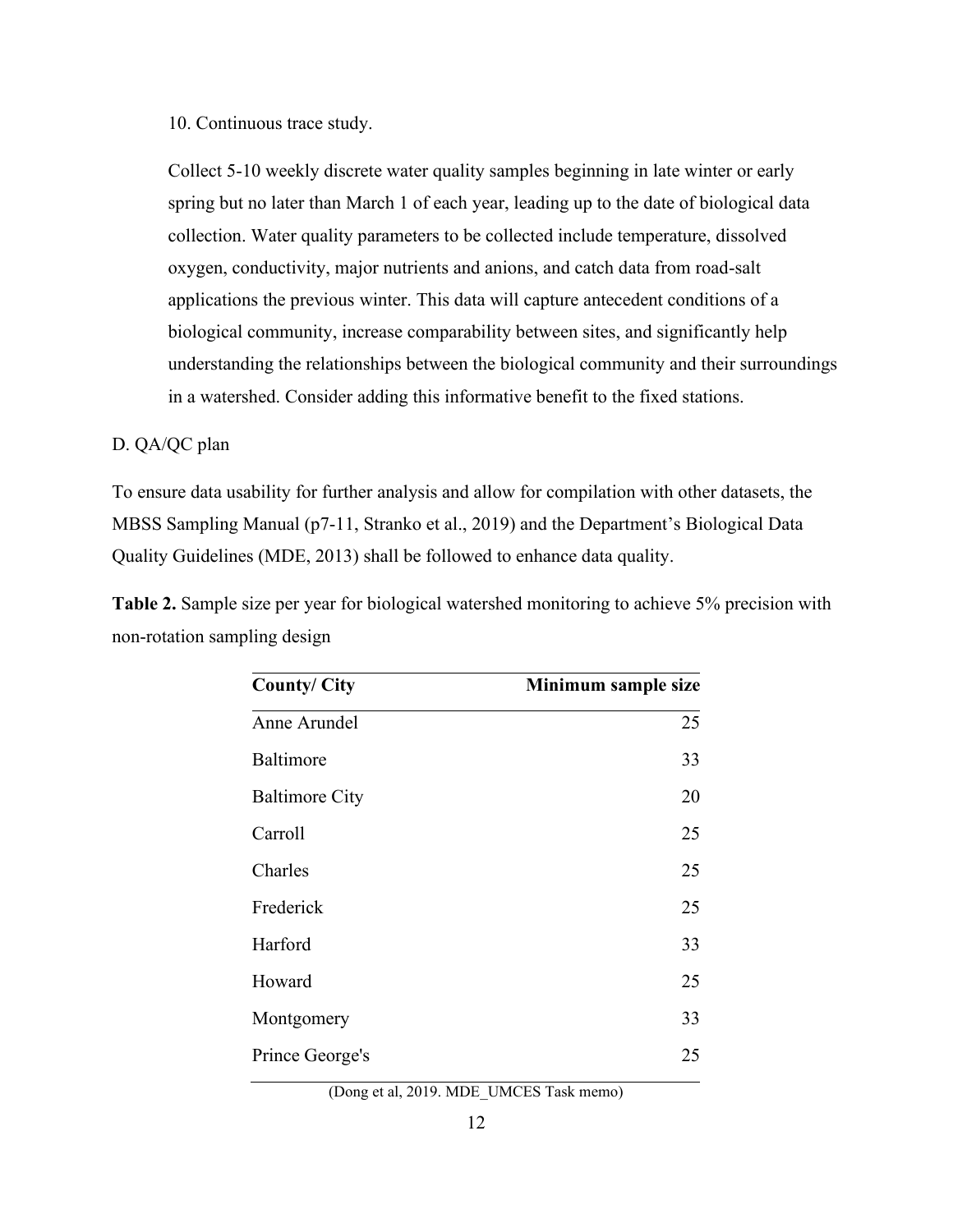#### <span id="page-15-0"></span>II. BACTERIA MONITORING

#### *OBJECTIVES*

Permittees are required to monitor monthly bacteria counts at a fixed station in each jurisdictional watershed with a bacteria TMDL. The Department recommends placing trend stations at known resources (e.g., "beach use" areas) rather than TMDL stations to prioritize areas where humans are recreating in the water or where key resources are located. The number of bacteria watersheds for each Phase I jurisdiction is noted in Appendix III, Table 5. The monthly bacteria datasets will enable both time-series analysis and trend analysis, which will help the Department to identify patterns and track the progress of bacteria source controls. If the bacteria counts are consistently high and all known sources have been remediated, permittees may need to consider source tracking and additional management strategies. Therefore, this monitoring can provide long-term records that will contribute to the adaptive management of implementation efforts in bacteria TMDL watersheds. The data will allow both the Department and permittees to determine if the current suite of implementation practices are having any effect on in-stream bacteria concentrations.

#### *SUMMARY OF SAMPLING DESIGN GUIDELINE*

#### A. Mandatory Guidelines:

#### 1. Monitor bacteria TMDL watersheds

Jurisdictions are required to establish a fixed monitoring station in each bacteria TMDL watershed (*E. Coli*, *Enterococcus*, or fecal coliform for freshwater water contact recreation, marine/tidal water contact recreation, and shellfish harvesting, respectively). Stations shall be located on streams identifiable using a 1:24,000 scale map unless otherwise determined via consultation with the Department.

A bacteria monitoring station could also be at the same location where a bacteria TMDL was developed. If the bacteria monitoring site was located on a mainstem segment split between jurisdictions, permittees could either establish stations in their portion of the watershed, or they could work cooperatively and reach a cost-sharing agreement. The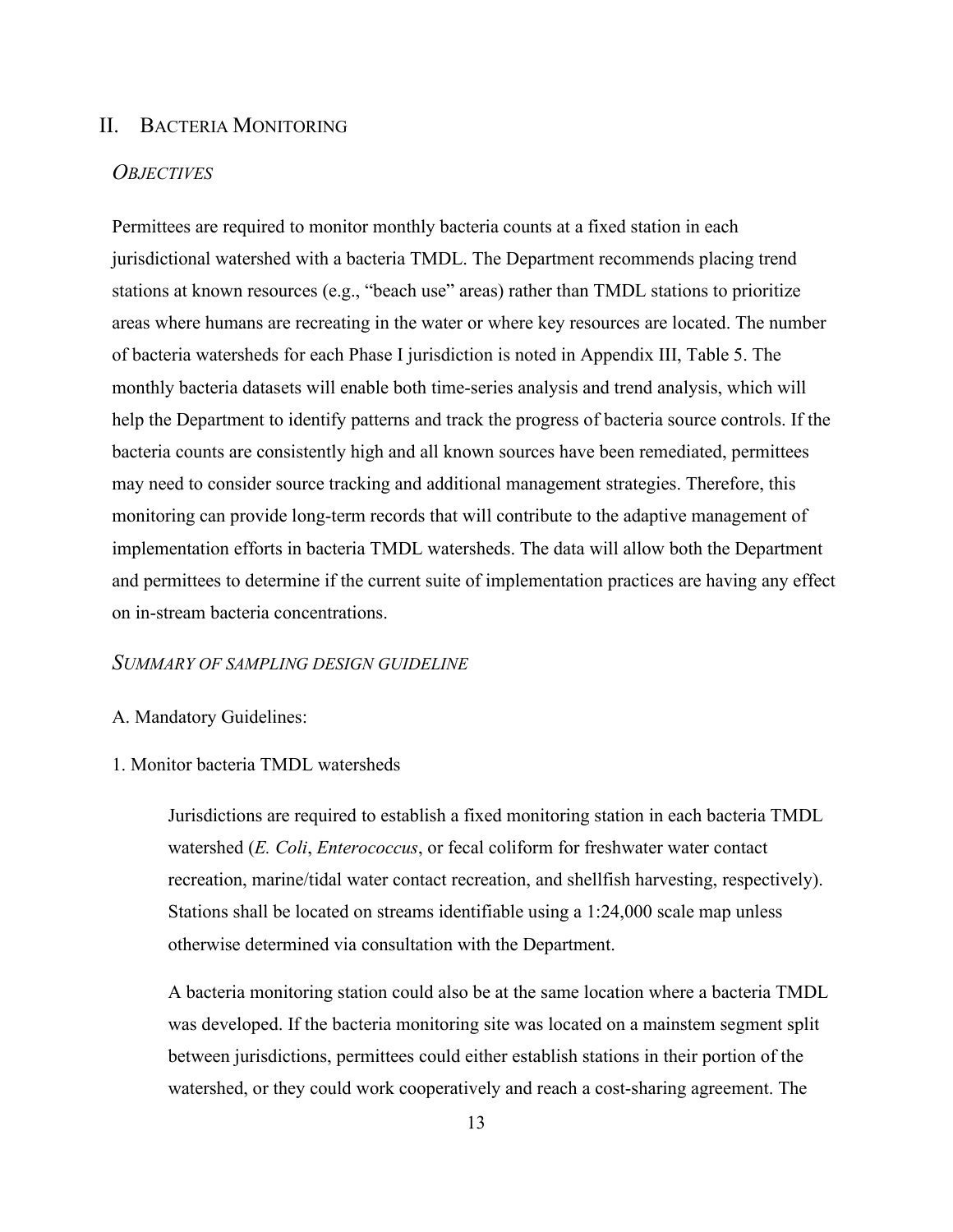permittee should consult with the Department regarding where these stations should be established.

2. Monthly sampling with EPA approved methods.

Permittees shall collect at least one monthly grab sample at each fixed station at approximately the same day and time of every month (e.g., the first Thursday of every month), regardless of weather conditions. Weather conditions should be noted for future analysis.

Sample collection shall follow the *Standard Methods for the Examination of Water and Wastewater* published by American Public Health Association (Lenore et al, 1989). General rules include using sterile containers, keeping samples in a cooler with ice until analyzed, and adopting dilution methods when samples are taken during or after heavy rains or at sites with chronically high levels of bacteria.

Sample analysis shall follow EPA approved methods [\(Approved CWA Microbiological](https://www.epa.gov/cwa-methods/approved-cwa-microbiological-test-methods)  [Test Methods | US EPA,](https://www.epa.gov/cwa-methods/approved-cwa-microbiological-test-methods) or listed in p.59 EPA, 2014) and laboratory testing protocols to ensure data quality and comparable results. Bacteria counts shall be expressed in Most Probable Number (MPN) to estimate the number of organisms present per sample.

More detailed methods are in 40 Code of Federal Regulations (CFR) part 136. Both sample collection and analyses shall be consistent and recorded within the jurisdiction.

3. Record flow conditions.

Flow should be recorded at each monitoring location for each sampling event. As a surrogate for recording flow for each event, jurisdictions should look up the observed mean daily flow at the nearest USGS gage in the same watershed or adjacent watershed, normalize the flow to the contributing area, and apply this ratio to the monitoring location for a particular event. Additionally, flow conditions should be recorded as high or low flow based on the nearest USGS gage and a comparison to the threshold flow percentile identified in the applicable Bacteria TMDL for the watershed. If a jurisdiction needs assistance in determining the threshold flow or threshold flow percentile, they should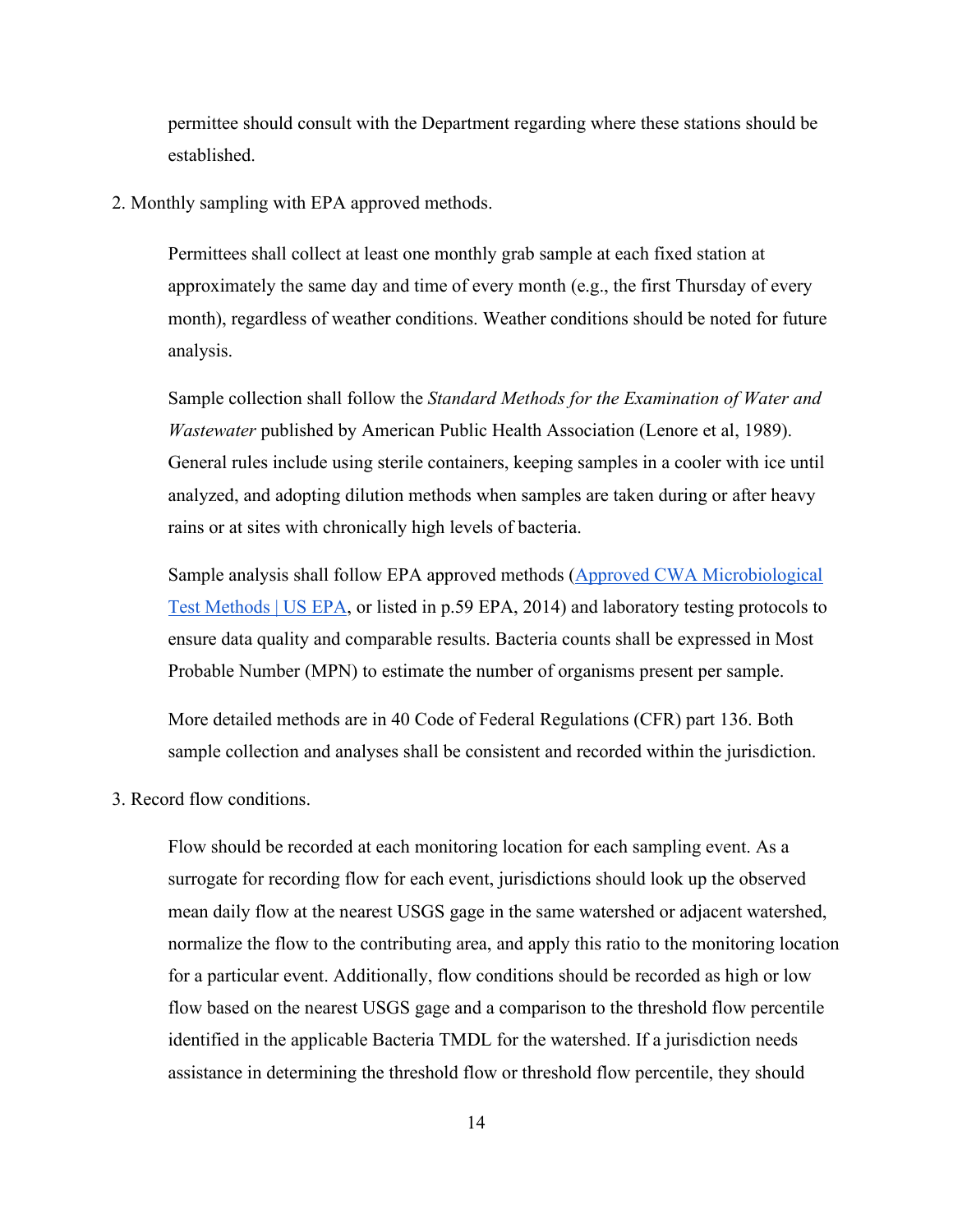contact the Department. Alternatively, flow conditions can be assumed baseline 48 hours after a storm in the absence of monitoring data. Flow measurements allow for more advanced trend analyses, and the classification of flow regime allows for analyses during low flow periods only, when water contact recreation is expected (Wymer, 2007). Low flow and high flow trend analysis can also be suggestive of bacteria sources within a watershed.

For each sample, the permittee shall report the observed concentration, flow, and flow regime for the sample date/time.

B. Recommended Guidelines

#### 4. Molecular methods for source tracking

When high bacteria persists at stations where all known sources of bacteria have been eliminated, the Department encourages permittees to adopt microbiological performancebased methods (i.e. qPCR) for source tracking with EPA approved methods, for example EPA Method 1696 and EPA Method 1697 (EPA, 2019a, 2019b). Microbial source tracking with genotypic methods matches probes with genes from specific sources (i.e., human, dog, cow, goose, poultry, etc.); therefore, this method has better accuracy then the traditional antibiotic resistance methods, and could help permittees identify the strategies for bacterial control. More source tracking methods and guides are summarized in Scott (2002) and EPA's *Microbial Source Tracking Guide Document* (Santo-domingo et al., 2004). The Department consulted with two University laboratories that may be available to work with permittees on molecular source tracking. They may be contacted at:

[Dr. Rachel T Noble](http://noble.web.unc.edu/team/rachel-noble/) - University of North Carolina at Chapel Hill [\(rtnoble@email.unc.edu\)](mailto:rtnoble@email.unc.edu)

[Dr. Wolf T. Pecher](http://www.ubalt.edu/cas/faculty/alphabetical-directory/wolf-t-pecher.cfm) - University of Baltimore [\(wpecher@ubalt.edu\)](mailto:wpecher@ubalt.edu)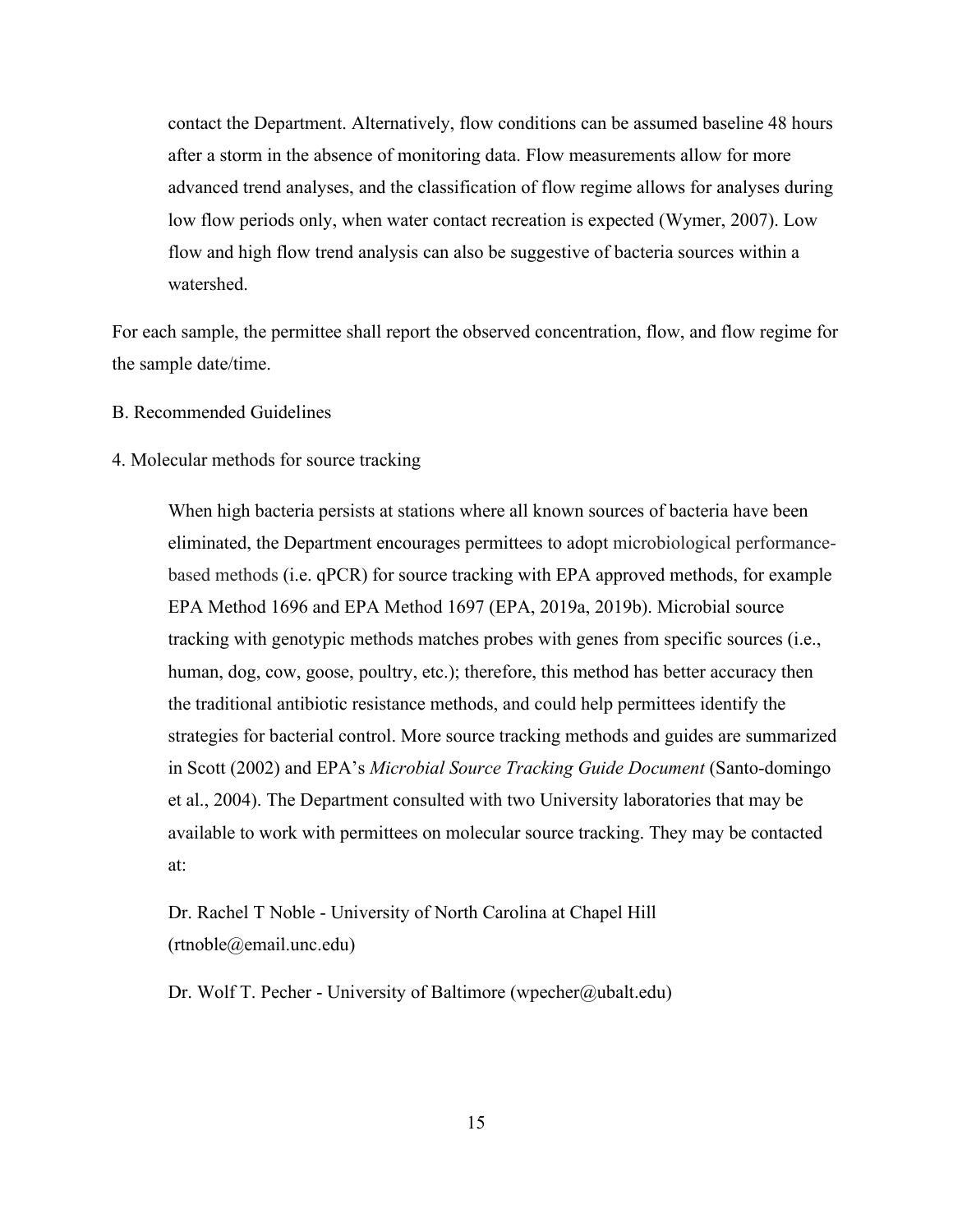#### 5. Weekly sampling during beach season

The objective of the required monthly bacteria sampling is to establish trends over time and identify/locate sources within a watershed. However, monthly sampling does not meet the data requirements for Integrated Report assessments. This requires a much higher frequency of sampling. Integrated Report assessments will be based on weekly sampling from Memorial Day through Labor Day (beach season). The new Integrated Report bacteria assessment methodology can be found here: [Listing Methodology for](https://mde.maryland.gov/programs/Water/TMDL/Integrated303dReports/Documents/Assessment_Methodologies/Bacteria_Listing_Methodology_Final_2_25_2020.pdf)  [Identifying Waters Impaired by Bacteria in Maryland's Integrated Report.](https://mde.maryland.gov/programs/Water/TMDL/Integrated303dReports/Documents/Assessment_Methodologies/Bacteria_Listing_Methodology_Final_2_25_2020.pdf) Since the temporal data resolution required under the new permit does not allow for Integrated Report assessment, it is recommended that jurisdictions begin more frequent sampling, once data trends indicate that concentrations are approaching water quality standards.

#### <span id="page-18-0"></span>III. CHLORIDE MONITORING

#### *OBJECTIVES*

Elevated chloride concentration is one of the most commonly found chemical stressors to aquatic life in non-tidal streams in Maryland according to the Biological Stressor Identification Analysis (MDE, 2014). Therefore, permittees are required to manage salt application during winter storm events by improving the efficiency of winter weather management activities. To measure the effectiveness of these new requirements, permittees must also perform chloride monitoring. The monitoring data will provide a long-term record of conductivity, which will be used to adaptively manage implementation efforts in watersheds impaired by chloride. At a statewide scale, the data will allow the Department to determine the effects of the current suite of management practices on in-stream chloride concentrations.

#### *SUMMARY OF SAMPLING DESIGN GUIDELINE*

Conductivity will be used as a surrogate for measuring in-stream chloride concentration because there is a direct correlation between in-stream conductivity (specific conductance) and chloride concentration during precipitation events where road salt is applied, and it is less expensive and potentially more accurate to monitor continuously. Conductivity measurements taken by a logger can be converted to specific conductance using software such as HOBOware Pro or other method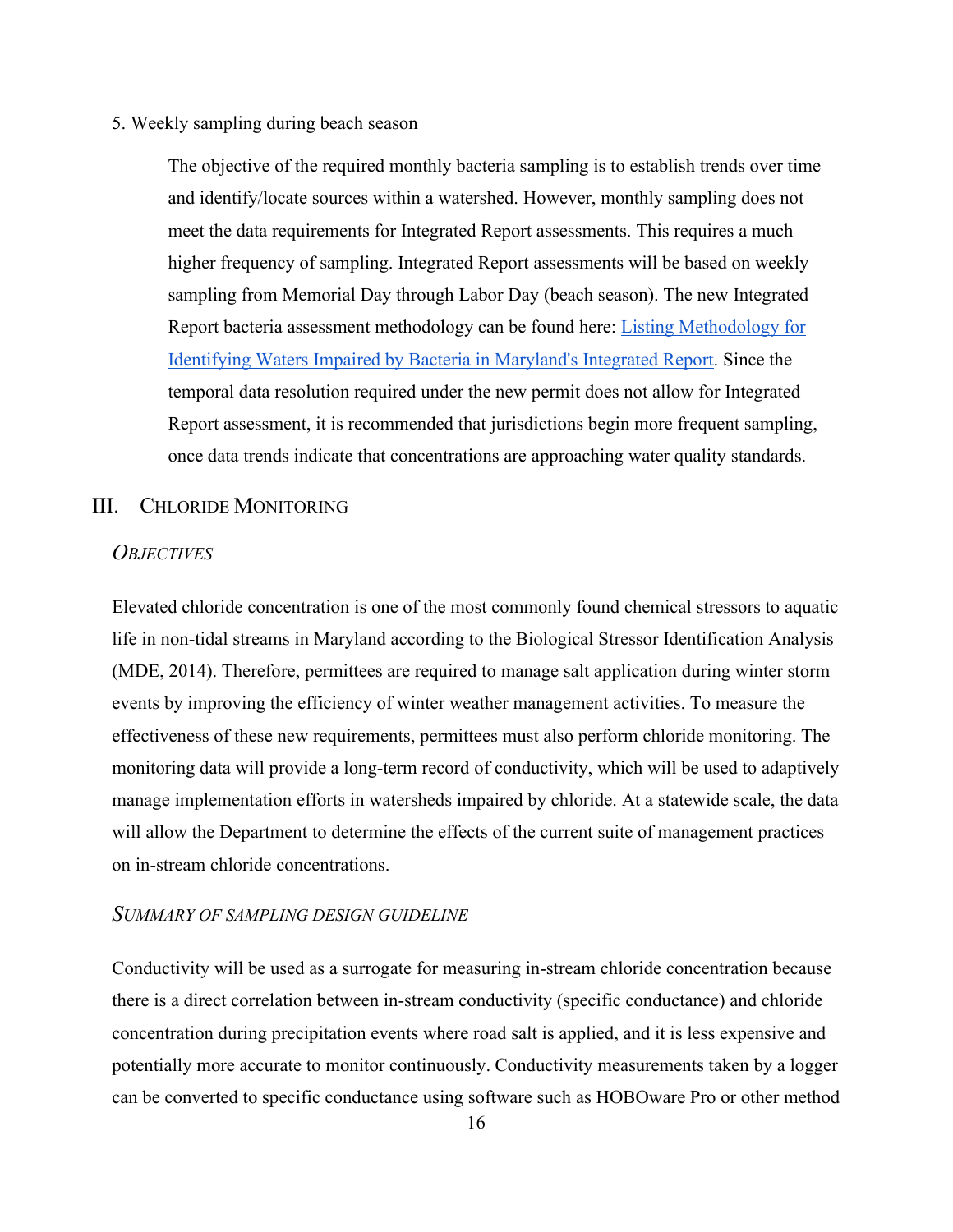that uses nonlinear Natural Water Compensation in accordance with method EN 27888 (MDE 2021).

The USGS is currently working to develop surrogate relationships between specific conductance and chloride concentration, which can be applied to predict chloride concentration during nonwinter storm events in the future. The latest research details the use of regression models to generate high-frequency [Cl-] time-series datasets using specific conductance as the predictor variable (Moore, Fanelli, Sekellick 2019). Permittees must conduct 30-minute instantaneous, instream conductivity monitoring, measured as microsiemens per centimeter (µS/cm). Selection of monitoring locations should be done in consultation with the Department. Monitoring locations should be located in watersheds that:

- Are identified as impaired by chloride on Maryland's Integrated Report of Surface Water Quality,
- Contain a significant mileage of agency jurisdiction's serviced roads (to isolate effects of management actions to the highest degree possible), and
- Is moderately to highly urbanized.

Large Phase I MS4 jurisdictions are required to monitor 2 locations, one in a  $1<sup>st</sup>$ -order headwater stream of the selected watershed, and one in a  $3<sup>rd</sup>$ -order, or higher, on the mainstem of the watershed system. Stream order should be determined using a 1:24,000 scale map. Medium Phase I MS4 jurisdictions are required to monitor one location in a 1<sup>st</sup>-order headwater stream of the selected watershed.

#### *DATA REPORT*

Permittees should report the daily, half-hour instantaneous and the daily maximum conductivity values. Permittees should also summarize and report the mean, median,  $75<sup>th</sup>$ -percentile,  $90<sup>th</sup>$ percentile, and maximum conductivity values collected during wintertime (November  $1<sup>st</sup>$  through March  $31<sup>st</sup>$ ) and non-wintertime (April  $1<sup>st</sup>$  through October  $31<sup>st</sup>$ ). During frozen precipitation events, a factor of 0.24 measured in microsiemens per centimeter can be used for winter instream conductivity values as a rule of thumb to estimate milligrams of chloride per liter (Moore, Fanelli, Sekellick 2019).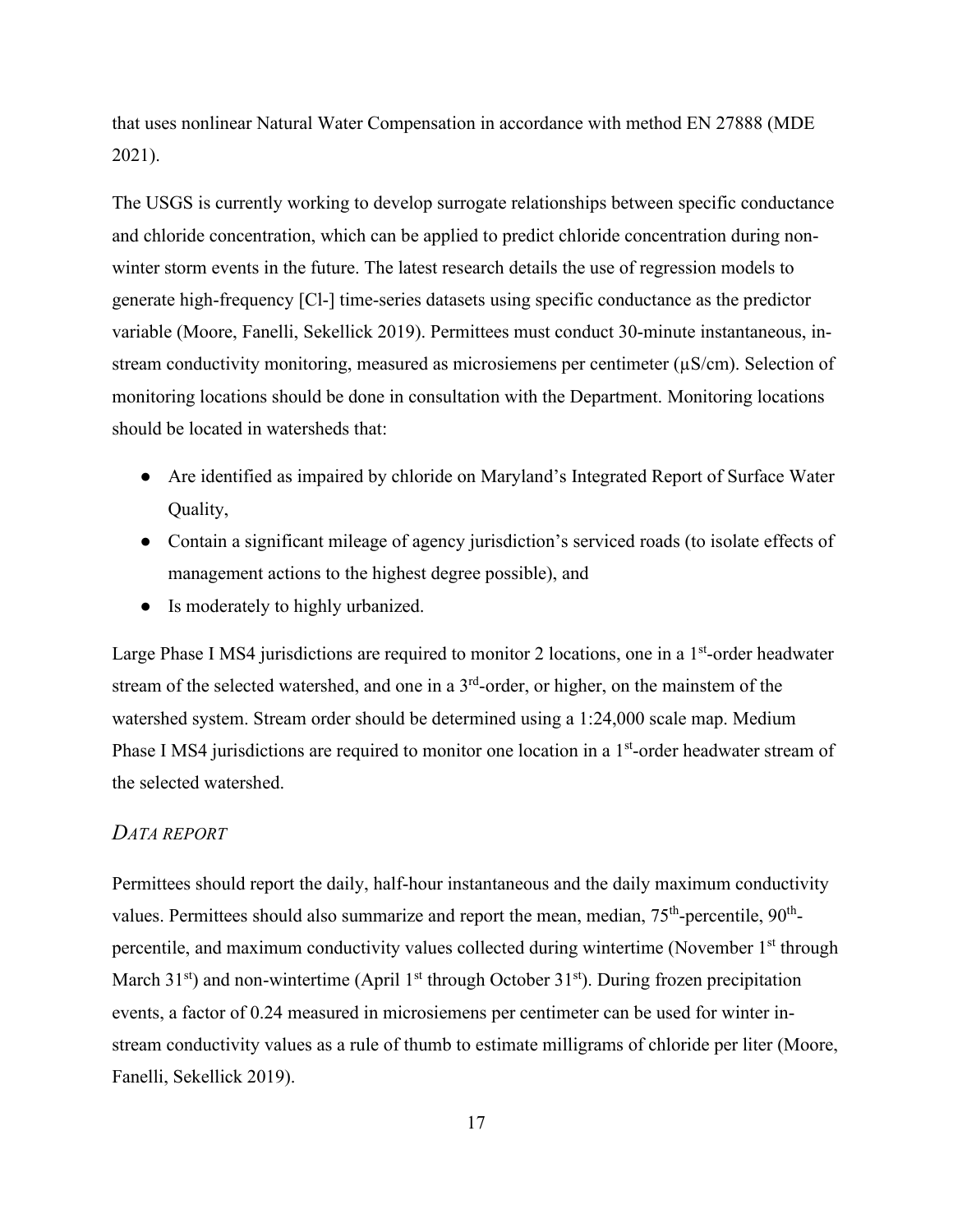#### *EQUIPMENT*

Conductivity loggers can be purchased from various water quality instrumentation companies. Jurisdictions are encouraged to contact the Department with any questions regarding monitoring equipment. A logger usually costs approximately \$750. Loggers need to be cleaned about once per month to ensure functionality. Additional details on logger installation, maintenance and conductivity monitoring can be found in the Department's Chloride Monitoring Quality Assurance Plan and Logger Instruction Manual (provide on request) or USGS's Guidelines and Standard Procedures for Continuous Water-Quality Monitors (Wagner et al., 2006).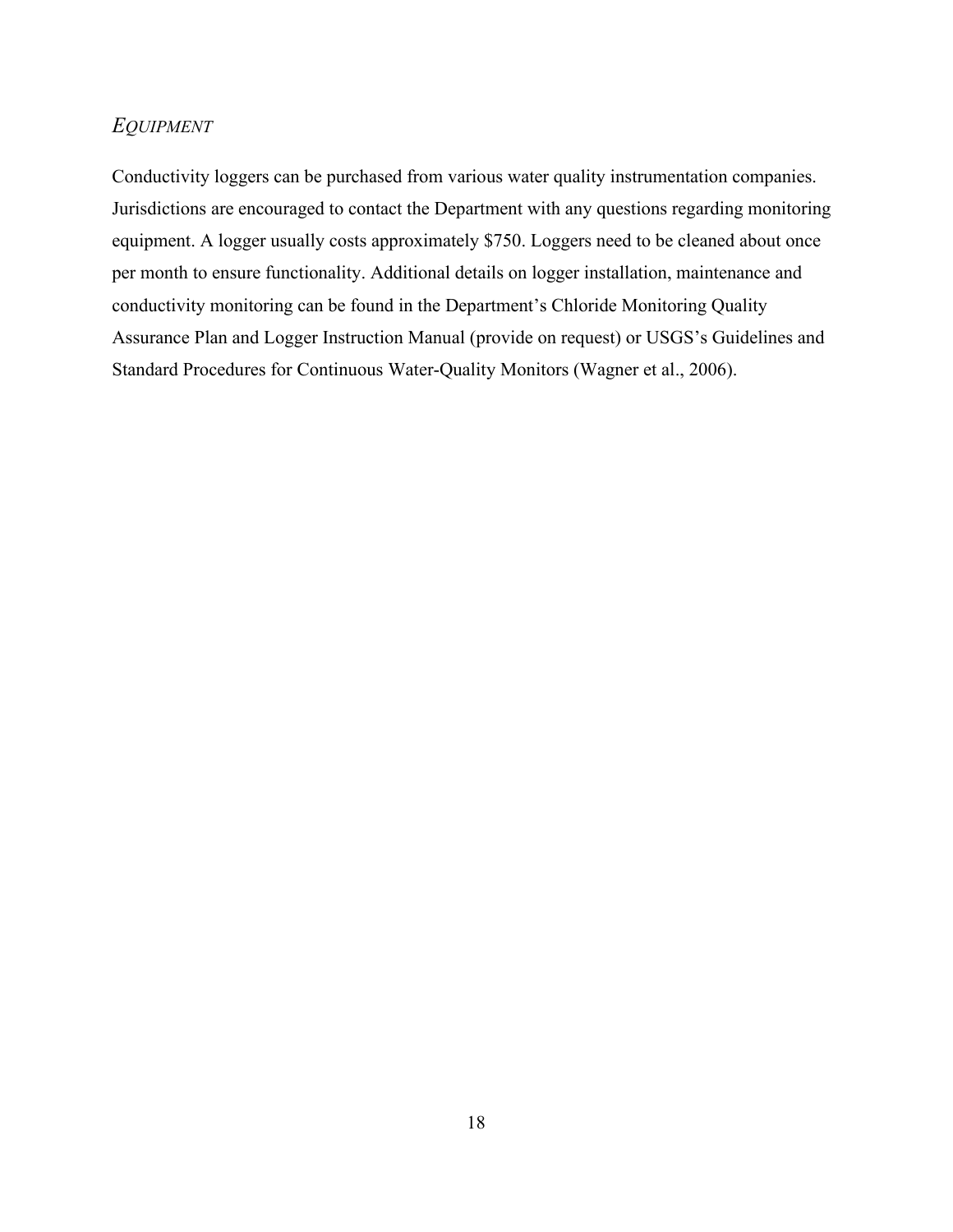### <span id="page-21-0"></span>**REFERENCES**

- 40 Code of Federal Regulations, part 136. Guidelines establishing test procedures for the analysis of pollutants. 33 u.s.c. 1251.
- DNR, 2007. MBSS Sampling Manual: Field Protocols (Round 3: 2007-2009). [http://dnr.maryland.gov/streams/Publications/ea-07-01b\\_fieldRevMay2007.pdf](http://dnr.maryland.gov/streams/Publications/ea-07-01b_fieldRevMay2007.pdf)
- EPA, 2002. Urban Stormwater BMP Performance Monitoring. A Guidance Manual for Meeting the National Stormwater BMP Database Requirements. EPA-821-B-02-001. U.S. Environmental Protection Agency, Office of Water, Washington, DC. [www.epa.gov/npdes/pubs/dmr-fin.pdf](http://www.epa.gov/npdes/pubs/dmr-fin.pdf)
- EPA, 2014. National Beach Guidance and Required Performance Criteria for Grants, 2014 Edition. EPA-823-B-14-001. Environmental Protection Agency, Office of Water, Washington, DC. [https://www.epa.gov/sites/production/files/2018-](https://www.epa.gov/sites/production/files/2018-12/documents/national-beach-guidance-2014-report.pdf) [12/documents/national-beach-guidance-2014-report.pdf](https://www.epa.gov/sites/production/files/2018-12/documents/national-beach-guidance-2014-report.pdf)
- EPA, 2019a. Method 1696: Characterization of Human Fecal Pollution in Water by HF183/BacR287 TaqMan® Quantitative Polymerase Chain Reaction (qPCR) Assay. EPA 821-R-19-002. Environmental Protection Agency, Office of Water, Washington, DC. [https://www.epa.gov/sites/production/files/2019-](https://www.epa.gov/sites/production/files/2019-03/documents/method_1696_draft_2019.pdf) [03/documents/method\\_1696\\_draft\\_2019.pdf](https://www.epa.gov/sites/production/files/2019-03/documents/method_1696_draft_2019.pdf)
- EPA, 2019b. Method 1697: Characterization of Human Fecal Pollution in Water by HumM2 TaqMan® Quantitative Polymerase Chain Reaction (qPCR) Assay®. EPA 821-R-19- 003. Environmental Protection Agency, Office of Water, Washington, DC. [https://www.epa.gov/sites/production/files/2019-](https://www.epa.gov/sites/production/files/2019-03/documents/method_1697_draft_2019.pdf) [03/documents/method\\_1697\\_draft\\_2019.pdf](https://www.epa.gov/sites/production/files/2019-03/documents/method_1697_draft_2019.pdf)
- Gray & Glysson, 2003. Proceedings Of The Federal Interagency Workshop On Turbidity And Other Sediment Surrogates, April 30-May 2, 2002, Reno, Nevada. U.S. Geological Survey Circular 1250
- Jepsen, R. and Caraco, D. 2019. Pilot Study of Water Quality Collected under Maryland's Municipal Separate Storm Sewer System (MS4) Phase I Permits: Statistical Analysis and Recommendations. ICPRB Report 19-#. Interstate Commission on the Potomac River Basin, Rockville, MD.
- Lenore, S. C., Arnold, E. G., & Andrew, D. E. (1998). Standard methods for the examination of water and wastewater. American Public Health Association. American Water Works Association and World Environment Federation. 20th Edition, Washington DC.
- MDE, 2013. MDE Requirements for Use of In-Situ Biological Stream Data. http://mde.maryland.gov/programs/Water/TMDL/Integrated303dReports/Documents/Ass essment Methodologies/Biological Data Quality\_Guidelines\_4\_17\_2017.pdf
- MDE & DNR, 2014. Biological Assessment Methodology for Non-Tidal Wadeable Streams. The State of Maryland. http://mde.maryland.gov/programs/Water/TMDL/Integrated303dReports/Documents/Ass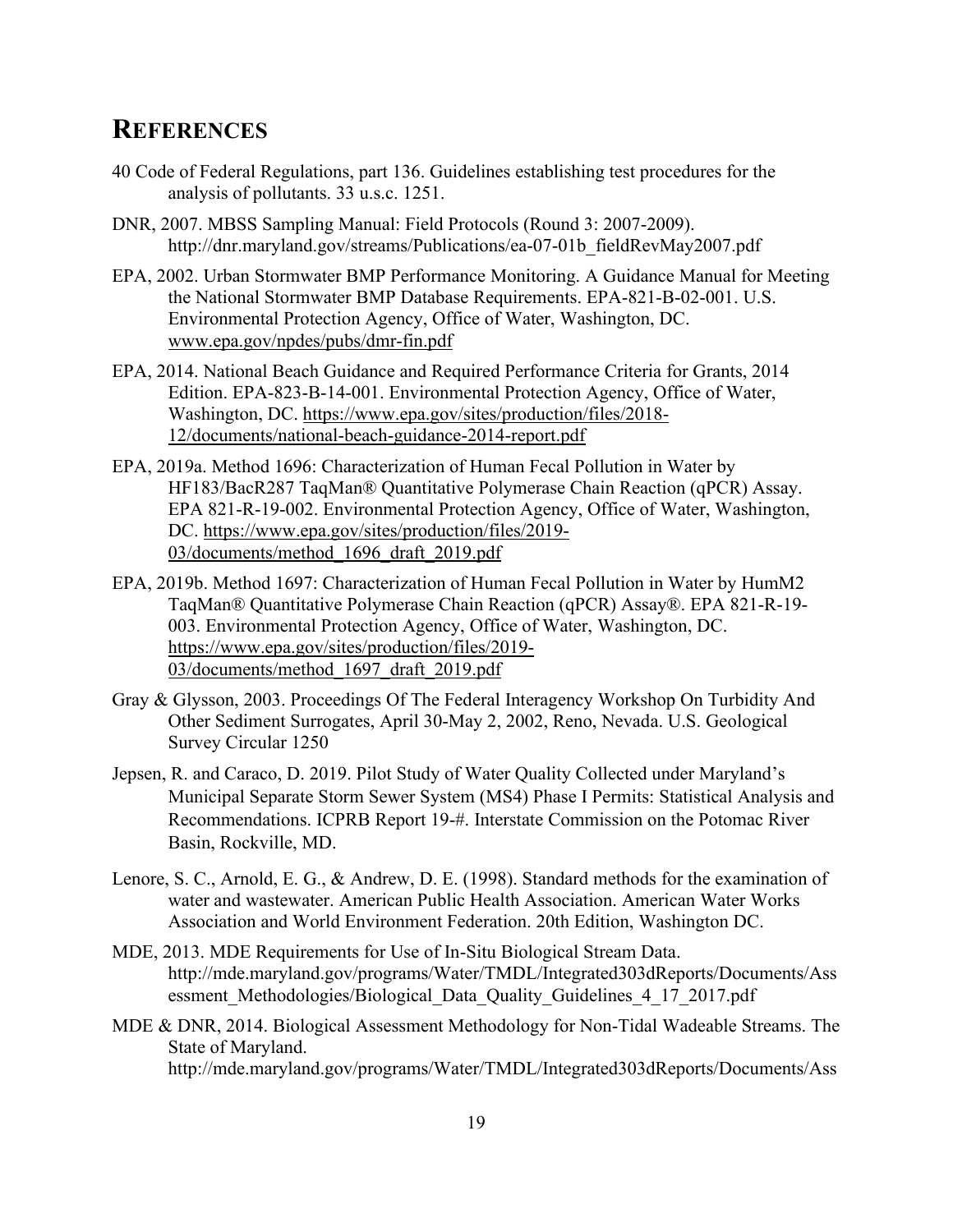essment Methodologies/Biological Listing Methodology-nontidalwadeablestreams\_2014\_Final%20(New%20links).pdf

- MDE, 2014. Maryland Biological Stressor Identification Process. The State of Maryland. [http://mde.maryland.gov/programs/Water/TMDL/Documents/BSID\\_Reports/BSID\\_Meth](http://mde.maryland.gov/programs/Water/TMDL/Documents/BSID_Reports/BSID_Methodology_Final_2014.pdf) [odology\\_Final\\_2014.pdf](http://mde.maryland.gov/programs/Water/TMDL/Documents/BSID_Reports/BSID_Methodology_Final_2014.pdf)
- MDE. 2020. Listing Methodology for Identifying Waters Impaired by Bacteria in Maryland's Integrated Report. Baltimore, MD: Maryland Department of the Environment. Also Available at [https://mde.maryland.gov/programs/Water/TMDL/Integrated303dReports/Documents/As](https://mde.maryland.gov/programs/Water/TMDL/Integrated303dReports/Documents/Assessment_Methodologies/Bacteria_Listing_Methodology_Final_2_25_2020.pdf) sessment Methodologies/Bacteria Listing Methodology Final 2 25 2020.pdf.

MDE. 2021. Personal Communication with Shawn Lowman.

- Moore, J., R. Fanelli, and A. Sekellick. 2019. High- Frequency Data Reveal Deicing Salts Drive Elevated Specific Conductance and Chloride along with Pervasive and Frequent Exceedances of the U.S. Environmental Protection Agency Aquatic Life Criteria for Chloride in Urban Streams. Environmental Science and Technology 54 (2), 778-789.
- Santo-Domingo, J., J. Hansel, M. Molina, R. Oshiro, O. C. Shanks, G. N. Stelma, T. Edge, J. Griffith, V. Harwood, M. Jenkins, A. Layton, C. Nakatsu, M. Sadoswky, J. Stewart, D. Stoeckel, B. Wiggins, And J. Wilbur. Microbial Source Tracking Guide Document. U.S. Environmental Protection Agency, Washington, D.C., EPA/600/R-05/064, 2004.
- Scott, T. M., Rose, J. B., Jenkins, T. M., Farrah, S. R., & Lukasik, J. (2002). Microbial source tracking: current methodology and future directions. Appl. Environ. Microbiol., 68(12), 5796-5803.
- Stranko S., D. Boward, J. Kilian , A. Becker, M. Ashton, M. Southerland , B. Franks, W. Harbold , & Cessna J. (2019). Maryland Biological Stream Survey: Round Four Field Sampling Manual. Maryland Department of Natural Resources.
- Starcevich., L. A., G. DiDonato, T. McDonald, and J. Mitchell. A GRTS User's Manual for the SDrawNPS Package: A graphical user interface for Generalized Random Tessellation Stratified (GRTS) sampling and estimation. U.S. Department of the Interior National Park Service. Natural Resource Report NPS/PWRO/NRR—2016/1233.
- Stevens Jr, D. L., & Olsen, A. R. (2004). Spatially balanced sampling of natural resources. Journal of the American Statistical Association, 99(465), 262-278. [https://cfpub.epa.gov/ncer\\_abstracts/index.cfm/fuseaction/display.files/fileID/13339](https://cfpub.epa.gov/ncer_abstracts/index.cfm/fuseaction/display.files/fileID/13339)
- Thomas M. Kincaid and Anthony R. Olsen (2011). Spsurvey: Spatial Survey Design and Analysis. R package version 2.2.
- UMCES (University of Maryland Center for Environmental Science). 2020. Personal Communication with Jerry Frank.
- Wagner, R.J., Boulger, R.W., Jr., Oblinger, C.J., and Smith, B.A., 2006, Guidelines and standard procedures for continuous water-quality monitors—Station operation, record computation, and data reporting: U.S. Geological Survey Techniques and Methods 1–D3, 51 p. + 8 attachments; accessed April 10, 2006, at<http://pubs.water.usgs.gov/tm1d3>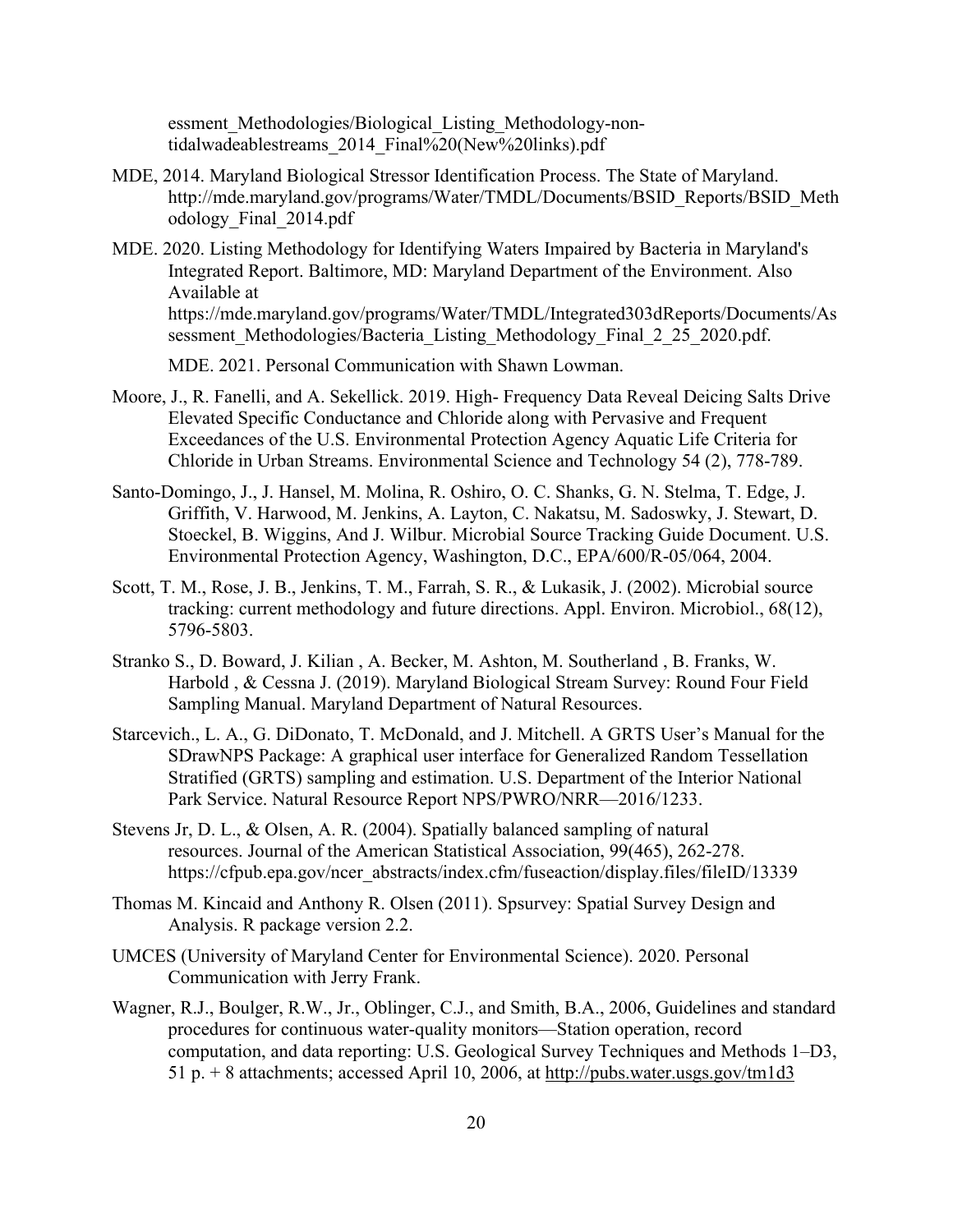- Wood, David. 2020. Consensus Recommendations for Improving the Application of the Prevented Sediment Protocol for Urban Stream Restoration Projects Built for Pollutant Removal Credit. Chesapeake Stormwater Network: [https://chesapeakestormwater.net/wp](https://chesapeakestormwater.net/wp-content/uploads/dlm_uploads/2020/03/PROTOCOL-1-MEMO_WQGIT-Approved_revised-2.27.20_clean_w-appendices.pdf)[content/uploads/dlm\\_uploads/2020/03/PROTOCOL-1-MEMO\\_WQGIT-](https://chesapeakestormwater.net/wp-content/uploads/dlm_uploads/2020/03/PROTOCOL-1-MEMO_WQGIT-Approved_revised-2.27.20_clean_w-appendices.pdf)Approved revised-2[.](http://pubs.water.usgs.gov/tm1d3)27.20 clean w-appendices.pdf.
- Wymer, L. J. (Ed.). (2007). Statistical framework for recreational water quality criteria and monitoring (Vol. 65). John Wiley & Sons.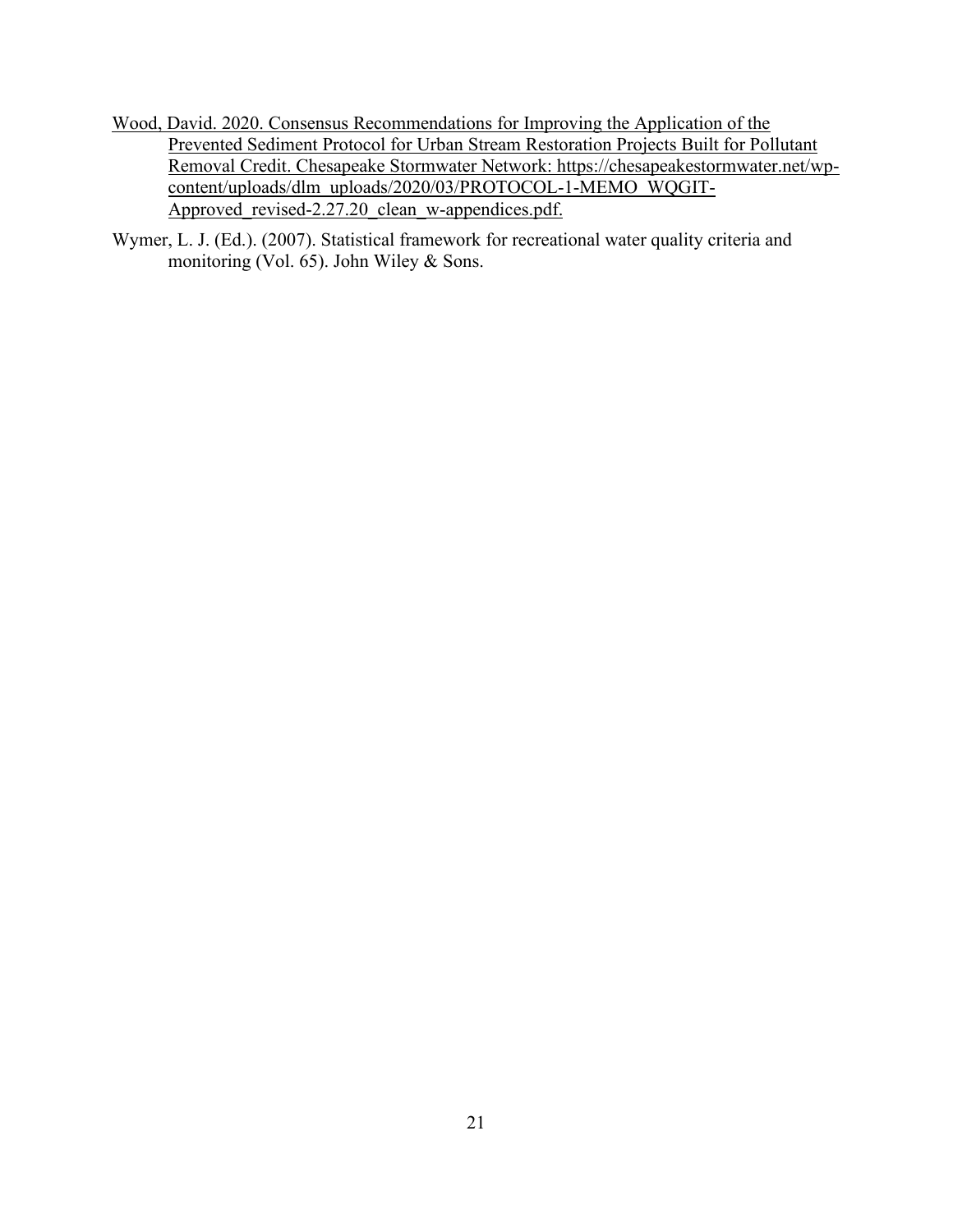## <span id="page-24-0"></span>**APPENDIX I. MOU FOR THE BMP EFFECTIVENESS POOL MONITORING**

Chesapeake Bay Trust – County/City/Agency X Cooperative Agreement

COOPERATIVE AGREEMENT

THIS COOPERATIVE AGREEMENT ("The Agreement"), entered into this \_day of  $\frac{1}{202}$ , by and between the

COUNTY/CITY/AGENCY, MARYLAND

XXXXX

XXXXXX

(A Body Corporate and Politic, "the County/ City/ Agency")

and

CHESAPEAKE BAY TRUST

108 Severn Ave

ANNAPOLIS, MARYLAND 21403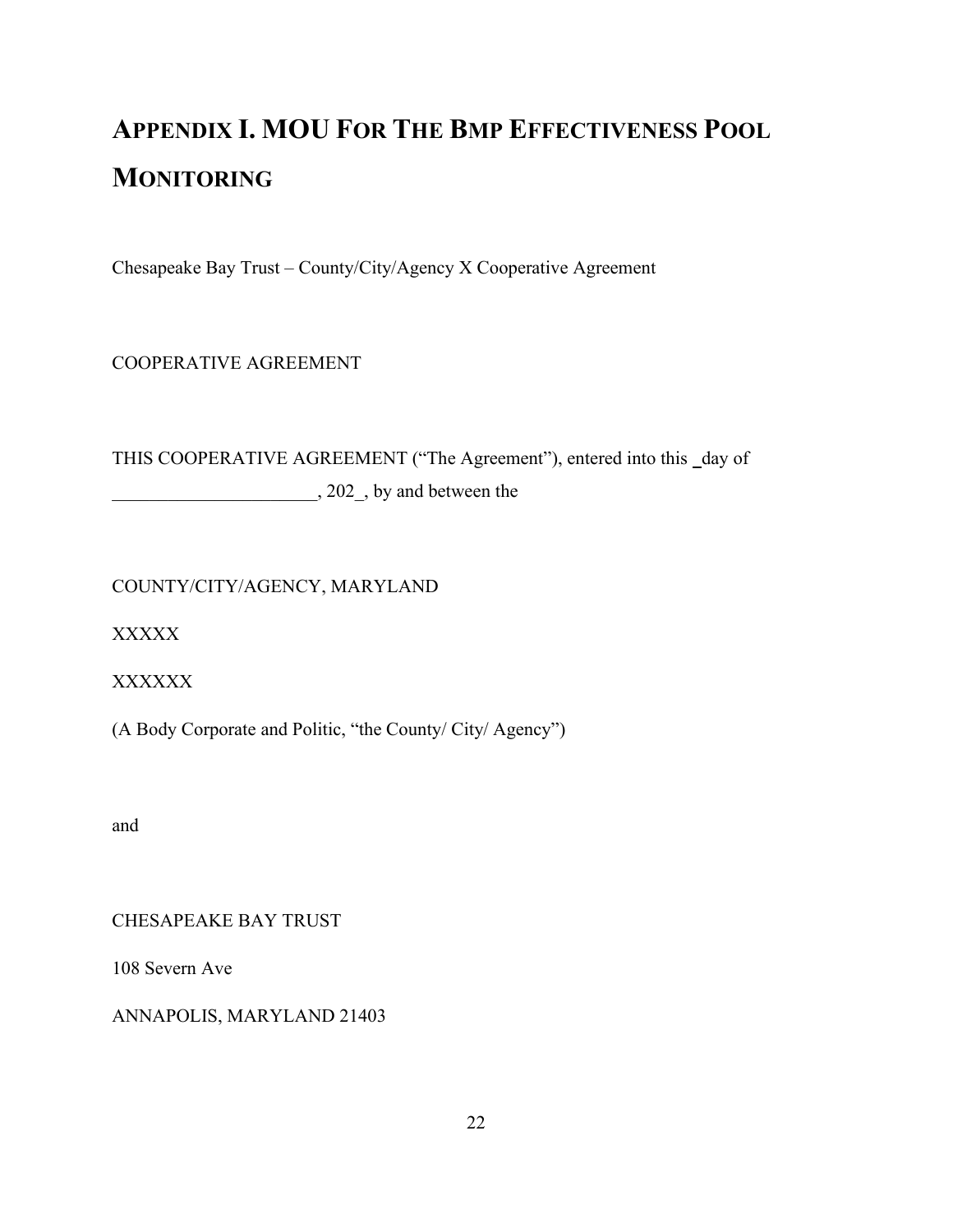("The Trust")

WHEREAS, the County/ City/ Agency and the Trust share a common interest in improvement of water quality in the County/ City/ Agency's tributaries and advancing the community's understanding and improvement of methods by which to do so.

WHEREAS, the County/ City/ Agency has opted into the Pooled Monitoring program as described in the BMP Effectiveness section of the County/ City/ Agency's National Pollution Discharge Elimination System (NPDES) Municipal Separate Storm Sewer System (MS4) permit.

WHEREAS, the Trust administers the Pooled Monitoring Program to answer key restoration questions pertaining to cumulative impacts of watershed restoration activities and the effectiveness of specific restoration practices using robust and rigorous methods.

WHEREAS, the Trust, a nonprofit entity established by the Maryland General Assembly in 1985 to promote public awareness and participation in the restoration and protection of the water quality, aquatic and land resources of the Chesapeake Bay, and other aquatic and land resources of the State, is authorized to contract with other units of government, including the County/ City/ Agency; and

WHEREAS, the Trust has a governance and oversight structure with formal representation from the local government, State natural resource agencies, and the Maryland General Assembly, and uses independent technical review committees to review proposals and recommend awards made through its competitive award programs; and

NOW, THEREFORE, for and in consideration of the mutual covenants contained herein, the parties agree as follows:

#### **ARTICLE I. SCOPE OF WORK**

The Trust administers the Pooled Monitoring Program as described in the *Assessment of Controls* section of the County/ City/ Agency's MS4 permit. The goal of the Pooled Monitoring program is to align monitoring and other resources from multiple sources to rigorously and effectively answer key questions about efficacy of watershed restoration projects, impact of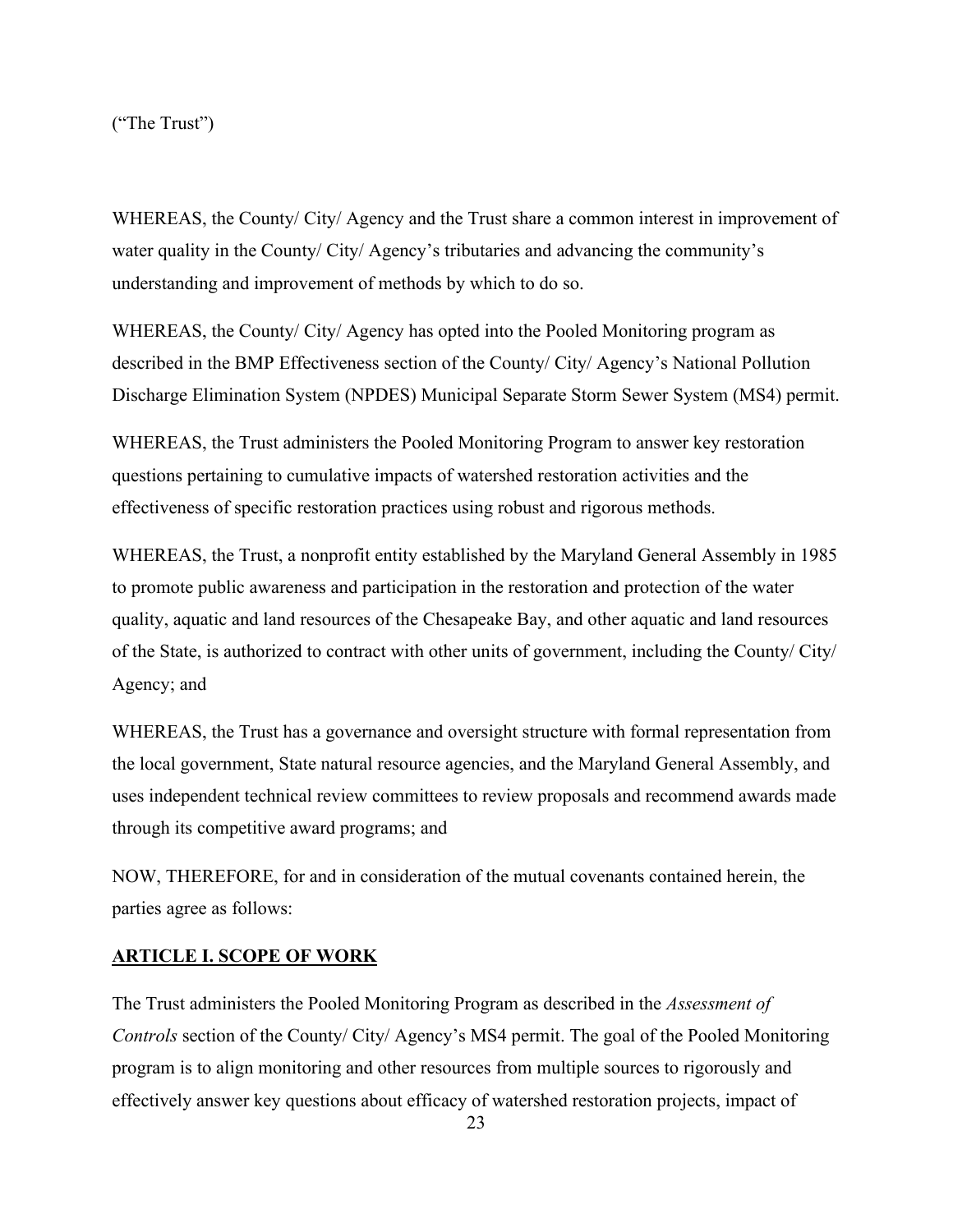restoration projects, ability to detect water quality signals from restoration projects or suites of projects (at either the project or catchment scale), and other similar questions. The specific questions to be addressed in each program cycle are determined by the Pooled Monitoring Advisory Committee (PMAC), on which the County/ City/ Agency will have one (1) seat as per the PMAC charter (Attachment A to this agreement, which is expressly incorporated herein and made part of this Agreement).

Questions are posed via open, competitive, publicized Requests for Proposals for each program cycle by the Trust, in consultation with the PMAC. The Trust uses an external peer review process to review proposals, and reviews are discussed and proposals recommended for funding to the Trust board by the PMAC. The Trust, in consultation with the PMAC, manages subsequent awards, and works with the PMAC to interpret and present results for and to various stakeholder audiences.

#### **ARTICLE II. CONSIDERATION AND METHOD OF PAYMENT**

The County/ City/ Agency has opted to participate in the Pooled Monitoring Program option for MS4 monitoring as described in the *Assessment of Controls* section of the County/ City/ Agency's MS4 permit at a funding level of  $\frac{1}{2}$  (\$x ) per year for the five-year permit term/ for the remainder of the MS4 permit term as determined by the Maryland Department of the Environment (the Department), the regulatory entity governing compliance with the monitoring section of the MS4 permits.

The County/ City/ Agency may provide additional funds to the Trust upon written agreement by both parties.

The County/ City/ Agency shall provide the annual amount identified above to the Trust in July of each year for the duration of this Agreement. The Trust shall place the award funds in an account to be used solely for administering the Pooled Monitoring Program.

To accomplish the Scope of Work and manage the Program, an amount not to exceed five percent (5%) may be allocated by the Trust to administrative expenses. Copies of financial and programmatic reports prepared by the Trust for the Pooled Monitoring Advisory Committee and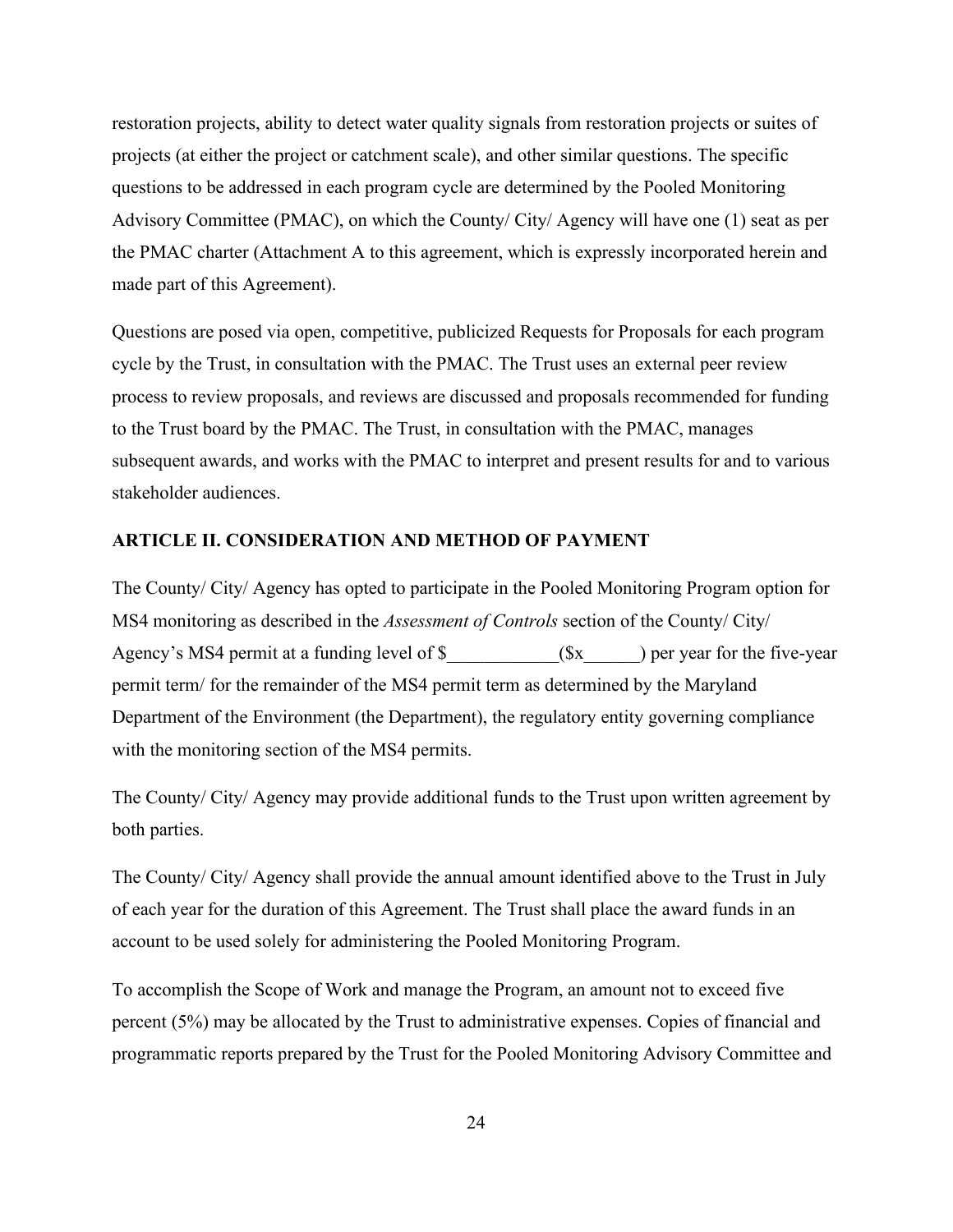Maryland Department of the Environment will be submitted to the County/ City/ Agency quarterly for quarters ending September 30, December 30, March 31, and July 31 of each year.

The Trust agrees to follow a cost accounting practice, which is in accordance with the standards, principles, and procedures in Code of Maryland Regulation (COMAR) 21.09 and uniform accounting practices of the profession, as acceptable to the County/ City/ Agency.

#### **ARTICLE III. TERM AND RENEWAL**

The Agreement Period shall be from XXXXX, 2021, through XXXXX, 2026. The agreement shall be renewable for additional terms of five (5) years upon written agreement by both parties.

#### **ARTICLE IV. AGREEMENT REPRESENTATIVES**

The following individuals shall have authority to act under this Agreement for their respective parties:

*Jurisdiction/Agency: Jurisdiction/Agency X*

*XXXXX Division* (XXX) XXX-XXXX

*\_\_\_\_\_\_\_\_\_\_\_\_\_\_\_\_\_\_\_\_\_\_\_\_*

*Trust: Jana Davis, Ph.D. Executive Director Chesapeake Bay Trust 410-974-2941 x100 [jdavis@cbtrust.org](mailto:jdavis@cbtrust.org)*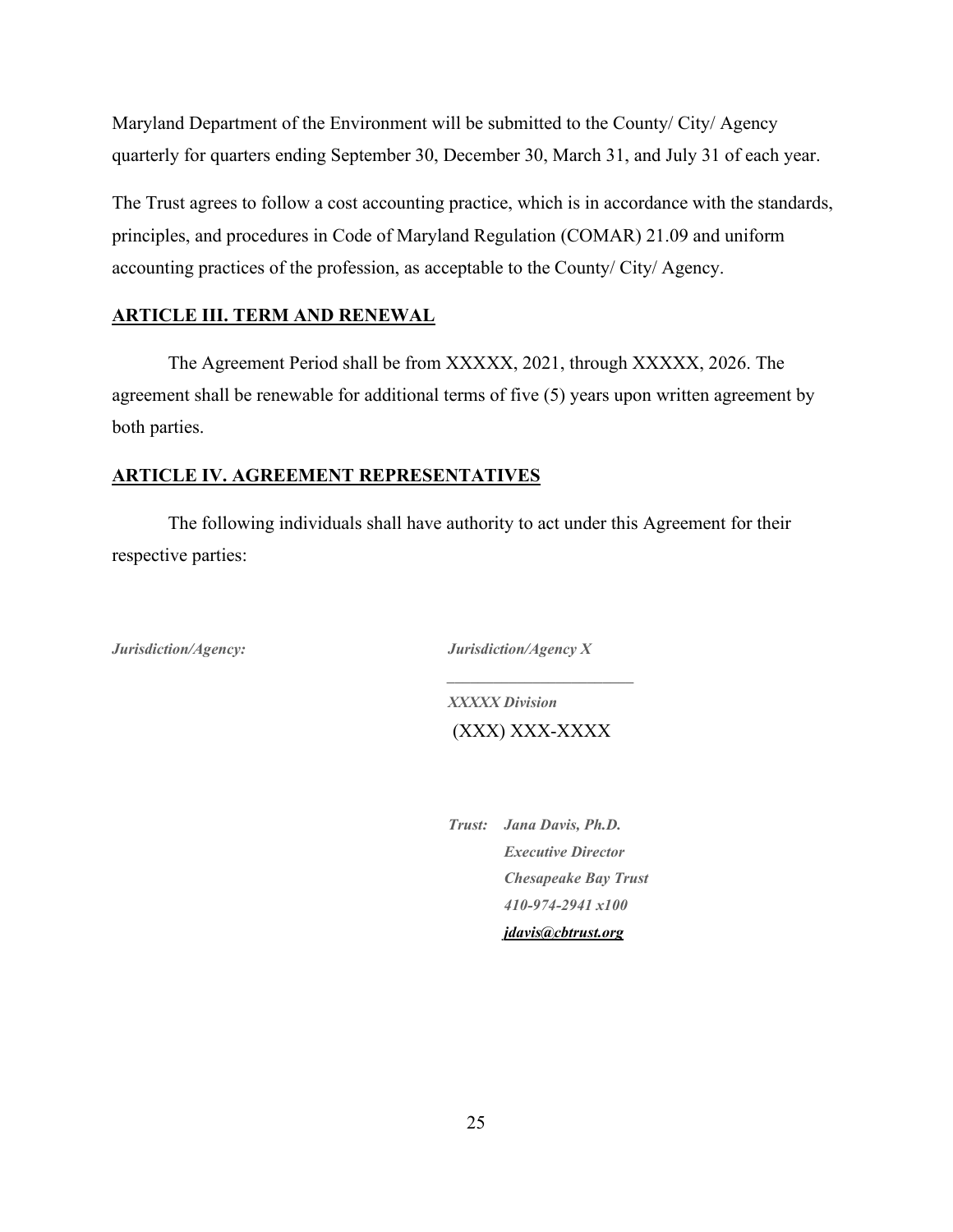#### **ARTICLE V. KEY PERSONNEL**

The parties agree that the following named individuals are considered to be essential to the work being performed hereunder and are designated as key personnel who shall be made available to the full extent required to carry out the work under this Agreement:

> *XXXXX Division (XXX) XXX-XXXX*

*County/ City/ Agency County/ City/ Agency X*

*Trust: Sadie Drescher Director, Restoration Programs Chesapeake Bay Trust 410-974-2941 x105 sdresche[r@cbtrust.org](mailto:jdavis@cbtrust.org)*

Should these individuals become unavailable during the period of performance, personnel of equivalent capability shall be assigned to complete the work related to this Agreement. Any such substitutions shall require prior written approval by the County/ City/ Agency, which approval may be denied by the County/ City/ Agency at its sole discretion, but shall not be unreasonably denied. Should the Trust be unable to provide substitutes acceptable to the County/ City/ Agency, the County/ City/ Agency may terminate this Agreement, or at its option, negotiate with the Trust for an acceptable modification in the work and/or payment under the Agreement relative to the loss of such key personnel.

#### **ARTICLE VI. MERGER**

This Agreement, all exhibits and approved modifications hereto (hereinafter referred to collectively as "Agreement Documents"), embody the entire agreement of the parties. There are no promises, terms, conditions, or obligations referring to the subject matter, other than those contained herein or incorporated herein by reference. The Trust's performance of any work under the Agreement constitutes the Trust's acceptance of all of the Agreement Documents.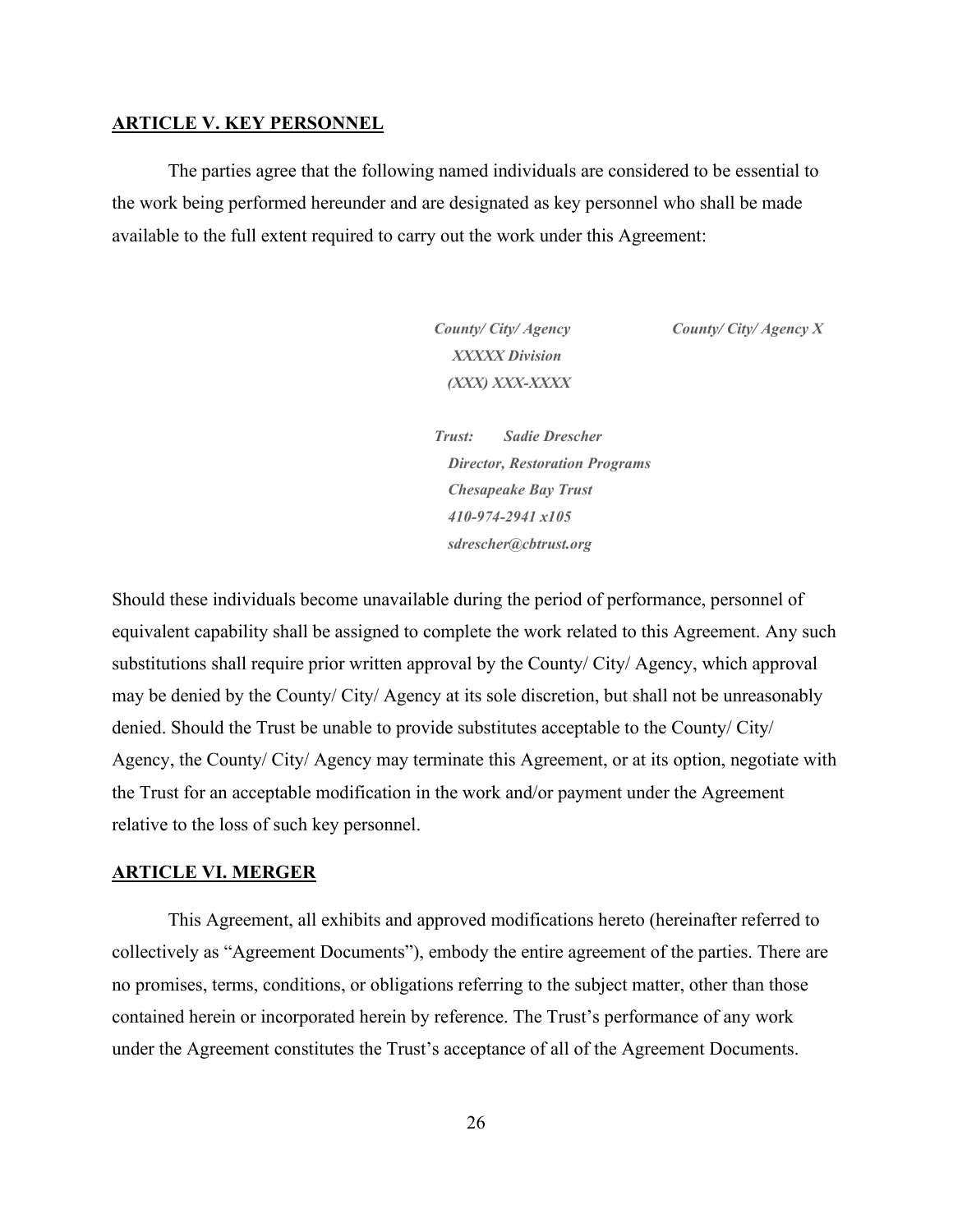#### **ARTICLE VII. AMENDMENT**

Only a writing executed by both parties may amend this Agreement.

#### **ARTICLE VIII. GOVERNING LAW**

This Agreement shall be governed by and construed under the laws of the State of Maryland.

#### **ARTICLE IX. NO THIRD-PARTY BENEFICIARIES**

Nothing in this Agreement shall be construed to: (1) provide a benefit to any third party; (2) operate in any way as a promise, covenant, warranty, or other assurance to any third party; or (3) create any obligation to any third party.

#### **ARTICLE X. INDEMNIFICATION**

The Trust shall indemnify, defend, and hold harmless the County/ City/ Agency, its officers, directors, agents and employees (each, including the County/ City/ Agency, a "Covered Person") from and against any and all pending or threatened claims, losses, liabilities, litigation, damage, penalty, expense and demands of every kind and nature whatsoever (any of the foregoing a "Loss"), including, without limitation, the costs as and when incurred of defending any such Loss, and including, without limitation, reasonable attorneys' fees and disbursements therefore, incurred by a Covered Person resulting from or arising in connection with the performance of this Agreement, caused in part or in whole by any negligent or willful act or omission of the Trust, its officers, agents, employees or representatives. The Trust expressly understands and agrees that any performance bond or insurance protection required by this Agreement or otherwise provided shall in no way limit the responsibility to indemnify, keep and save harmless and defend the County/ City/ Agency as herein provided. The County/ City/ Agency does not waive any right or defense, or forebear any action, in connection herewith.

#### **ARTICLE XI. ACCOUNTING**

*Retention of Records.* The Trust shall retain and maintain all records and documents relating to this Agreement for three (3) years after final payment or any applicable statute of limitations, whichever is longer. Records and documents relating to this Agreement shall include, but not be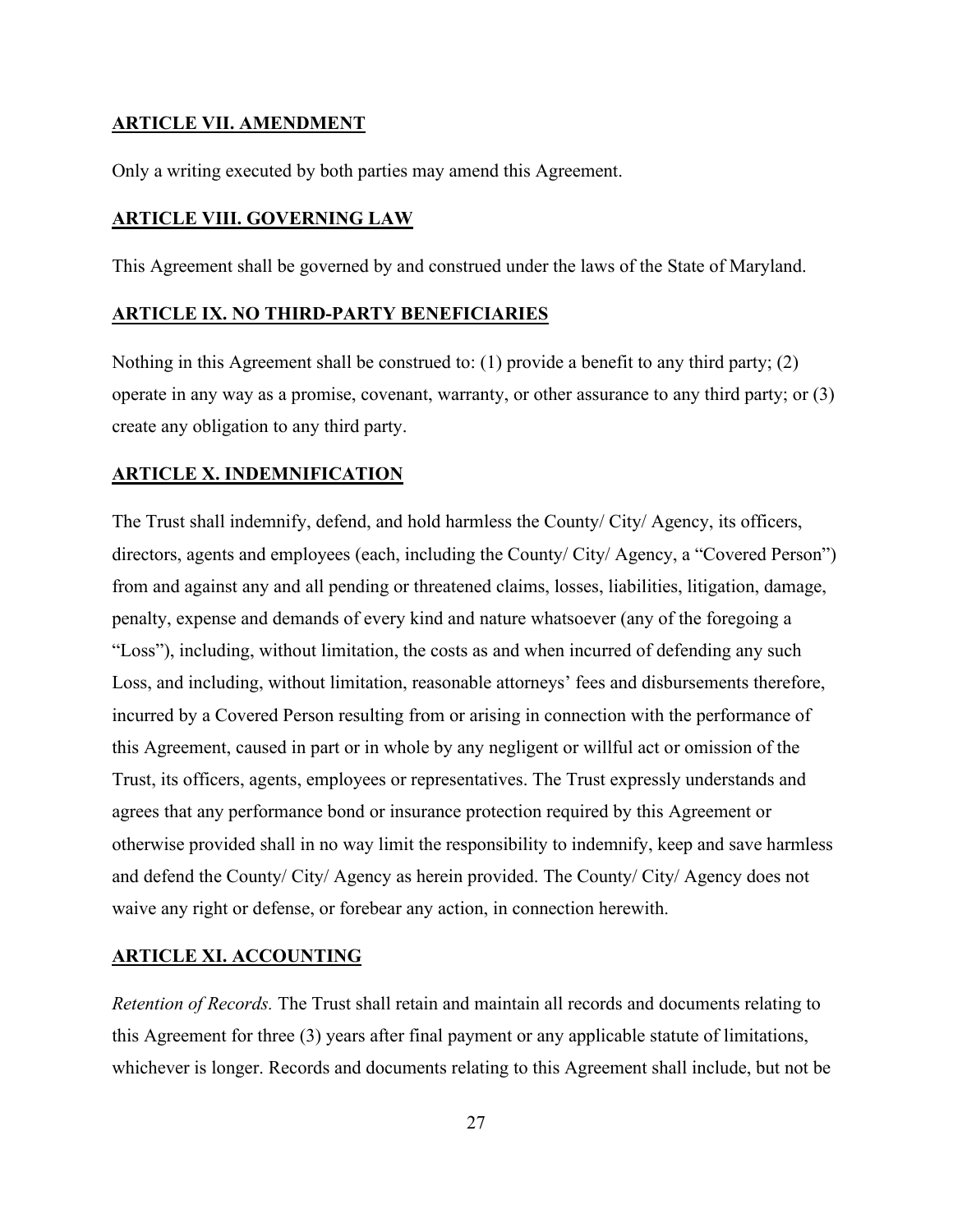limited to, the Request for Proposals, received proposals, proposal reviews, documents related to the selection of the proposals to fund, and all documentation prepared by or for the Awardees.

*Audit.* The Trust shall make available for inspection all records and documents relating to this Agreement upon request of the County/ City/ Agency. All records and documents relating to this Agreement are subject to audit by the County/ City/ Agency or an authorized representative of the County/ City/ Agency. The Trust shall promptly award access to its facilities to authorized County/ City/ Agency representative(s) for review of documents, information and interviews of Trust personnel. The Trust will provide to the County/ City/ Agency upon request copies of any invoices, records, timesheets, work logs, contracts, or any other documents or information needed in order for the County/ City/ Agency to comply with State or federal reporting and audit requirements.

*Payment*. Payments to the Trust shall be made in accordance with the terms of the Agreement.

IN WITNESS WHEREOF, the parties have executed this Agreement by causing the same to be signed by their duly authorized representatives on the day and year first above written.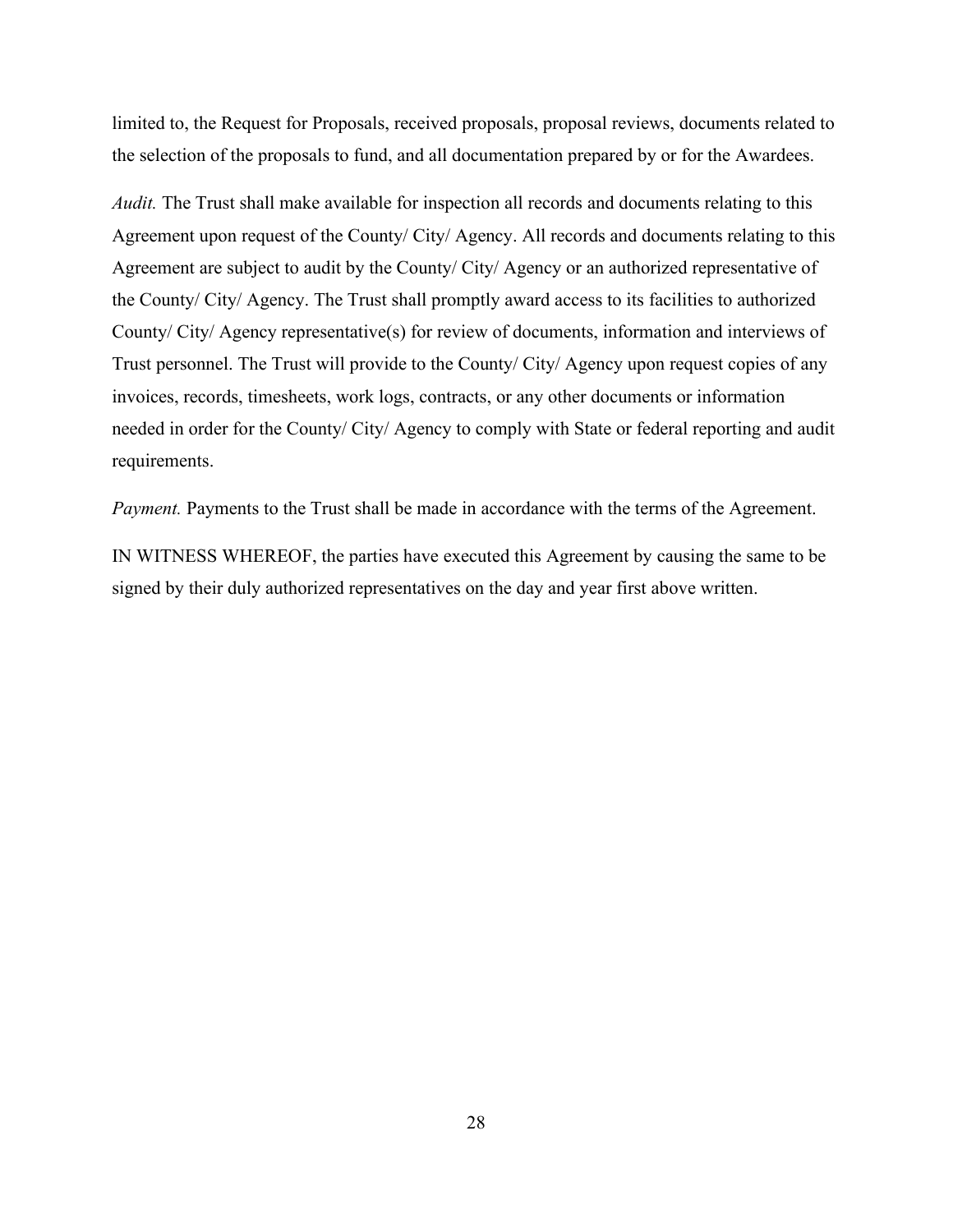**County/ City/ Agency X, Maryland**

Date:

WITNESS XXXXXX

XXXXXX

XXXXXX

County/ City/ Agency X, Maryland

Approved as to Legal Sufficiency

Date:

Office of Law

#### **CHESAPEAKE BAY TRUST**

Date:

WITNESS Jana Davis, Ph.D.

Executive Director

Chesapeake Bay Trust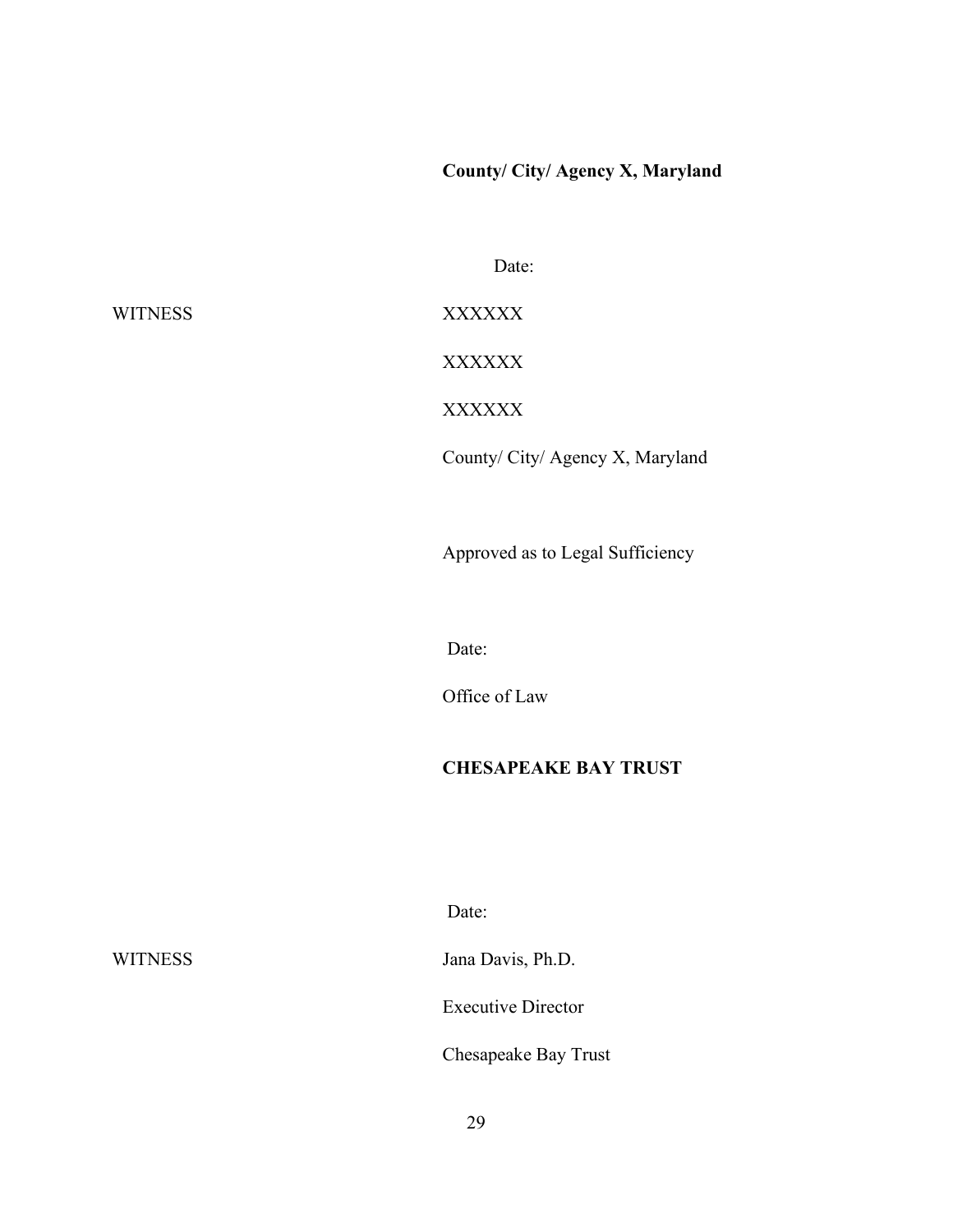#### ATTACHMENT A

*COOPERATIVE AGREEMENT BETWEEN COUNTY/ CITY/ AGENCY X, MARYLAND, AND CHESAPEAKE BAY TRUST*

#### **Chesapeake Bay Trust Pooled Monitoring Program (PMP)**

#### **DRAFT**

#### INTRODUCTION

The Pooled Monitoring Program (PMP) will focus on answering key questions pertaining to the cumulative impacts of watershed restoration activities and the effectiveness of specific restoration practices posed by the regulatory, regulated, scientific, and practitioner communities using robust and rigorous methods.

Two tenets of the Pooled Monitoring Program are as follows:

All data are collected with a specific question or hypothesis in mind

Research products identify a clear path to integrate the new information into the regulatory process and make it accessible to regulators.

#### **PROCESS**

There is a Pooled Monitoring Advisory Committee (PMAC) that includes:

Six members from the regulatory community (U.S. Army Corps of Engineers, U.S. Environmental Protection Agency, U.S. Fish and Wildlife Service, National Oceanic Atmospheric Administration, Maryland Department of the Environment, Maryland Department of Natural Resources)

1 member from the practitioner community

At least 3 members from the MS4 Phase I permittee community. Any MS4 permittee who contributes funds would be a member.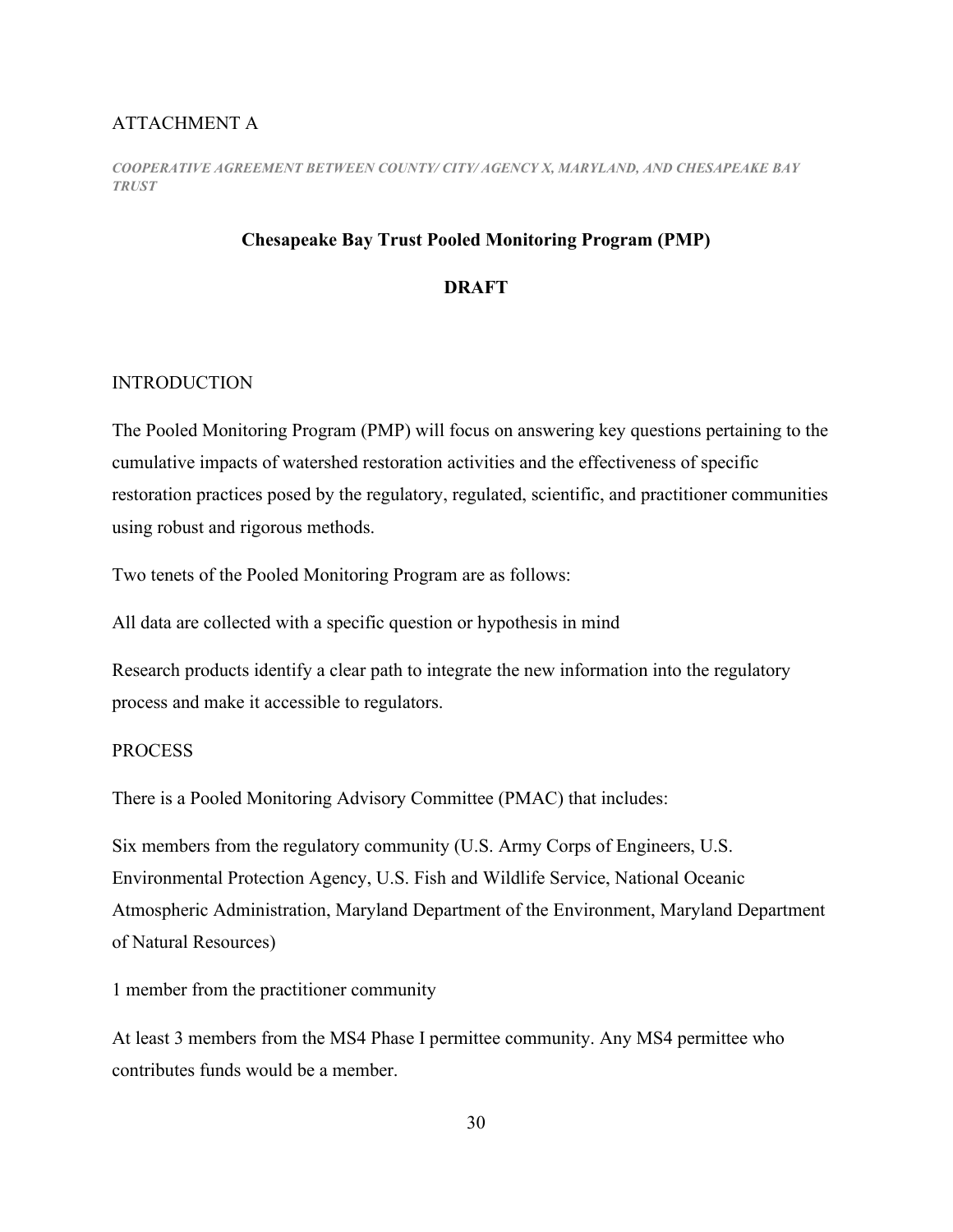1 member from the environmental community

2 non-voting members of the scientific community who are experts in experimental design and restoration evaluation.

MS4 Permittees who opt into the Pooled Monitoring Program agree with the Department on level of opt-in funding commitment and generate MOUs with the Chesapeake Bay Trust, which manages the Pooled Monitoring Program.

The Chesapeake Bay Trust and PMAC members maintain a list of key questions about certain kinds of restoration projects as well as a minimum research protocol.

The PMAC meets in the fall of each year to review and prioritize key questions.

Questions are compiled into an RFP that lists the prioritized questions and minimum/preferred methodology. The RFP includes an outreach/dissemination requirement in the scope of work. The RFP is bid out to any type of entity that can address one or more questions, and can include bids to conduct new research or to analyze existing data. Bidding entities could include, but are not limited to, academic institutions, consulting firms, scientifically capable watershed organizations. Existing research/monitoring programs would be eligible to bid. As part of the RFP, resources, such as lists of completed restoration projects or permitted projects not yet constructed, would be made available. Bidders would be allowed to use these projects in their research.

Bids/proposals must identify:

- The question being addressed/answered
- The methodology being used to address (including sample size, location, timing, etc.)
- The analysis proposed
- The final product

The interpretation of the results/dissemination plan, i.e. presentation of the results into a form usable by regulatory and practitioner communities.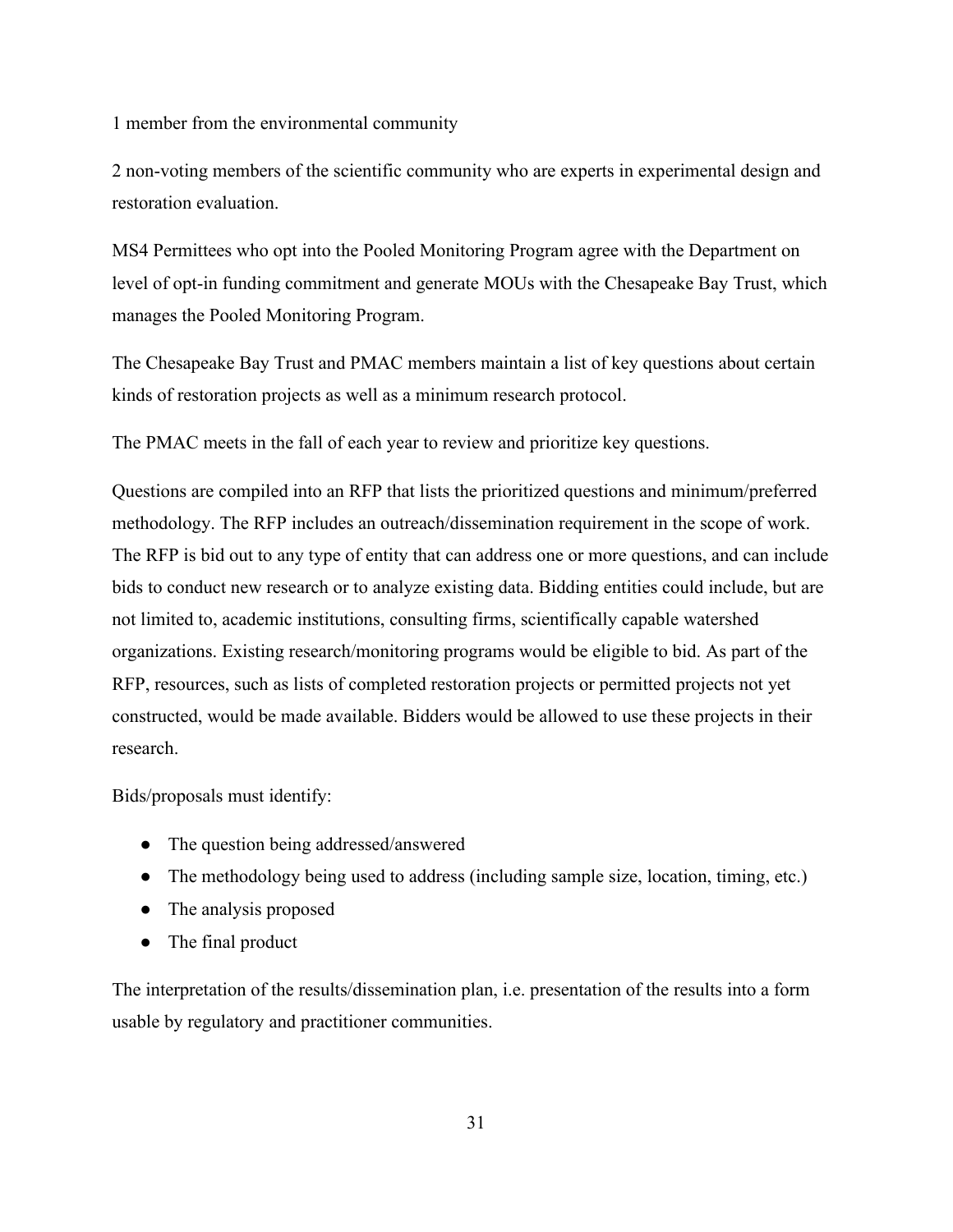The Trust, under guidance of PMAC, composes a Technical Review Committee (TRC) that evaluates proposals and recommends projects for funding. The TRC is composed of external technical peer reviewers who have expertise in the topics of the proposals submitted and are not involved in any proposals submitted. The TRC will evaluate proposals using criteria to include:

- Relevance of the project and question posed
- Quality of the methods and analysis proposed
- Qualifications of leads and of the organization
- Communication/dissemination plan

PMAC may recommend that Advisory Groups are established to oversee certain projects.

The research is undertaken and completed; reports are sent to PMAC for review. A subset of projects may be sent for external peer review prior to acceptance of final product or dissemination to the public/community.

Results are disseminated to the practitioner community through, at a minimum:

An annual forum to which regulatory audiences are invited/required by their agencies to attend

Other forums as appropriate.

Results are interpreted for the regulatory audiences, and recommendations are prepared for how regulators can integrate the new information into their processes and policies. Some program funds may be used to develop key tools that facilitate use of the results.

The Trust archives reports, synthesized data, and raw data for public use.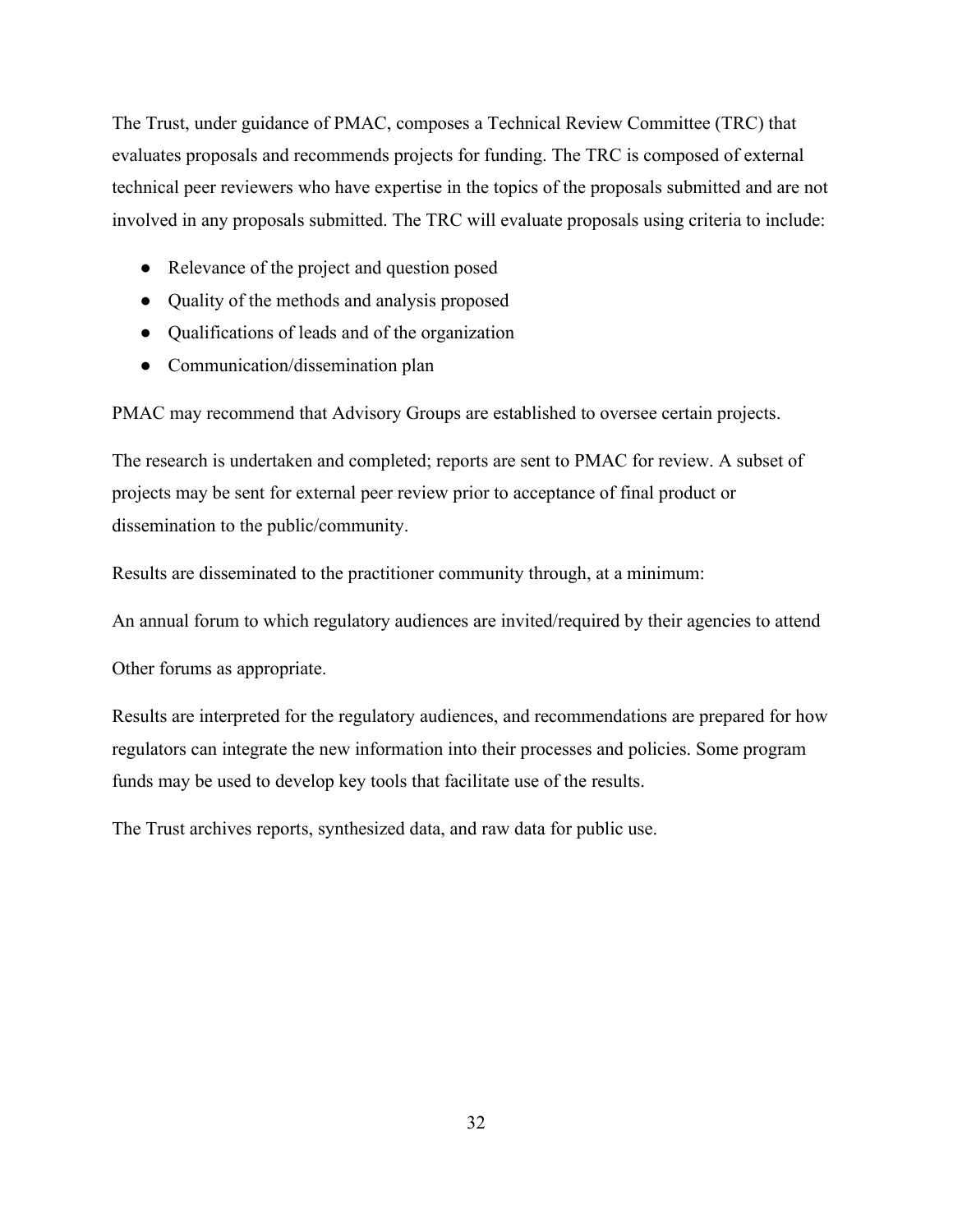## <span id="page-35-0"></span>**APPENDIX II. MOU FOR THE WATERSHED ASSESSMENT POOL MONITORING**

*CHESAPEAKE BAY TRUST – COUNTY/CITY/AGENCY X COOPERATIVE AGREEMENT*

#### COOPERATIVE AGREEMENT

THIS COOPERATIVE AGREEMENT ("The Agreement"), entered into this \_day of  $, 2021$ , by and between the

#### COUNTY/CITY/AGENCY, MARYLAND

#### XXXXX

#### XXXXXX

(A Body Corporate and Politic, "the Jurisdiction/ Agency")

And

#### CHESAPEAKE BAY TRUST

#### 108 Severn Ave

#### ANNAPOLIS, MARYLAND 21403

("The Trust")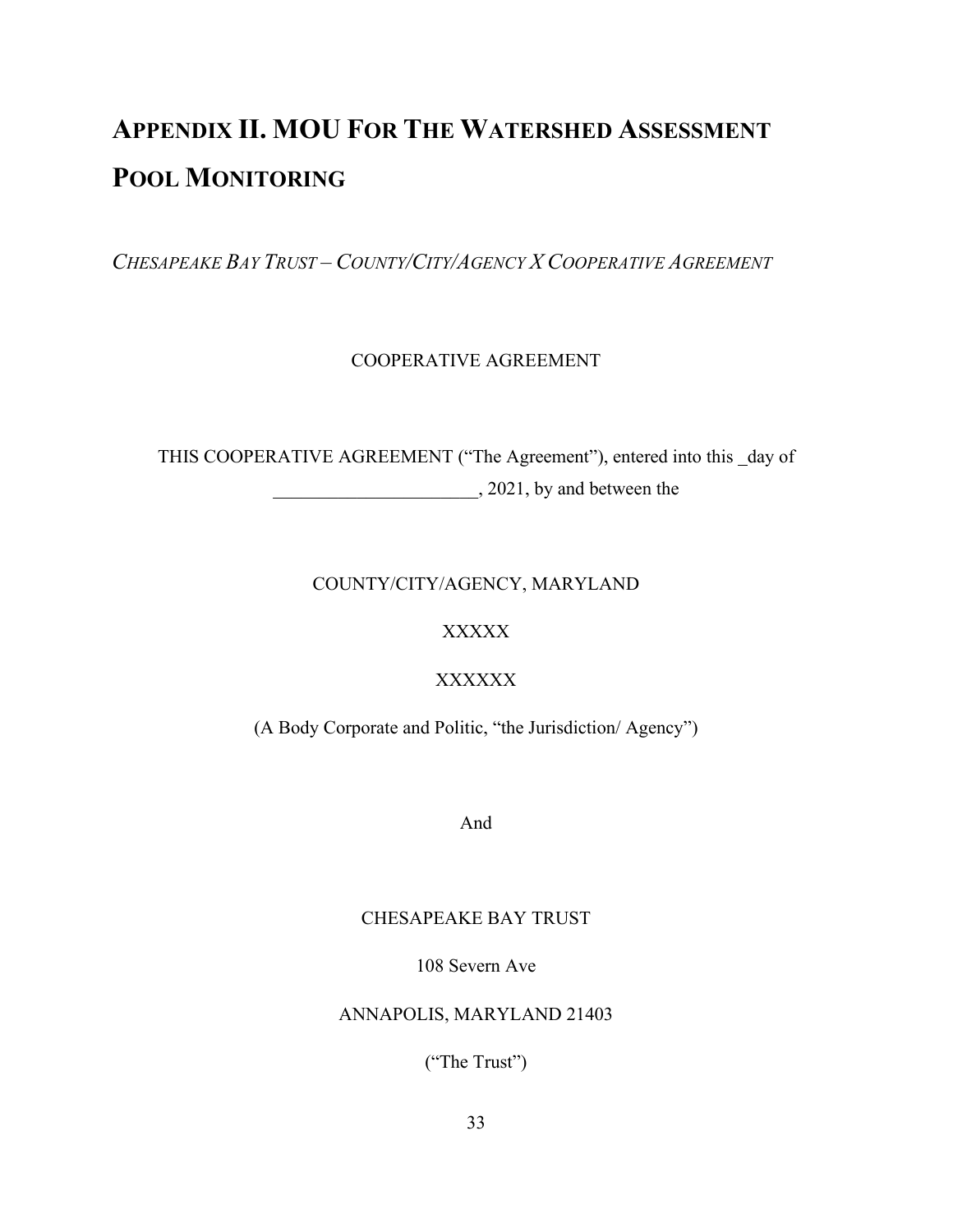WHEREAS, the Jurisdiction/Agency and the Trust share a common interest in conducting watershed assessments and evaluating long-term water quality trends within the Jurisdiction/Agency's boundaries.

WHEREAS, the Jurisdiction/Agency has opted into the Pooled Monitoring program as described in the *Watershed Assessment* section of the County/ City/ Agency's National Pollution Discharge Elimination System (NPDES) Municipal Separate Storm Sewer System (MS4) permit, for the specific requirement.

WHEREAS, the Trust administers the Pooled Monitoring Program to conduct watershed assessments and evaluate long-term water quality trends throughout Maryland.

WHEREAS, the Trust, a nonprofit entity established by the Maryland General Assembly in 1985 to promote public awareness and participation in the restoration and protection of the water quality, aquatic and land resources of the Chesapeake Bay, and other aquatic and land resources of the State, is authorized to contract with other units of government, including the Jurisdiction/Agency; and

WHEREAS, the Trust has a governance and oversight structure with formal representation from the local government, State natural resource agencies, and the Maryland General Assembly, and uses independent technical review committees to review proposals and recommend awards made through its competitive award programs; and

NOW, THEREFORE, for and in consideration of the mutual covenants contained herein, the parties agree as follows:

#### **ARTICLE I. SCOPE OF WORK**

The Trust administers the Pooled Monitoring Program as described in the *Assessment of Controls* section of the Jurisdiction/Agency's MS4 permit. The goal of the Pooled Monitoring program is to align monitoring and other resources from multiple sources to rigorously and effectively conduct watershed assessments and evaluate long-term water quality trends, and address other issues pertaining to watershed restoration and watershed assessment.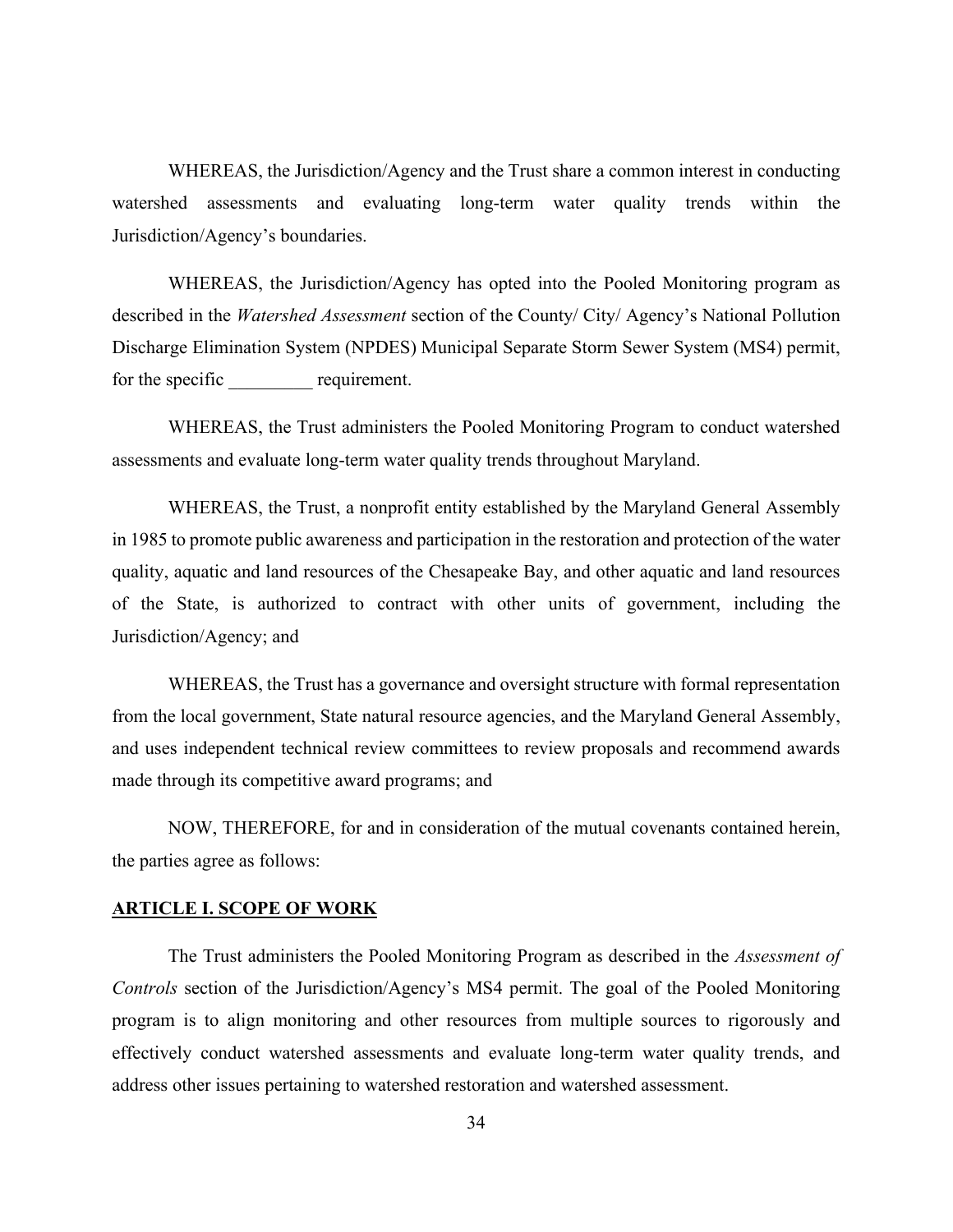Solicitation of proposals to conduct watershed assessment monitoring, monitoring to evaluate long-term water quality trends, and address other watershed restoration and assessment are posed via open, competitive, publicized Requests for Proposals for each program cycle by the Trust, in consultation with the Pooled Monitoring Advisory Committee (PMAC). The Trust uses an external peer review process to review proposals, and reviews are discussed and proposals recommended for funding to the Trust board by the PMAC. The Trust, in consultation with the PMAC, manages subsequent awards.

#### **ARTICLE II. CONSIDERATION AND METHOD OF PAYMENT**

The Jurisdiction/Agency has opted to participate in the Pooled Monitoring Program option for MS4 permit required Watershed Assessment Monitoring as described in the *Assessment of Controls* section of the Jurisdiction/Agency's MS4 permit at a funding level of  $\text{\$}$  ( $\text{\$}x$ ) per year for the five-year permit term/ for the remainder of the MS4 permit term as determined by the Maryland Department of the Environment (the Department), the regulatory entity governing compliance with the monitoring section of the MS4 permits.

The Jurisdiction/Agency shall provide the annual amount identified above to the Trust in July of each year for the duration of this Agreement. The Trust shall place the award funds in an account to be used solely for administering the Pooled Monitoring Program.

To accomplish the Scope of Work and manage the Program, an amount not to exceed five percent (5%) may be allocated by the Trust to administrative expenses. Copies of financial and programmatic reports prepared by the Trust for the Pooled Monitoring Advisory Committee and Maryland Department of the Environment will be submitted to the Jurisdiction/Agency quarterly for quarters ending September 30, December 30, March 31, and July 31 of each year.

The Trust agrees to follow a cost accounting practice, which is in accordance with the standards, principles, and procedures in Code of Maryland Regulation (COMAR) 21.09 and uniform accounting practices of the profession, as acceptable to the Jurisdiction/Agency.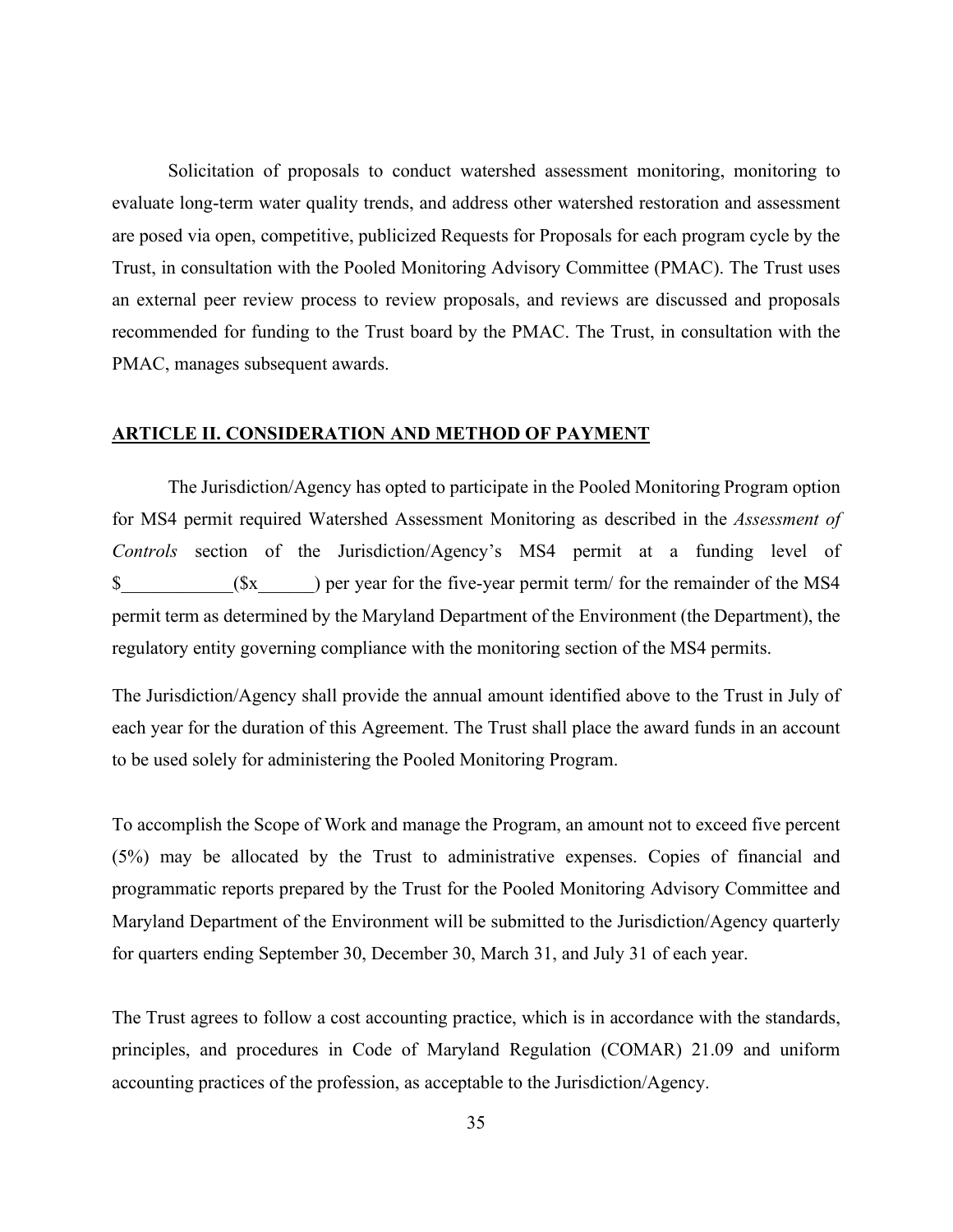#### **ARTICLE III. TERM AND RENEWAL**

The Agreement Period shall be from XXXXX, 2021, through XXXXX, 2026,. The agreement shall be renewable for additional terms of five (5) years upon written agreement by both parties.

#### **ARTICLE IV. AGREEMENT REPRESENTATIVES**

The following individuals shall have authority to act under this Agreement for their respective parties:

*Jurisdiction/Agency: Jurisdiction/Agency X*

*XXXXX Division* (XXX) XXX-XXXX

*\_\_\_\_\_\_\_\_\_\_\_\_\_\_\_\_\_\_\_\_\_\_\_\_*

*Trust: Jana Davis, Ph.D. Executive Director Chesapeake Bay Trust 410-974-2941 x100 [jdavis@cbtrust.org](mailto:jdavis@cbtrust.org)*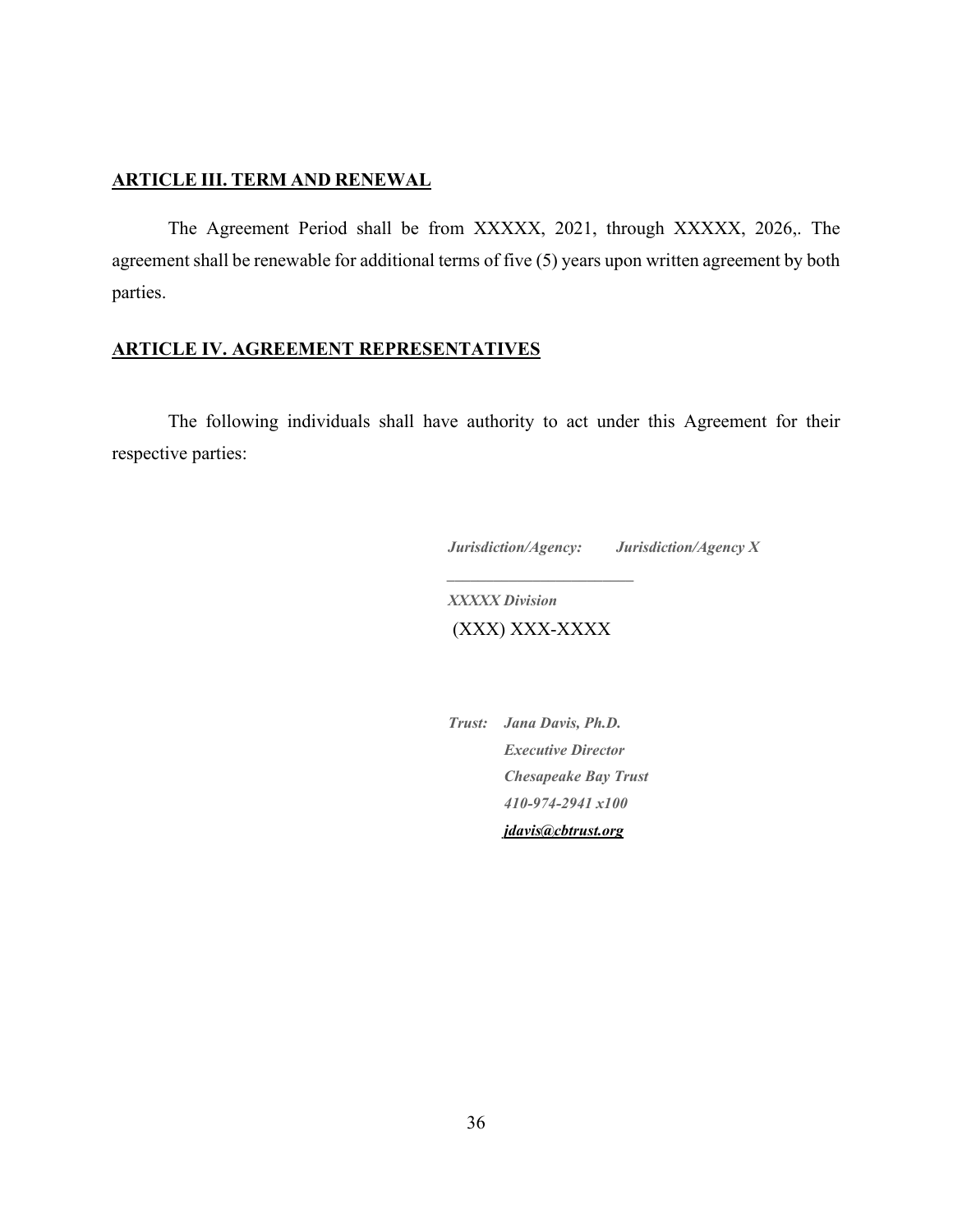#### **ARTICLE V. KEY PERSONNEL**

The parties agree that the following named individuals are considered to be essential to the work being performed hereunder and are designated as key personnel who shall be made available to the full extent required to carry out the work under this Agreement:

> *XXXXX Division (XXX) XXX-XXXX*

*Jurisdiction/Agency Jurisdiction/Agency X*

*Trust: Sadie Drescher Director, Restoration Programs Chesapeake Bay Trust 410-974-2941 x105 sdresche[r@cbtrust.org](mailto:jdavis@cbtrust.org)*

Should these individuals become unavailable during the period of performance, personnel of equivalent capability shall be assigned to complete the work related to this Agreement. Any such substitutions shall require prior written approval by the County/ City/ Agency, which approval may be denied by the County/ City/ Agency at its sole discretion, but shall not be unreasonably denied. Should the Trust be unable to provide substitutes acceptable to the County/ City/ Agency, the County/ City/ Agency may terminate this Agreement, or at its option, negotiate with the Trust for an acceptable modification in the work and/or payment under the Agreement relative to the loss of such key personnel.

#### **ARTICLE VI. MERGER**

This Agreement, all exhibits and approved modifications hereto (hereinafter referred to collectively as "Agreement Documents"), embody the entire agreement of the parties. There are no promises, terms, conditions, or obligations referring to the subject matter, other than those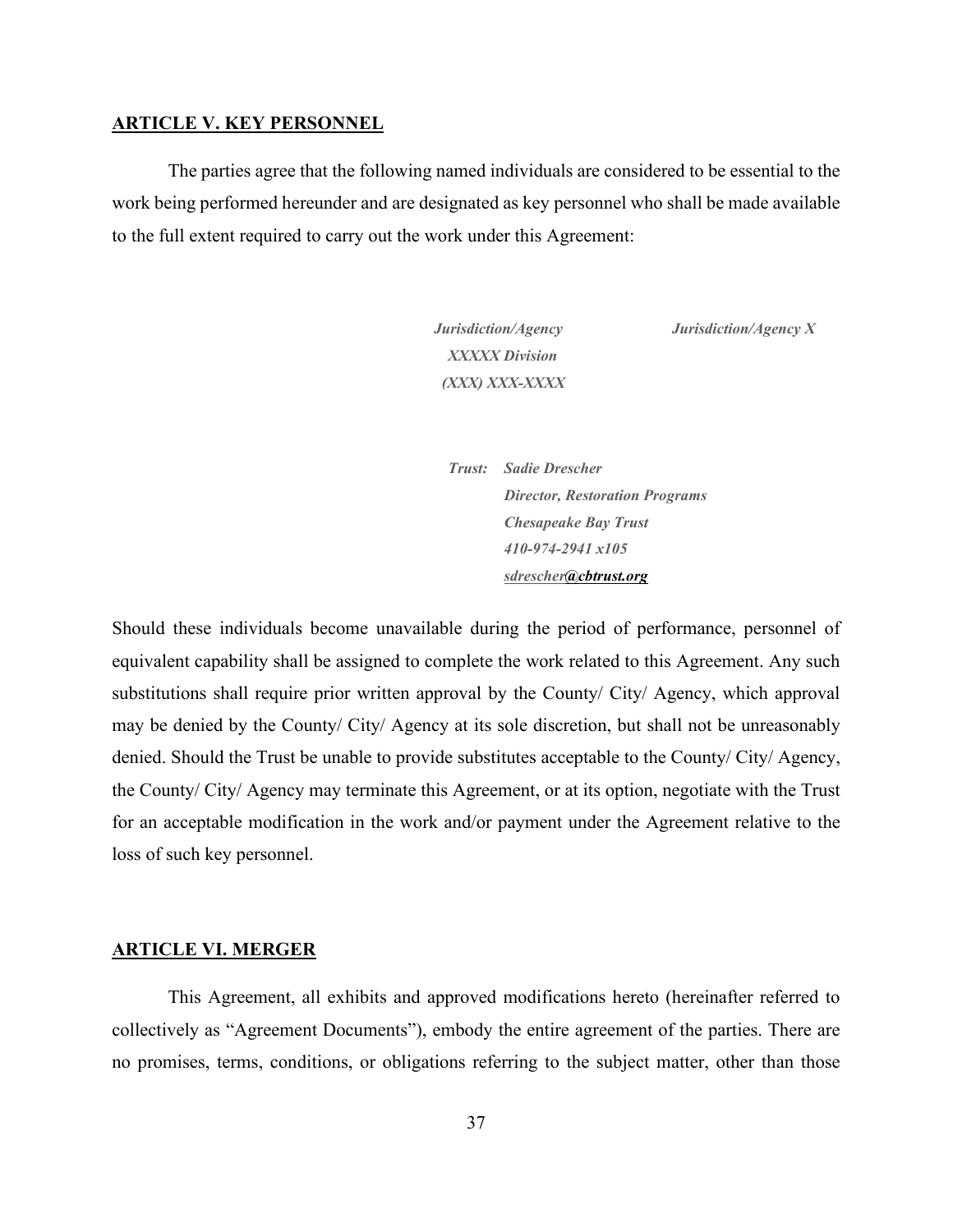contained herein or incorporated herein by reference. The Trust's performance of any work under the Agreement constitutes the Trust's acceptance of all of the Agreement Documents.

#### **ARTICLE VII. AMENDMENT**

Only a writing executed by both parties may amend this Agreement.

#### **ARTICLE VIII. GOVERNING LAW**

This Agreement shall be governed by and construed under the laws of the State of Maryland.

#### **ARTICLE IX. NO THIRD-PARTY BENEFICIARIES**

Nothing in this Agreement shall be construed to: (1) provide a benefit to any third party; (2) operate in any way as a promise, covenant, warranty, or other assurance to any third party; or (3) create any obligation to any third party.

#### **ARTICLE X. INDEMNIFICATION**

The Trust shall indemnify, defend, and hold harmless the Jurisdiction/Agency, its officers, directors, agents and employees (each, including the Jurisdiction/Agency, a "Covered Person") from and against any and all pending or threatened claims, losses, liabilities, litigation, damage, penalty, expense and demands of every kind and nature whatsoever (any of the foregoing a "Loss"), including, without limitation, the costs as and when incurred of defending any such Loss, and including, without limitation, reasonable attorneys' fees and disbursements therefore, incurred by a Covered Person resulting from or arising in connection with the performance of this Agreement, caused in part or in whole by any negligent or willful act or omission of the Trust, its officers, agents, employees or representatives. The Trust expressly understands and agrees that any performance bond or insurance protection required by this Agreement or otherwise provided shall in no way limit the responsibility to indemnify, keep and save harmless and defend the Jurisdiction/Agency as herein provided. The Jurisdiction/Agency does not waive any right or defense, or forebear any action, in connection herewith.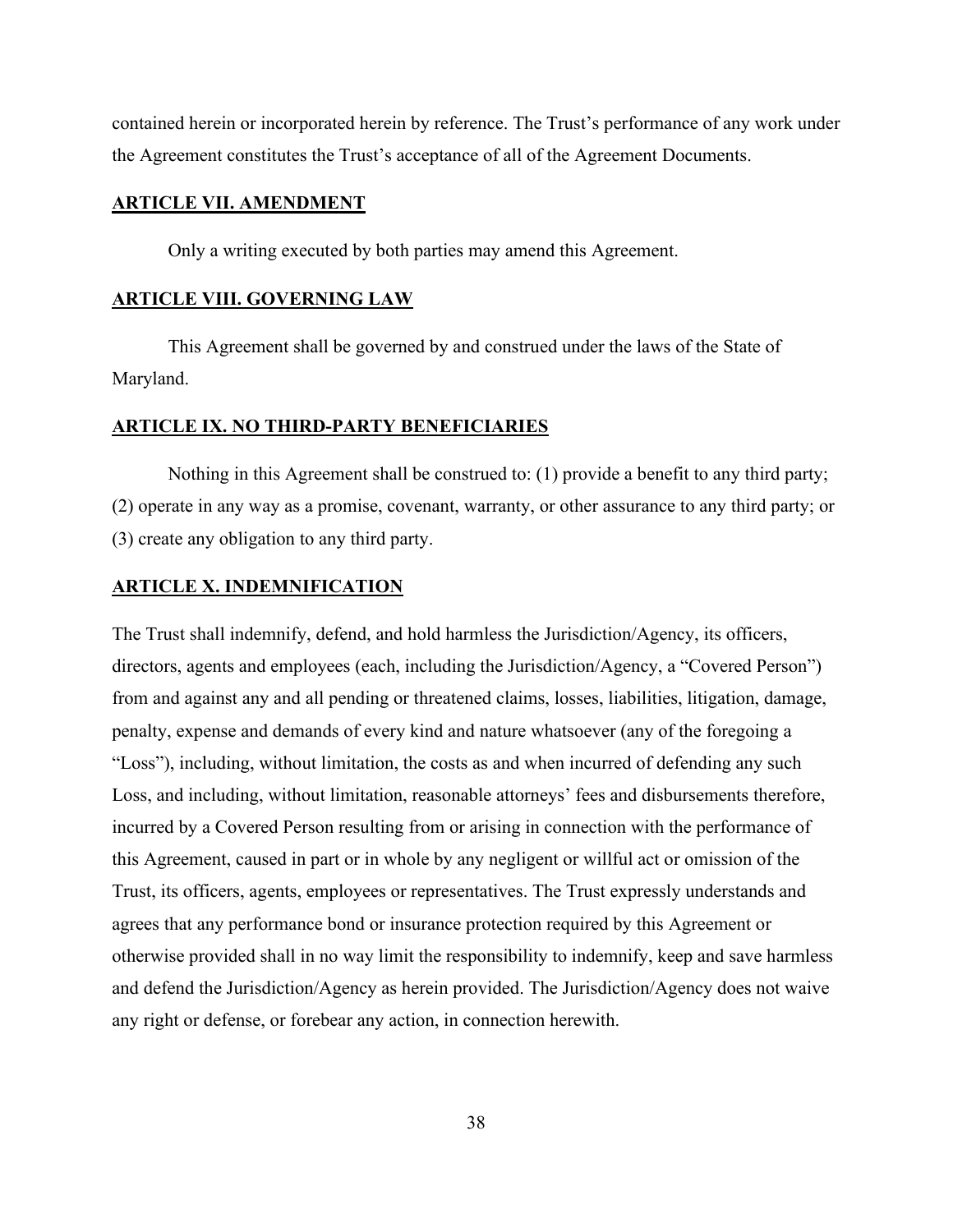#### **ARTICLE XI. ACCOUNTING**

- A. *Retention of Records.* The Trust shall retain and maintain all records and documents relating to this Agreement for three (3) years after final payment or any applicable statute of limitations, whichever is longer. Records and documents relating to this Agreement shall include, but not be limited to, the Request for Proposals, received proposals, proposal reviews, documents related to the selection of the proposals to fund, and all documentation prepared by or for the Awardees.
- B. *Audit.* The Trust shall make available for inspection all records and documents relating to this Agreement upon request of the Jurisdiction/Agency. All records and documents relating to this Agreement are subject to audit by the Jurisdiction/Agency or an authorized representative of the Jurisdiction/Agency. The Trust shall promptly award access to its facilities to authorized Jurisdiction/Agency representative(s) for review of documents, information and interviews of Trust personnel. The Trust will provide to the Jurisdiction/Agency upon request copies of any invoices, records, timesheets, work logs, contracts, or any other documents or information needed in order for the Jurisdiction/Agency to comply with State or federal reporting and audit requirements.
- C. *Payment.* Payments to the Trust shall be made in accordance with the terms of the Agreement.

IN WITNESS WHEREOF, the parties have executed this Agreement by causing the same to be signed by their duly authorized representatives on the day and year first above written.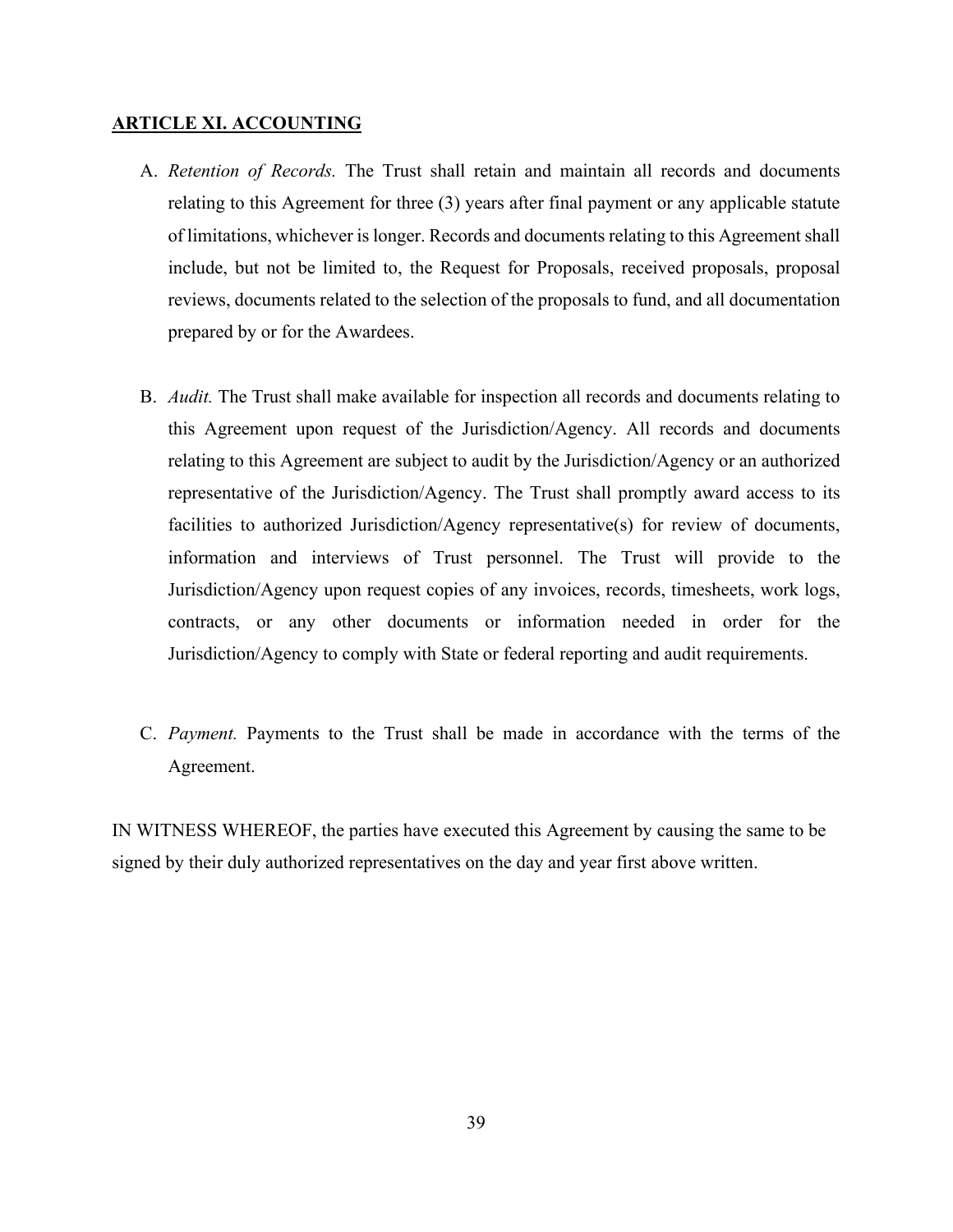Jurisdiction**/Agency X, Maryland**

Date: WITNESS XXXXXX XXXXXX XXXXXX Jurisdiction/Agency X, Maryland

Approved as to Legal Sufficiency

Date: Office of Law

#### **CHESAPEAKE BAY TRUST**

Date: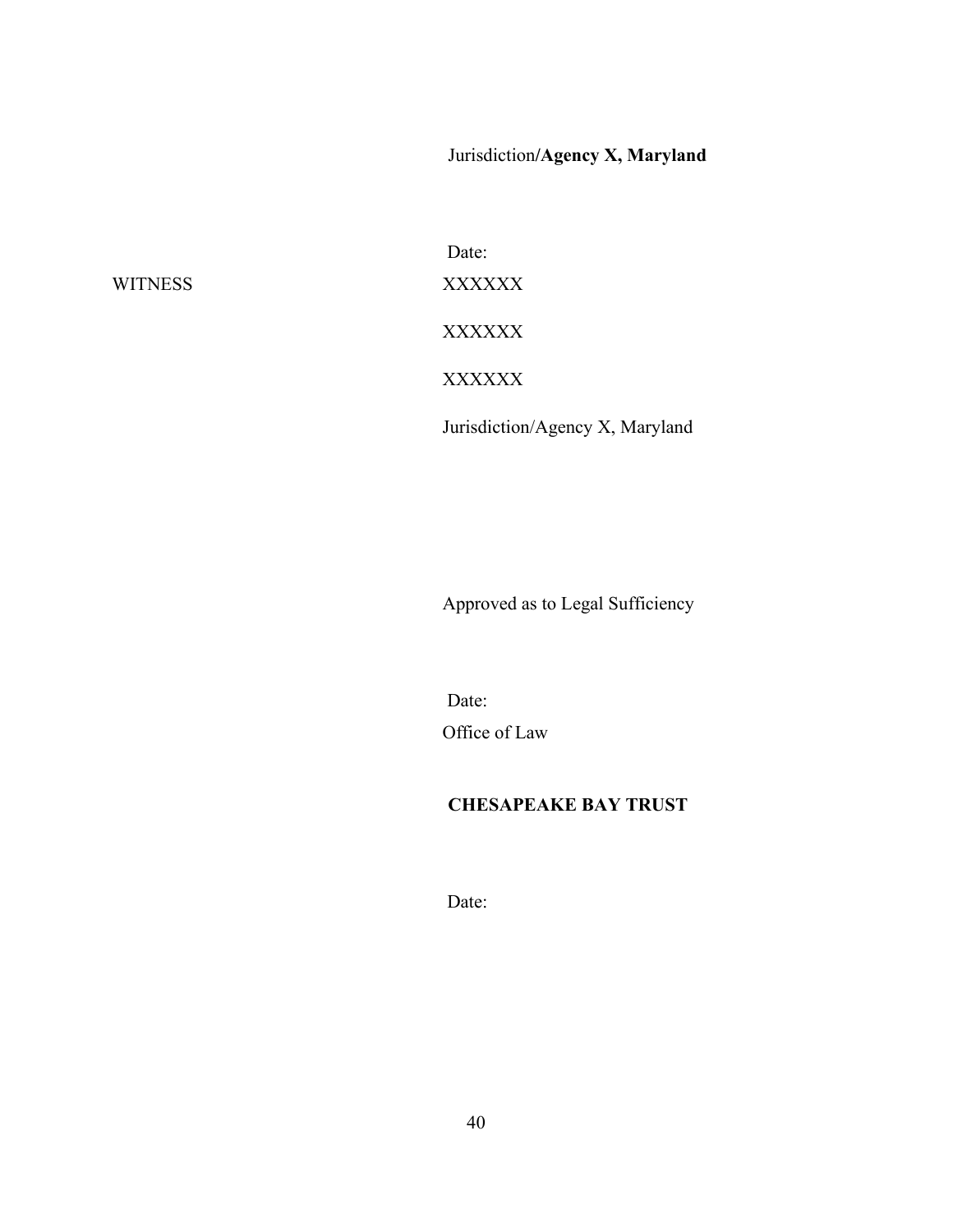## <span id="page-43-0"></span>**APPENDIX III. JURISDICTION-SPECIFIC COST BREAKDOWN FOR PARTICIPATING IN THE POOLED WATERSHED MONITORING**

<span id="page-43-1"></span>**Table 3.** The minimum sample size<sup>\*</sup> for watershed monitoring pool: biological monitoring

| <b>County/City</b>    |             |
|-----------------------|-------------|
|                       | sample size |
| Anne Arundel          | 25          |
| Baltimore             | 33          |
| <b>Baltimore City</b> | 20          |
| Carroll               | 25          |
| Charles               | 25          |
| Frederick             | 25          |
| Harford               | 33          |
| Howard                | 25          |
| Montgomery            | 33          |
| Prince George's       | 25          |

<span id="page-43-2"></span>**Table 4.** The minimum bacteria monitoring sites, which is equal to the numbers of bacteria TMDL watershed

<span id="page-43-3"></span>

| <b>County/City</b>    | <b>Numbers of bacteria TMDL watershed</b> |  |
|-----------------------|-------------------------------------------|--|
| Anne Arundel          |                                           |  |
| Baltimore             |                                           |  |
| <b>Baltimore City</b> | 4                                         |  |
| Carroll               | 4                                         |  |
| Charles               | 0                                         |  |
| Frederick             | 3                                         |  |
| Harford               | 0                                         |  |
| Howard                |                                           |  |
| Montgomery            | 4                                         |  |
| Prince George's       |                                           |  |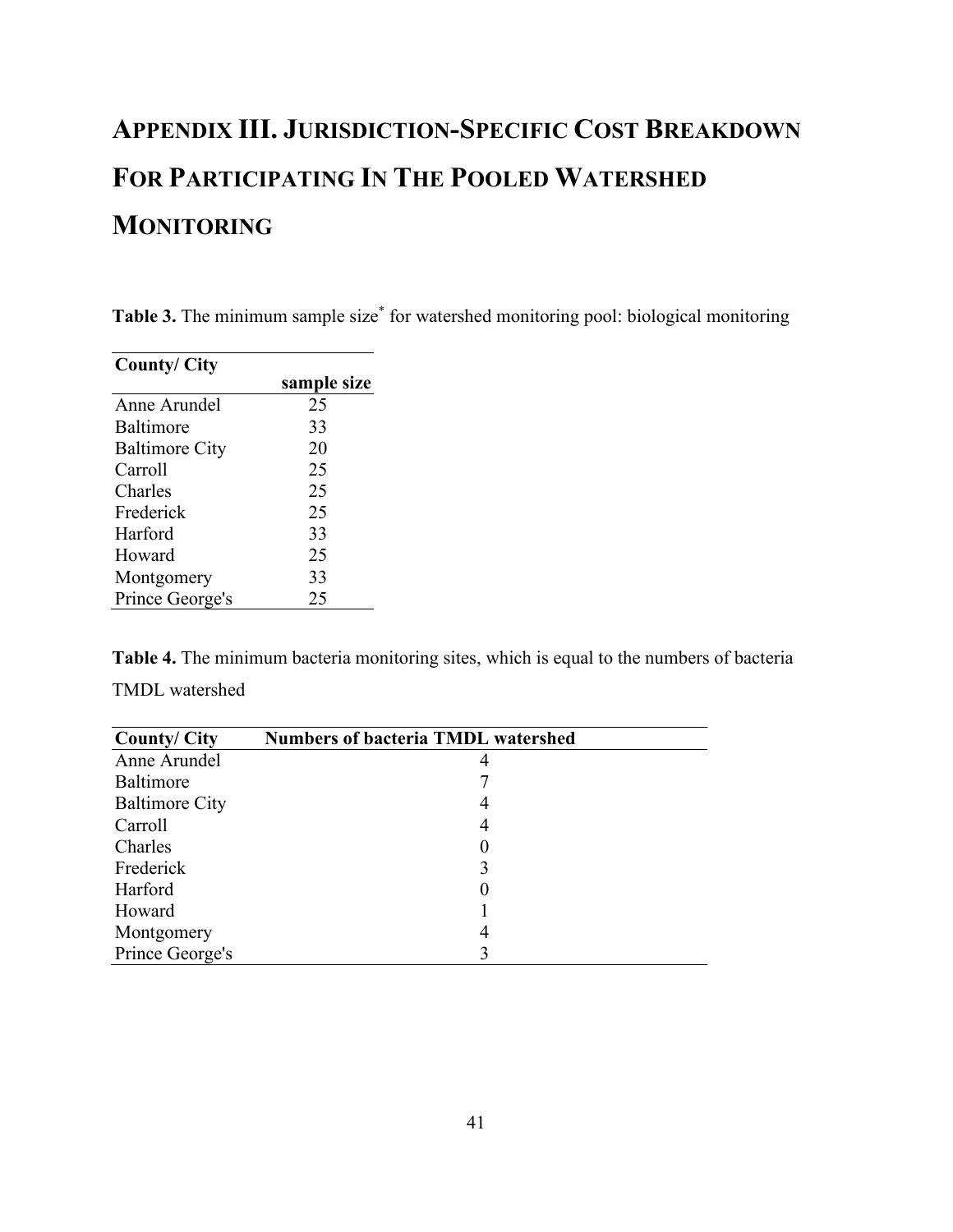|                       | Large/        |                |
|-----------------------|---------------|----------------|
| <b>County/City</b>    | <b>Medium</b> | Sample size    |
| Anne Arundel          | Large         |                |
| Baltimore             | Large         | 2              |
| <b>Baltimore City</b> | Large         | $\overline{2}$ |
| Carroll               | Medium        |                |
| Charles               | Medium        |                |
| Frederick             | Medium        |                |
| Harford               | Medium        |                |
| Howard                | Medium        |                |
| Montgomery            | Large         | 2              |
| Prince George's       | Large         | 2              |

**Table 5.** Minimum sample size for watershed monitoring pool: chloride monitoring

Table 6. The estimated total price<sup>\*</sup> for participating the watershed monitoring pool

| <b>County/City</b>    | <b>Biology</b> | <b>Bacterial</b> | <b>Chloride</b> | <b>Total Cost (Annual)</b> |
|-----------------------|----------------|------------------|-----------------|----------------------------|
| Anne Arundel          | \$126,000      | \$31,768         | \$15,200        | \$172,968                  |
| Baltimore             | \$166,000      | \$54,844         | \$15,200        | \$236,044                  |
| <b>Baltimore City</b> | \$101,000      | \$31,768         | \$15,200        | \$147,968                  |
| Carroll               | \$126,000      | \$31,768         | \$8,100         | \$165,868                  |
| Charles               | \$126,000      | $\theta$         | \$8,100         | \$134,100                  |
| Frederick             | \$126,000      | \$24,076         | \$8,100         | \$158,176                  |
| Harford               | \$166,000      |                  | \$8,100         | \$174,100                  |
| Howard                | \$126,000      | \$8,692          | \$8,100         | \$142,792                  |
| Montgomery            | \$151,000      | \$31,768         | \$15,200        | \$197,968                  |
| Prince George's       | \$126,000      | \$24,076         | \$15,200        | \$165,276                  |

Note\*: These costs represent a higher estimate as well as an upper limit, or price cap, for the Request For Proposal to be advertised by CBT for conducting this monitoring via the pooled option. The final cost will be dictated by the chosen proposal and should be not higher than this estimation. Total costs vary, depending on if a jurisdiction is buying into the pool for all, or only specific, select requirements.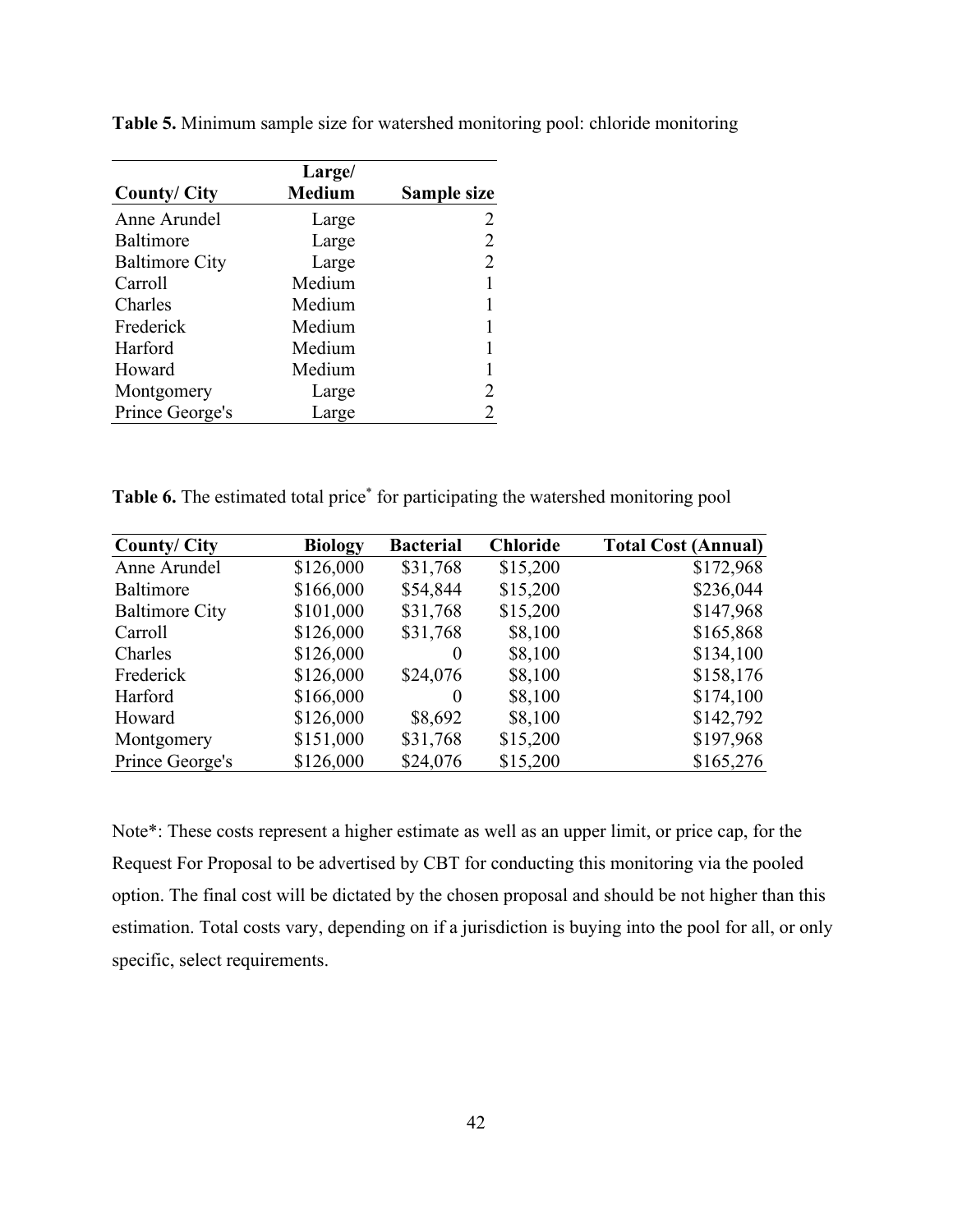## <span id="page-45-0"></span>**APPENDIX IV: THE DEPARTMENT'S RESPONSE TO**

## **MONTGOMERY COUNTY COMMENTS**

- Clarify that QAPPs are not required as part of the permit.
	- $\circ$  A QAPP is required as part of the permit. The Department requires a QAPP to use data for regulatory purposes. A QAPP will allow the Department to appropriately analyze and interpret the data.
- Confirm that changes to the chemical monitoring parameters do not apply if the Breewood tributary monitoring is continued.
	- o The changes to the permit monitoring requirements still apply even if the Breewood monitoring is continued. The BMP effectiveness monitoring design is the same as the design in the prior permit. This is intentional in order to maintain data consistency for analytical purposes. The primary changes to the BMP effectiveness monitoring are the removal of metals from the list of parameters, the addition of total ammonia, and the addition of continuous monitoring. Local jurisdictions can continue to collect metals, if desired. The continuous monitoring allows for the development of surrogate relationships with the required chemical parameters. These surrogate relationships allow concentration and load estimation at a much higher temporal resolution, which leads to enhanced analytical power in to detect changes in future analyses.
- The surrogate relationship between turbidity and TSS is too variable and inconsistent to accurately predict TSS concentrations from continuous turbidity measurements.
	- o USGS has developed protocols for turbidity monitoring that result in accurate surrogate relationships with TSS. However, this is correct. The USGS protocols require real time QAQC of the data in order to develop accurate surrogate relationships. Downscaled and simplified methods for collecting continuous turbidity have not resulted in accurate surrogate relationships. The Department is removing the continuous turbidity monitoring from the BMP effectiveness monitoring, until a more accurate downscaled method for continuous turbidity monitoring is established. The Department is currently working on developing such protocols.
- Confirm that changes to the biological, physical habitat, and geomorphic monitoring do not apply if the Breewood tributary monitoring is continued.
	- o Changes to the biological, habitat, and geomorphic monitoring still apply even if the Breewood monitoring is continued. The primary change to the biological and habitat monitoring entails the use of Maryland Biological Stream Survey (MBSS) sampling protocols. Use of these protocols ensure consistency in data collection across jurisdictions and therefore maintain the integrity of analysis across geographies. There are no changes to the geomorphic monitoring requirements.
- Suggest changing language in the watershed assessment monitoring from Benthic megafauna to benthic macroinvertbrates, so as to not confuse with the sampling of salamanders, mussels, fish, etc.
	- o The Department has made this change to the monitoring guidelines.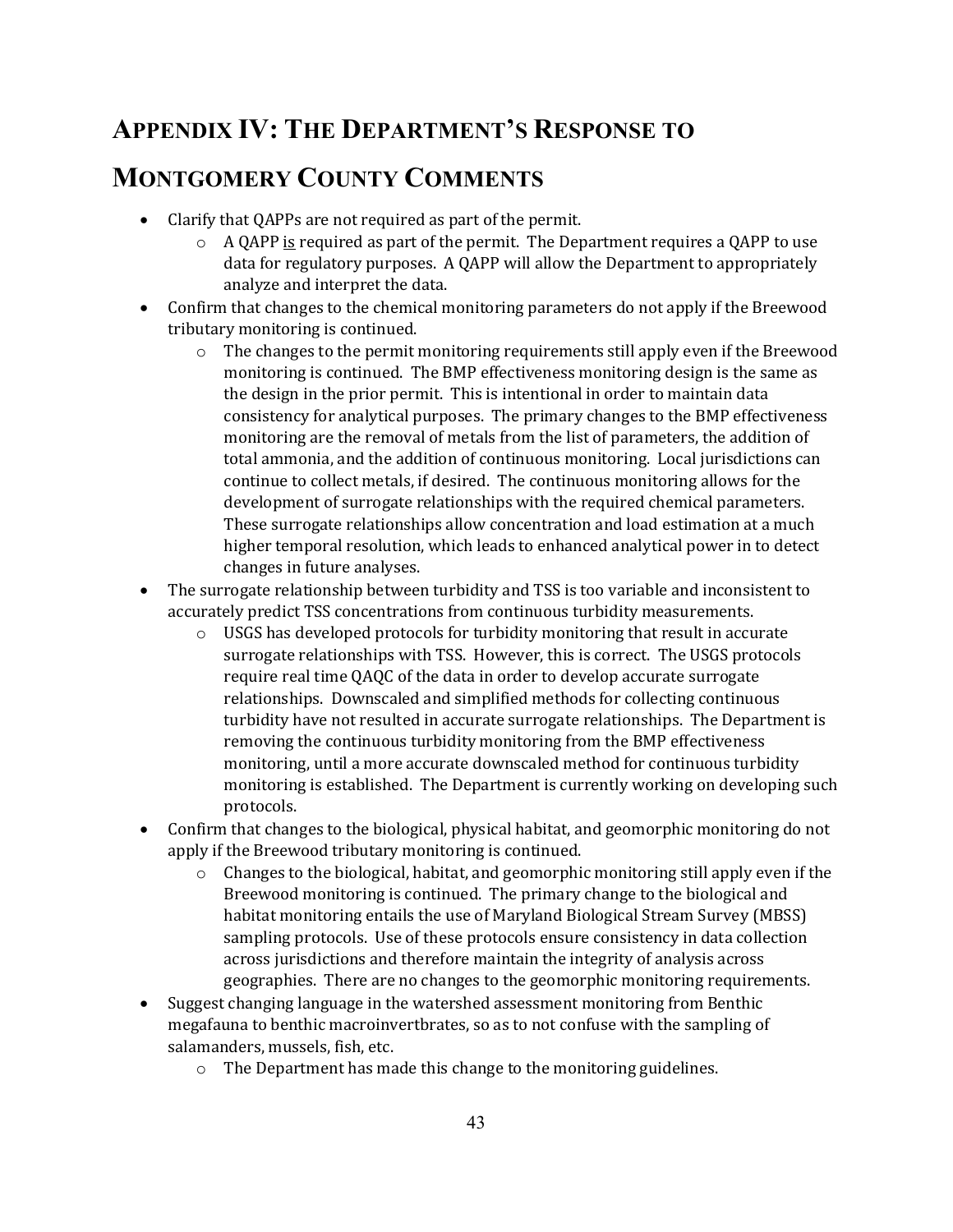- In the MBSS manual, in-situ data in addition to DO [dissolved oxygen] includes temperature, pH, turbidity, and conductivity with a multi-parameter probe. Are these parameters also required?
	- o Yes. These in-situ parameters should be collected as well.
- Watershed assessment monitoring, page 8: "Additional recommendations are included below". Please confirm that these additional recommendations are recommendations and not requirements.
	- o Correct, these are recommendations only, not requirements.
- The IBI is currently calibrated to a 1:100K scale map. A standard map scale should be used by all jurisdictions. The 1:24K recommendation should be a requirement, not a recommendation
	- o Analyses by Maryland's Department of Natural Resources indicate that the current IBI calculation is applicable to 1:24K streams. However, the Department in conjunction with MD DNR is further investigating the applicability of the current IBI to different stream map scales and stream orders. If future analysis indicates that the current IBI is not applicable to smaller order streams not captured by the 1:100K map, then adjustments will be made for incorporation of data into the Integrated Report. MD DNR is planning to use a modified version of the 1:24K NHD for Round 5 MBSS sampling. As it currently stands, for data to be used in MDE's Integrated report and Biological Stressor Identification analyses, the two primary requirements are use of MBSS protocols and random site selection.
- Bullet 2b, page 9 should multi-parm prob be changed to "multi-parameter probe"?
	- o Yes. This change has been made.
- Page 9, bullet  $2c$  Does MDE expect only a spring sampling event for habitat? The habitat parameters described are summer habitat. Or, does MDE expect spring sampling for benthics and summer habitat assessment?
	- o The Department only expects a spring sampling event. The MBSS summer habitat assessment should be performed while doing benthic sampling in the spring. The Department and MD DNR are currently researching the relationship between these habitat assessments as performed in the spring and summer. If there are significant differences, the Department and MD DNR will make the appropriate adjustments to standardize the assessments with historic assessments so that the data can be seamlessly incorporated into State regulatory analyses, such as the BSID.
- The county could not find the Stranko et al., 2019 and DNR 2017 references for measuring in-situ DO. Please provide a link to this report.
	- o See links. Stranko 2019: <https://dnr.maryland.gov/streams/Publications/R4Manual.pdf> and DNR 2017: [https://dnr.maryland.gov/streams/Publications/ea-07-01b\\_fieldRevMay2007.pdf.](https://dnr.maryland.gov/streams/Publications/ea-07-01b_fieldRevMay2007.pdf)
- Page 9 Please confirm that "B. Recommended study design considerations" are recommended and not required.
	- $\circ$  That is correct. The recommended study design considerations, including using a spatially balanced random sampling site selection method, non-rotation study design, and map scale, are recommendations only and are not a permit requirement. The only requirements for the Watershed Assessment biological monitoring are use of MBSS protocols and random site selection. These are the two primary factors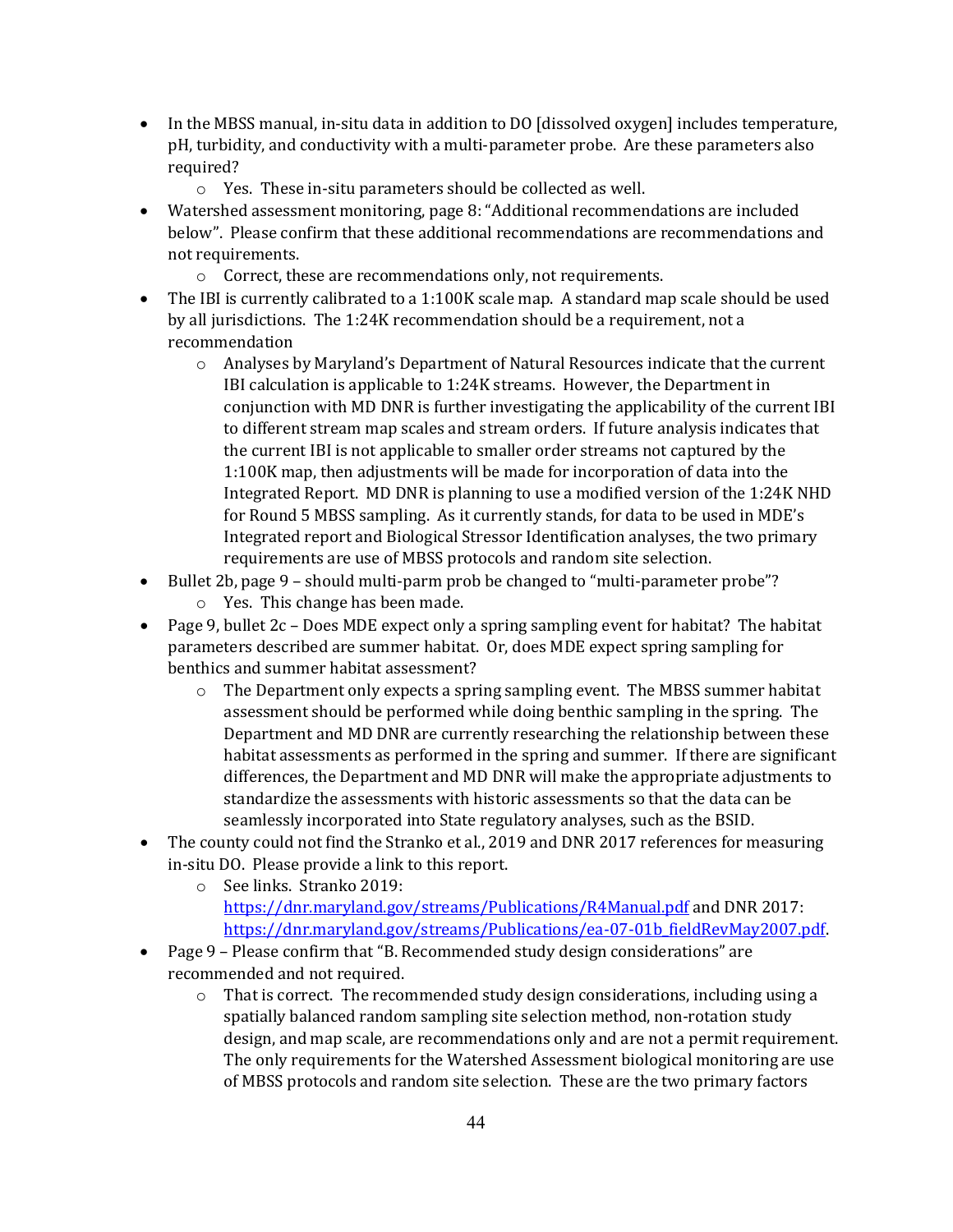that ensure use of County data in Maryland's Integrated Report biological assessments.

- Watershed assessment monitoring Pages 9 and 10. Suggest MDE host a workshop on GRTS to provide spatial balance in sampling design. MDE should provide the stream map and stratification. MDE should define the population of interest.
	- $\circ$  The Department and MD DNR have entered into a Memorandum of Understanding for MD DNR to provide support for the new MS4 Watershed Assessment biological monitoring requirements. One of the specific tasks in this MOU involves outreach to the permittees and hosting workshops, such as the one referenced in this comment. The Department and MD DNR will plan to host a workshop focused on the use of GRTS in a jurisdictions' site selection. Since 1) jurisdictions have been using a variety of map scales in their historic monitoring programs for site selection, and 2) map scale is not a primary factor influencing the incorporation of data into the Department's Integrated Report assessments, the Department is delegating the selection of stream population for sampling to the jurisdictions.
- MDE should provide a streams layer and define the population. The County has  $1^{st}$  thru  $5^{th}$ order streams, and MBSS sampling does not include 5th order. Additionally, there are many NHD and NHD+ layers, and having an MDE source layer would be ideal.
	- o Please see prior response.
- Please confirm that the County will pick the bacteria monitoring sites in each TMDL watershed.
	- $\circ$  The County will select its bacteria monitoring sites. The primary requirements for the bacteria monitoring are fixed locations with temporally consistent data collection and subsequent flow characterization. The Department provides recommendations for locating sites at the previous TMDL monitoring stations for jurisdictions that do not have any more informed placement of sites. The Department encourages jurisdictions to target sites where they think data collection will provide them with the most useful information.
- Bacteria monitoring please consider that weather conditions may make it unsafe to collect samples at approximately the same day and time of every month. We will need flexibility to have an alternative day and time for safety issues, e.g., for extreme weather events.
	- $\circ$  The bacteria monitoring requirement is fixed interval sampling. However, there are outstanding circumstances that make strict fixed interval sampling difficult, and The Department recognizes this. Jurisdictions are provided flexibility in the data collection efforts, but they should attempt to keep those intervals fixed to the maximum extent possible not withstanding safety, health, and other concerns.
- Bacteria monitoring Record flow conditions. This is a high level of effort for monthly sampling. We would prefer to simply identify storm vs. baseflow based on recent precipitation data.
	- $\circ$  Recording specific flow data rather than generic baseflow vs. stormflow characterizations is important for future statistical modeling of trends. Flow characterization following TMDL methods does not require any additional field effort, and this characterization can be done in aggregate at one time. MDE can work with the jurisdictions to go over these methods and can host a workshop to go over the methodology.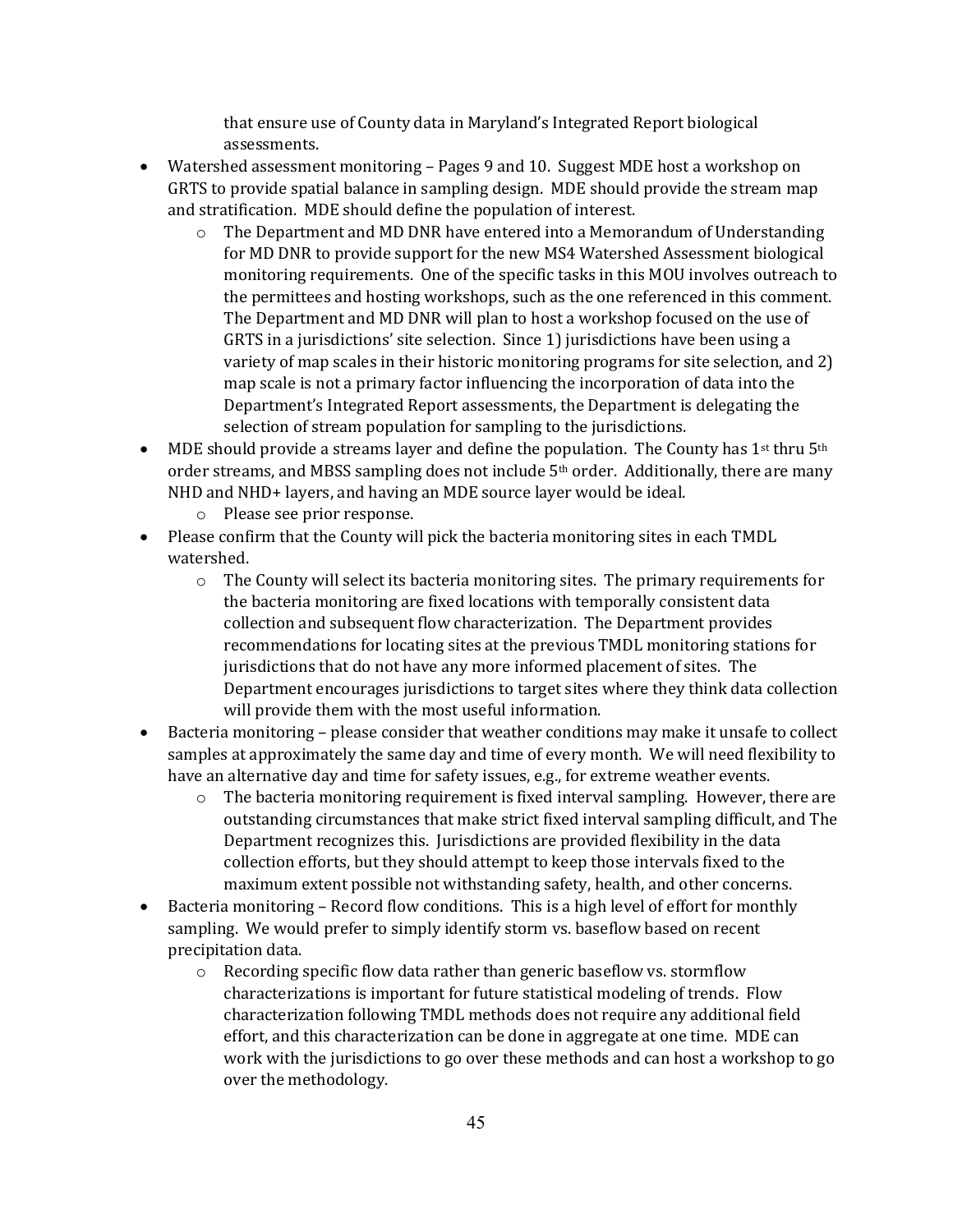- Please conform that permittees are performing conductivity monitoring as a surrogate for chloride and not conducting chloride monitoring
	- $\circ$  That is correct. Specific conductance monitoring is required and is used to predict chloride concentrations.
- Please confirm that MDE is asking for the instantaneous and not the max conductivity reading over the 30 minute period.
	- $\circ$  That is correct. That instantaneous 30-minute reading should be reported for the specific conductance continuous monitoring.
- Please provide further information on station selection for chloride monitoring. What constitute significant mileage of county owned roads and moderately vs. highly urbanized for site selection?
	- $\circ$  The Department does not have additional guidance at this point on what constitutes significant County-owned roadway and level of urbanization. The intent of the chloride monitoring is to detect if there is an observed decrease in specific conductance from new salt management practices implemented under the County's permit required salt management plan. The County's monitoring should focus on where expected salt management practices will occur, and the monitoring design should attempt to minimize other confounding variables. This is the basis for the referenced recommendations in the monitoring guidelines. For instance, if there are a significant number of privately owned businesses that would be applying salt during winter storm events in the proposed monitoring watershed, the County should consider selecting another watershed to minimize the impacts of non-county DOT salt applications.
- Please provide a copy of the department's Cl-monitoring QAPP
	- o The QAPP will be provided to the Phase I MS4s jurisdictions.
- How does the PMAC proceed if one or several of the members become unavailable?
	- $\circ$  It is unclear what is meant by "unavailable". Additional clarification is requested.
- Can a permittee opt into the pool at any point with MDE approval?
	- $\circ$  Yes, a permittee can enter the pool at any point during the permit term. Permittees must inform the Department of their intent to opt into the pool within 4 months of the effective date of the permit. If a permittee chooses not to opt in, a new study design must be submitted in the first-year annual report to address the new monitoring requirements in the permit. However, permittees may submit an alternative plan for meeting the intent of the monitoring provisions in the permit. This can include justification of the continuing of certain local monitoring efforts before transitioning into the pooled program. The Department will work with permittees on this transition; however, once opting into the pool, permittees must continue with that commitment as long as the permit remains in effect.
- The County's sample size in Table 3 ( $n = 30$ ) does not match the sample size in Table 2 ( $n =$ 33). Please confirm which is correct.
	- o The correct sample size is 33. The Department will revise Table 2.